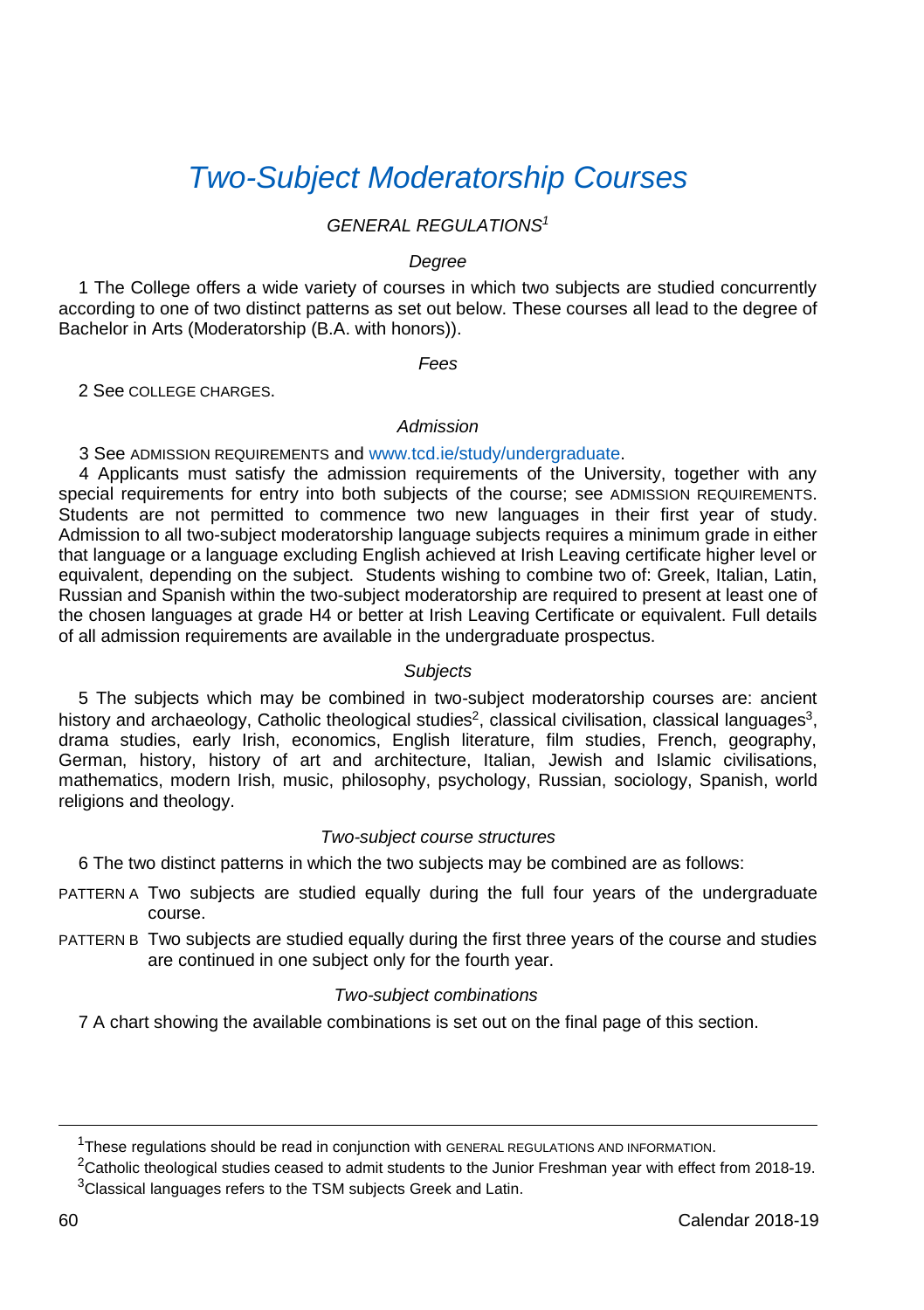#### PATTERN A AND B

The following subjects may, in certain combinations, be studied in pattern A and pattern  $B<sup>4</sup>$ economics, geography, German, history,<sup>5</sup> Jewish and Islamic civilisations, mathematics, philosophy, sociology, world religions and theology.

#### PATTERN B

The following subjects may be studied in pattern B only: ancient history and archaeology, Catholic theological studies, classical civilisation, classical languages, drama studies, early Irish, English literature, film studies, French, history of art and architecture, Italian, modern Irish, music, psychology, Russian, Spanish.

### *European Credit Transfer and Accumulation System*

8 Subjects within the two-subject moderatorship are awarded ECTS credit weightings and students are required to take modules amounting to 60 ECTS credits each year, 30 for each subject when two are studied, and 60 in the one subject studied in the Senior Sophister year in pattern B (and C). ECTS credit in each subject must be balanced equally over each semester, 15 credits in each subject in each semester in all academic years and patterns, except Senior Sophister pattern B and C where 30 credits in each semester are required. The assessment weighting in all subjects must correspond to the credit weighting of modules. Students participating in an exchange programme should refer to §12.

Students are required to pass 60 credits in order to pass the year.

The ECTS credit for each module is available from the relevant subject's departmental office in their handbook/website and/or module information.

### *Submission of module choices*

9 Students should refer to their departmental handbooks or guidelines from their departments/schools to establish the module choices available each year, if any, and the deadlines for submitting their module choices for the following academic year.

### *Transferring course/subject*

10 Students seeking to transfer to a different two-subject moderatorship combination or to another course in College should contact their College tutor and the [Academic Registry](https://www.tcd.ie/academicregistry/index.php) for information on transferring and the relevant deadlines.

#### *Advanced entry*

11 See GENERAL REGULATIONS AND INFORMATION.

#### *ERASMUS and study abroad*

12 Two-subject moderatorship students are eligible to participate in ERASMUS or other exchange programmes approved by the Vice-President for Global Relations subject to the general regulations (see GENERAL REGULATIONS AND INFORMATION, section II, §84). The normal expectation is that students will be able to arrange an exchange in both subjects in either pattern A or pattern B, as appropriate. Two-subject moderatorship students may participate in an exchange in their Senior Freshman or Junior Sophister year, depending on departmental academic requirements.

Two-subject moderatorship students undertaking an approved exchange are normally expected to achieve a minimum grade of second class (second division) in each subject in the Junior Freshman year for a Senior Freshman exchange, or in the Senior Freshman year for a Junior Sophister exchange, as appropriate. However, some subjects require a minimum grade of

j

<sup>&</sup>lt;sup>4</sup>Please refer to the TSM table of permitted subject combinations on the final page of this section for details of available combinations and patterns.

<sup>&</sup>lt;sup>5</sup>History may be studied in pattern A only in combination with geography. All other history combinations are studied in pattern B.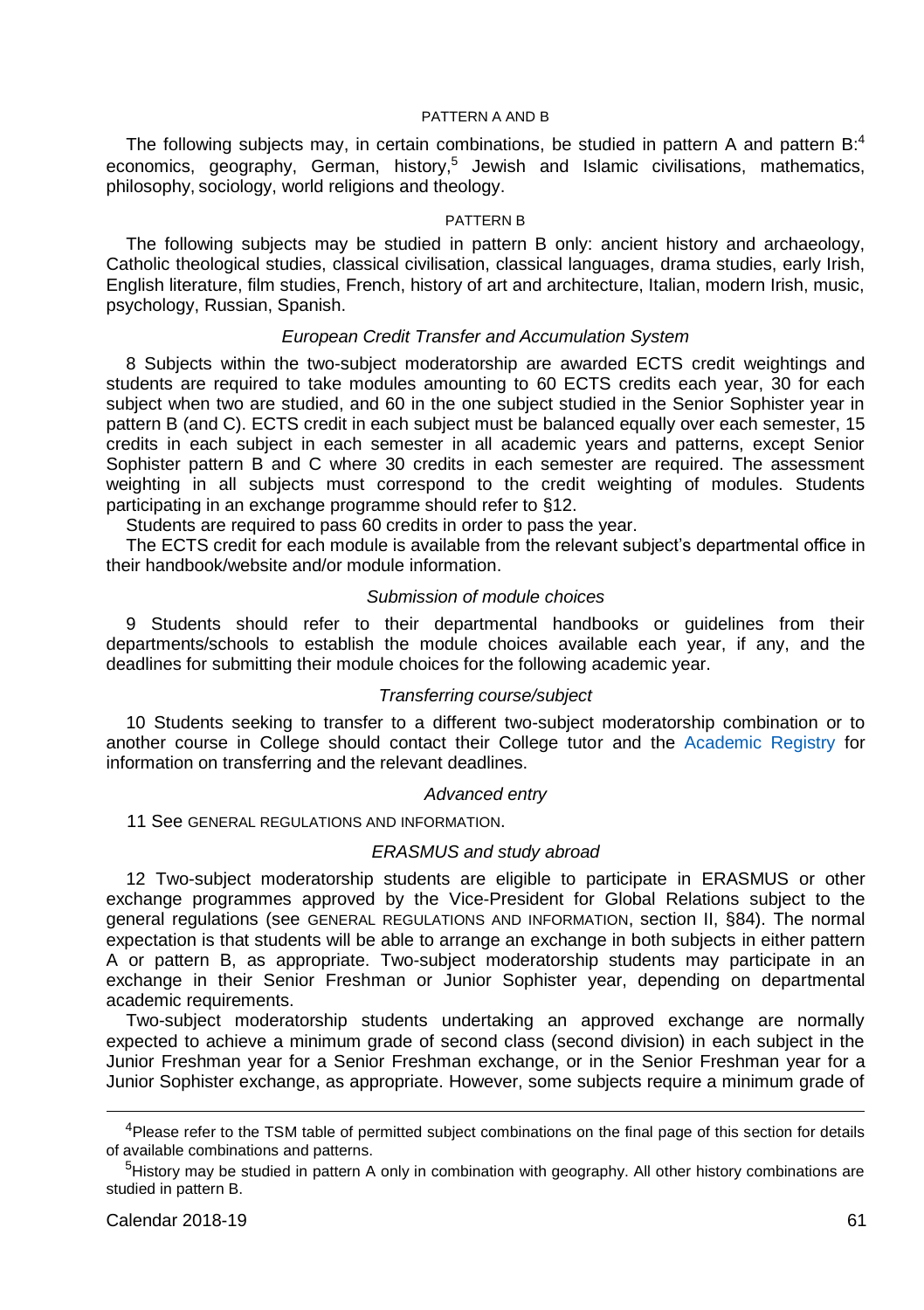second class (first division) to participate. Students must therefore check the requirements for both subjects with the relevant department(s). Students who are required to be reassessed at the reassessment session may participate in the exchange at the discretion of the relevant schools/departments.

Full-year exchanges: two-subject moderatorship students studying abroad for a full academic year must obtain a minimum of 45 credits, or equivalent, from the host university in order to rise with their year. A minimum of 22.5 credits must be obtained in each subject. ECTS credits (or equivalent) in each subject must be distributed equally over each semester. At least 45 credits must be passed to rise with the year, and at least 22.5 credits in each subject must be passed to pass the subject.

Half-year exchanges: two-subject moderatorship students studying abroad on a half-year/one semester exchange must obtain 15 credits in each subject in the semester they are in Trinity College. For the semester abroad, students must obtain a minimum of 10 credits in each subject. Students will then have a minimum of 50 credits for the full academic year. Students are not permitted to study only one subject on a half-year exchange. Limited compensation is permitted for two-subject moderatorship students participating on a half-year exchange. The compensation regulations that would normally apply to a particular cohort will be applied proportionately in respect of the 30 credits taken in Trinity College only. No compensation is permissible on the credits taken while on exchange. Students participating in a half-year exchange may pass the Senior Freshman or Junior Sophister year by compensation if they achieve an overall end-of-year mark of 40 per cent or above in each subject, obtain a minimum of 25 credits at grade pass and have a maximum of 5 credits at qualified pass, where the mark is between 35 and 39 per cent. when in Trinity College.

Students are strongly advised to take more than the minimum credits when abroad in case of failure in some modules or components.

Marks and credits obtained in the host university must be converted using the Collegeapproved conversion table. Further details are available at [www.tcd.ie/study/study-abroad.](https://www.tcd.ie/study/study-abroad)

Students reading a two-subject course in pattern B who are participating in a full-year Junior Sophister exchange must choose the subject which will be taken in the Senior Sophister year not later than the last day of semester two (Hilary term) in the Senior Freshman year. The choice of this subject must meet with the approval of the schools or departments concerned.

#### PATTERN C

13 Where a Junior Sophister full-year ERASMUS/study abroad exchange in both subjects cannot be arranged to the satisfaction of the schools or departments concerned, students may seek permission for an exchange in one subject only: such an exchange must be undertaken for the full Junior Sophister year and will require the student to terminate study in the other subject with an examination at the end of the Senior Freshman year. *This will result in a modified form of*  degree certificate which will indicate that only one subject has been studied to degree level. The second subject will be noted on the degree certificate as a subsidiary qualification. Pattern C is not available in the Senior Freshman year.

Students wishing to be considered for pattern C are required to complete the relevant application form, available from the [TSM Course Office,](http://www.tcd.ie/TSM/) which requires the approval of both schools or departments, by the last day of Hilary term of their Senior Freshman year. Students undertaking an approved exchange must normally achieve a minimum grade of second class (second division) in each subject in the Senior Freshman end-of-semester examinations. However, some subjects require a minimum grade of second class (first division) to participate. Students are therefore advised to check the requirements in both subjects. Students who are required to be reassessed at the reassessment session may participate in the exchange at the discretion of the relevant schools/departments.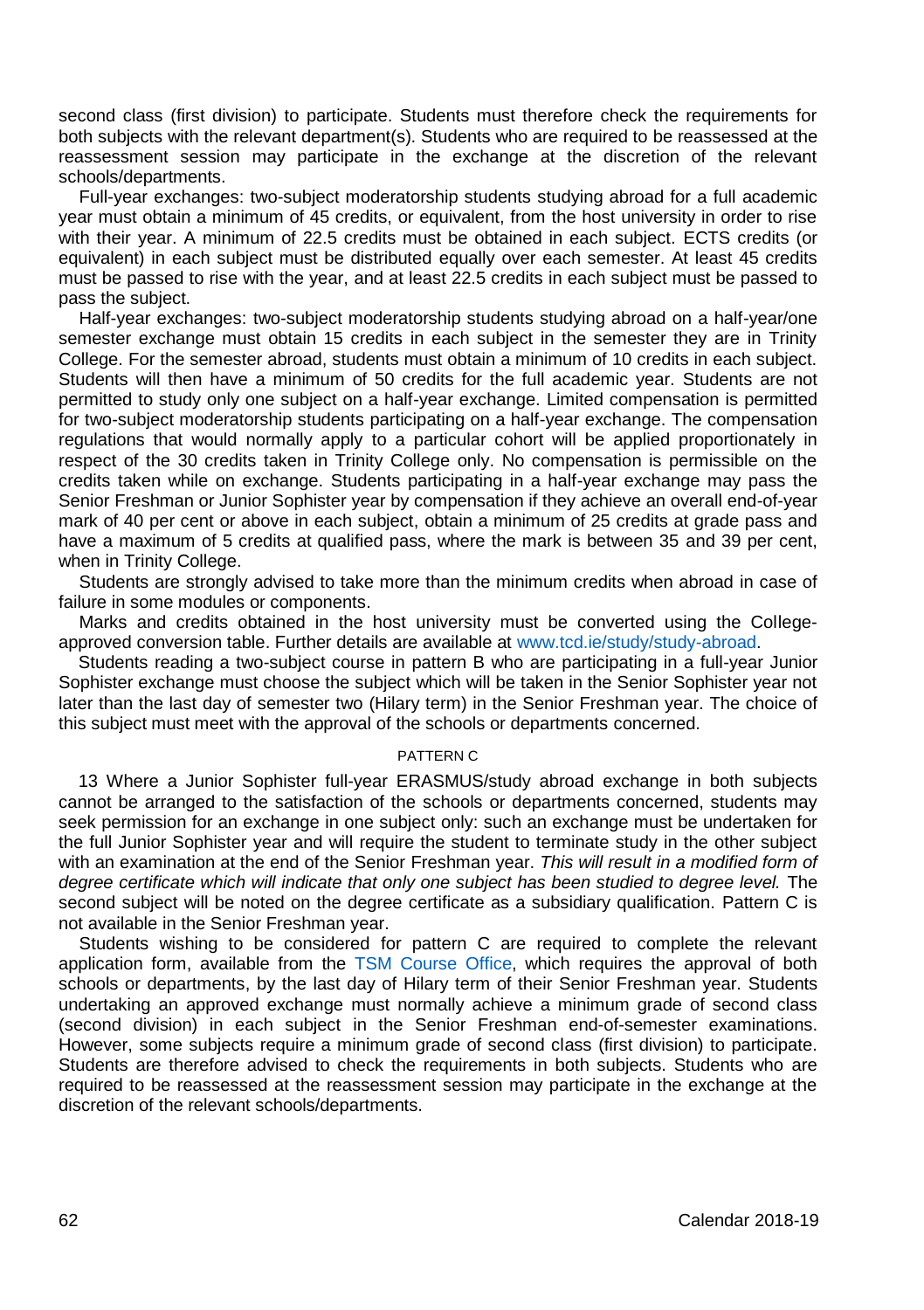### *Special requirements in modern languages*

 14 In each year, candidates in modern languages must provide evidence of their proficiency in the language concerned. Proficiency will be assessed by performance in one or more specified modules.

15 A distinction in spoken language may be awarded in the Sophister years, at the discretion of the examiners, to candidates in modern languages. In modern Irish distinctions in the spoken language may be awarded in all years.

 16 Students taking one or two modern language subjects other than English literature must spend not less than two months in the country of each language in order to fulfil the requirements of their course; students of Irish must spend not less than two months in the Gaeltacht. Students taking a modern language other than English literature as their minor subject must complete their residence requirement in that subject before the Junior Sophister end-of-year examination in that subject. Students who do not complete their residence requirement before their Junior Sophister examinations will not receive their results and will be unable to proceed until the requirement has been met and approved by the relevant schools or departments. Students taking a modern language other than English literature as their major subject must complete their residence requirement in that subject before the Senior Sophister final examination in that subject. Students who do not complete their residence requirement before their Senior Sophister examinations will not receive their results and will be unable to graduate until the requirement has been met and approved by the relevant schools or departments. This requirement can be waived only in exceptional circumstances and with the approval of the schools or departments concerned. It is recommended that in the year prior to their entering College, intending students spend a period in a country of which they are proposing to study the language; such residence may, with the approval of the schools or departments concerned, be counted for up to half of the residence requirement in that language. Students who wish to interrupt their course in order to spend one year abroad in a country of which they are studying the language may do so, provided that they comply with GENERAL REGULATIONS AND INFORMATION.

### *Broad Curriculum (2018-19)*

17 Students may have the option of taking a Broad Curriculum module (including the language learning modules) as an integral part of one of their subjects. Further details are available from schools, departments or the College website a[t http://www.tcd.ie/Broad\\_Curriculum/.](http://www.tcd.ie/Broad_Curriculum/) 

### *Two-subject moderatorship independent project/dissertation in the Sophister years*

 18 All two-subject moderatorship Sophister students must complete a piece of independent research work in one of their final two years (Junior and Senior Sophister years) in the form of a project or dissertation. This piece of work may constitute either part or all of a module's assessment requirement. Further details are available on the two-subject moderatorship website at [www.tcd.ie/tsm.](http://www.tcd.ie/TSM/)

### *Choice of pattern and pattern B major/minor subject*

 19 All Junior Sophister students must choose their pattern (where relevant), and if pattern B, their major and minor subjects and submit their choice to the TSM Course Office, not later than the last day of semester one (Michaelmas term) in the Junior Sophister year. Students who are participating in a Junior Sophister exchange must choose their pattern (where relevant) and if pattern B, their major and minor subjects not later than the last day of semester two (Hilary term) in the Senior Freshman year. This choice must meet with the approval of both schools or departments.

### *Academic progress*

20 In order to rise with their class students must obtain credit for the academic year by satisfactory attendance at lectures and tutorials and by passing the required assessment components. Please refer also to College GENERAL REGULATIONS AND INFORMATION, section II.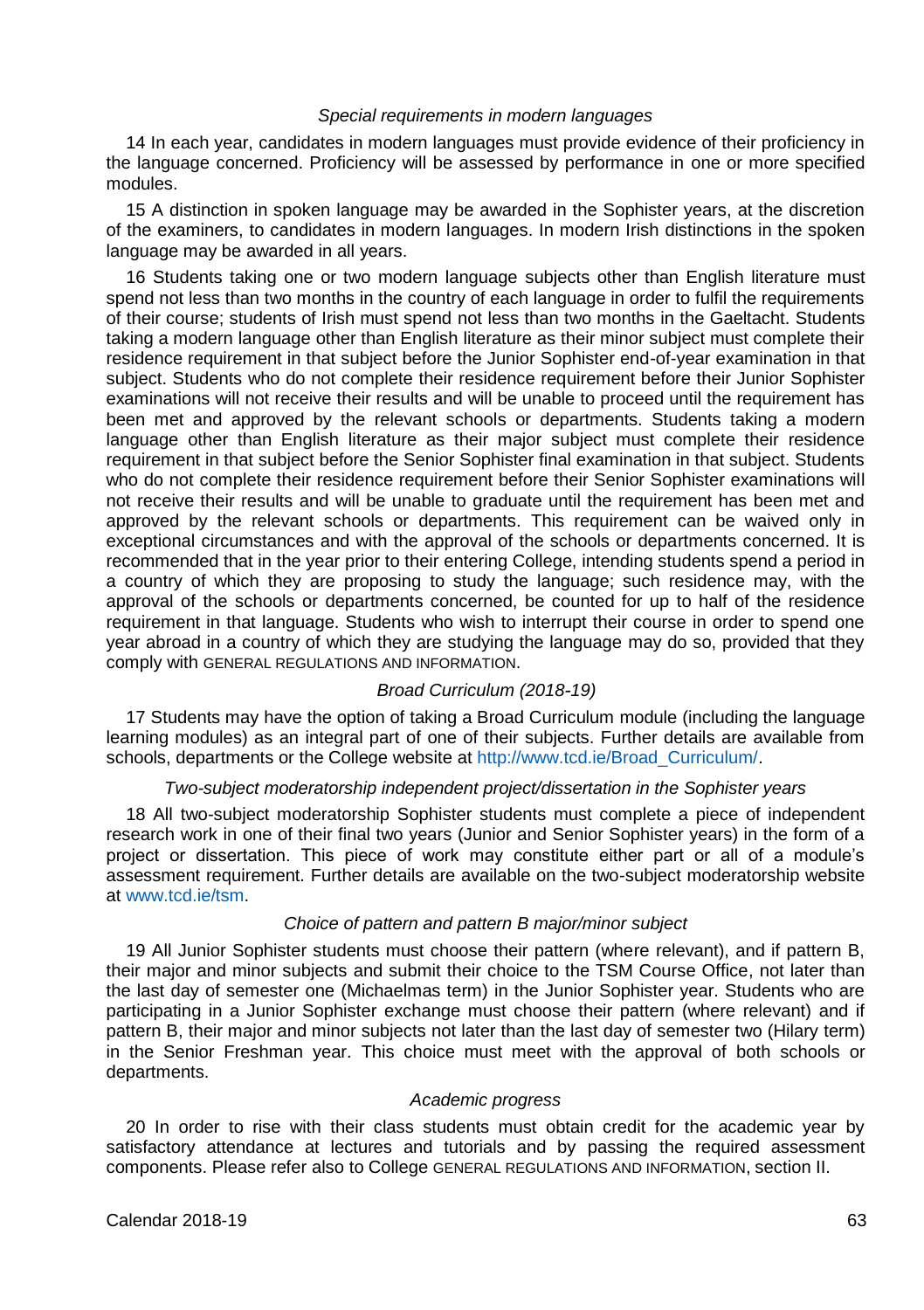# *Two-subject moderatorship general assessment and progression information and regulations*

21 For information on assessments in each subject see CONTENT OF SUBJECTS.

22 Academic year structure:

- (i) There are two teaching terms in each academic year: semester one (Michaelmas term) and semester two (Hilary term).
- (ii) Students take 60 ECTS credits in each academic year, 30 for each subject when two subjects are studied, and 60 in the one subject studied in the Senior Sophister year in pattern B and C.
- (iii) Students must have a balanced ECTS credit load across the two semesters, i.e. 30 credits in each semester, with 15 credits in each subject in each semester in academic years where two subjects are studied.
- (iv) 5 credit modules are taught and assessed within one semester, whilst 10 credit modules may be taught and assessed either within one semester or across two semesters. 20 credit modules may be taught or assessed over one or both semesters.

23 Assessment:

- (i) The pass mark is 40 per cent in all components, modules and in the overall subject result.
- (ii) The deadline for the submission of all required assessments, to the relevant subject department, is the end of the assessment week in the semester in which the module is being assessed.
- (iii) Details of any non-formal written examinations, e.g. event based assessment and midsemester tests, where required, may be obtained from the relevant department.

24 Progression:

See GENERAL REGULATIONS AND INFORMATION.

25 Repetition of year:

Junior Freshman students who fail the year in 2018-19 and are required to repeat the year will be required to change course to the new Joint Honors Arts course. Further details are available from the TSM Course Office.

 26 The two-subject moderatorship court of examiners will meet to approve end of year results and progression as follows:

- (i) Annual court: following the assessment week in semester two, a separate court is held for each standing;
- (ii) Reassessment court: following the reassessment week, one combined court is held for all standings;
- (iii) Results for individual students for the assessment and reassessment sessions are published on the portal at my.tcd.ie. Prizes awarded by the two-subject moderatorship court of examiners' meeting are published on the two-subject moderatorship website, [www.tcd.ie/tsm,](http://www.tcd.ie/TSM/) and by the Academic Registry.

## 27 Calculation of degree award:<sup>6</sup>

 The calculation of the degree award is based on the requirements for each two-subject moderatorship pattern:

- (i) Pattern A:
	- *(a)* To be eligible for a moderatorship award candidates must achieve an overall pass in the Senior Sophister year;
	- *(b)* The marks awarded in the two subjects in the Senior Sophister year contribute with equal weighting to the overall degree mark.

(ii) Pattern B:

*(a)* To be eligible for a moderatorship award candidates must achieve an overall pass in the Junior Sophister year and an overall pass in the Senior Sophister year;

<sup>&</sup>lt;sup>6</sup>This will change from 2019-20 onwards.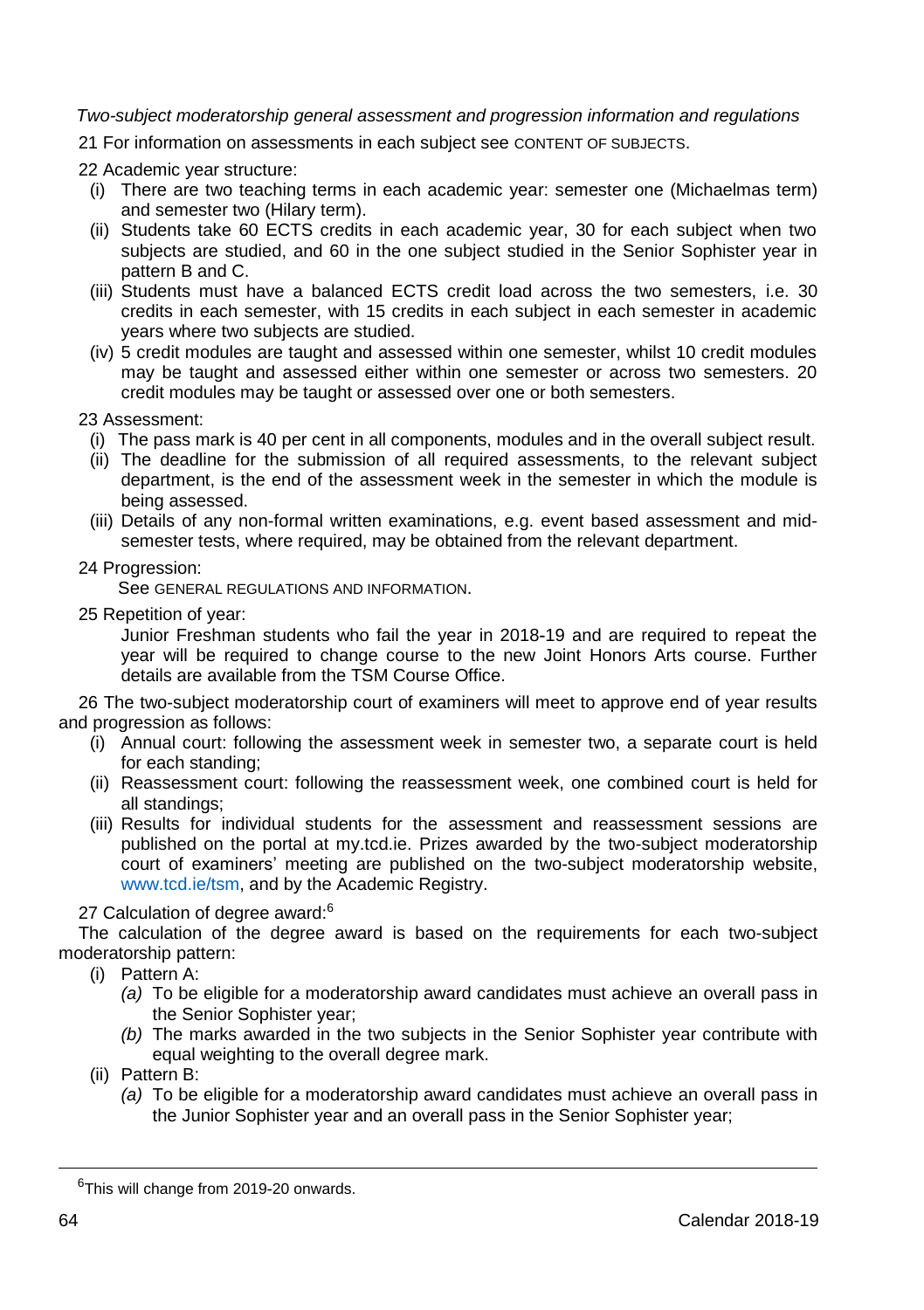- *(b)* The total moderatorship mark is the combined result of both the Junior Sophister and Senior Sophister years. The overall degree mark is calculated on the basis of equal weightings of both subjects in the Junior Sophister year and equal weighting of both Sophister years.
- (iii) Pattern C:
	- *(a)* To be eligible for a moderatorship award candidates must achieve an overall pass in the one subject studied in both the Junior and Senior Sophister years;
	- *(b)* The marks awarded in both the Junior and Senior Sophister years contribute with equal weighting to the overall degree mark.

### 28 Ordinary B.A.:

The following students are eligible for the award of a level 7 ordinary B.A.:

- (i) Junior Sophister students who successfully complete and pass the Junior Sophister year. Students may request this prior to the publication of their Junior Sophister results, pending eligibility, or may apply post-publication to the TSM Course Office.
- (ii) Senior Sophister students who attempt and fail the Senior Sophister year, who are ineligible to repeat the year (having exhausted the number of attempts permitted during the course of their studies) or who opt not to repeat the year.

### 29 ERASMUS/study abroad exchange results:

Results for two-subject moderatorship students who have participated on a half-year or full year ERASMUS/study abroad exchange are considered at the following two-subject moderatorship court of examiner's meetings:

- (i) Results for two-subject moderatorship students who participated in a semester one-only exchange are considered at the annual court, following semester two.
- (ii) Results for two-subject moderatorship students who participated in a semester two-only or a full year exchange are considered at the reassessment court.

Further details on the processing of the two-subject moderatorship ERASMUS/study abroad exchanges are available in §12 and from the TSM Course Office.

### *Gold medals and prizes*

30 In the Senior Sophister year, at the moderatorship examination, gold medals are awarded by the Board to candidates of the first class who have shown exceptional merit. For details on the criteria for the award of gold medals see category 3 (pattern A) or category 5 (pattern B and C) in the Academic Registry guidelines available at: [https://www.tcd.ie/academicregistry/exams.](https://www.tcd.ie/academicregistry/exams/prizes) See GENERAL REGULATIONS AND INFORMATION.

### *Foundation scholarship*

31 In order to be recommended for foundation scholarship in the two-subject moderatorship course candidates must achieve an overall mark for both subjects combined of 70 per cent or higher; candidates must obtain a first class result in one subject and at least a second class, first division result in the other subject; candidates are required to have a minimum of two first class marks out of their total four papers; and no paper may have a mark below 65 per cent. Both subiects contribute with equal weighting to the combined mark. Candidates sit a maximum of four and a half hours of written examinations in each subject. The academic scope of these examinations and assessments, in terms of modules and/or areas covered, may vary from one subject to another; each department in the two-subject moderatorship assigns a minimum of a quarter of its assessment in the scholarship examination to general question(s). Students intending to present themselves for this examination should see also FOUNDATION SCHOLARSHIPS.

# *CONTENT OF SUBJECTS*

### *General information which applies to all subjects*

Detail on exact subject content and assessment can be found in the relevant departmental handbook.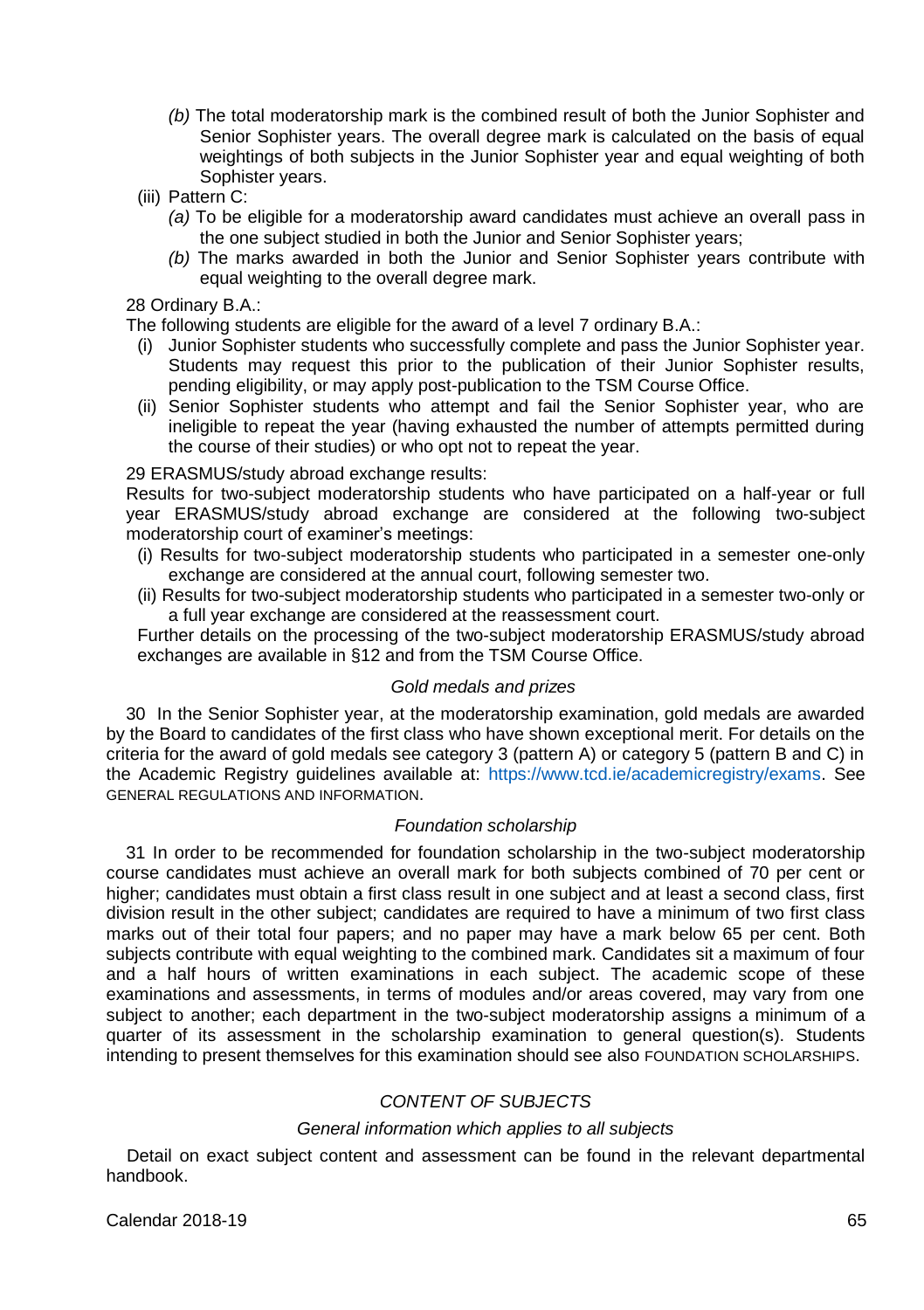Students must submit the required continuous assessment for each module and complete all required assessments.

Students take 60 ECTS credits in each academic year, 30 for each subject when two subjects are studied, and 60 in the one subject studied in the Senior Sophister year in pattern B and C. Students must have a balanced ECTS credit load across the two semesters, i.e. 30 credits in each semester, with 15 credits in each subject in each semester in academic years where two subjects are studied.

Modern language students are also referred to the 'Special requirements in the modern languages' section.

Sophister students are also referred to the 'Two-subject moderatorship independent project/dissertation in the Sophister years' section.

#### **Ancient history and archaeology**

Ancient history and archaeology is designed for students with a particular interest in the history, art history and archaeology of the Greek and Roman worlds. Among the issues addressed are the emergence and character of urban societies, military and social history, ancient technology, and the role of religion in society. Detailed topics include the Aegean Bronze Age and Roman Britain. In the Senior Sophister year students are required to engage with special topics of considerable complexity and to write a dissertation. Exact content of the modules may vary from year to year according to the availability of teaching expertise. Detailed information about the modules offered each year and their credit values are available in the department.

JUNIOR FRESHMEN

### *Content*

Students must take modules to the value of 30 credits comprising three compulsory modules carrying 10 credits each.

### *Assessment*

Students sit one examination. Other modules are assessed by coursework only, including essays, written tests and other assignments, as specified in module handbooks. All modules have an element of continuous assessment. Modules are weighted according to their credit values.

#### SENIOR FRESHMEN

#### *Content*

Students take modules to the value of 30 credits comprising two compulsory and either one or two optional modules. Modules carry either 5 or 10 credits each.

Students may substitute one 5 credit module with a Broad Curriculum module, language module or school elective module (contact the department for further information).

Archaeological fieldwork and study tour modules are available, carrying 5 credits (contact the department for further information).

#### *Assessment*

Students sit one examination. Other modules are assessed by coursework only, including essays, written tests and other assignments, as specified in module handbooks. All modules have an element of continuous assessment. Modules are weighted according to their credit values.

JUNIOR SOPHISTERS

#### *Content*

Students take modules to the value of 30 credits comprising two compulsory and either one or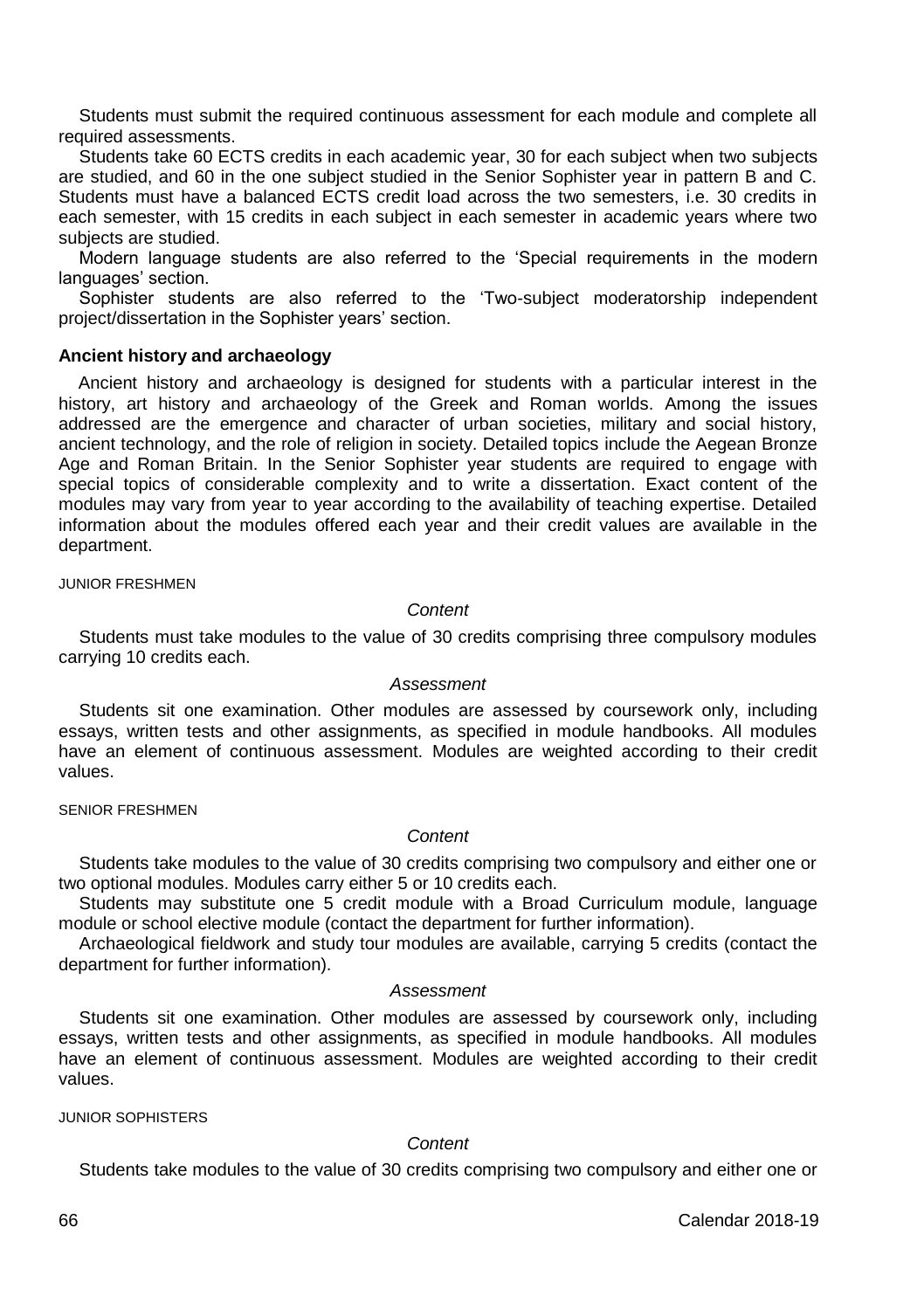two optional modules. Modules carry either 5 or 10 credits each.

 Students may substitute one 5 credit module with a Broad Curriculum module, language module or school elective module (contact the department for further information).

 Archaeological fieldwork and study tour modules are available, carrying 5 credits (contact the department for further information).

#### *Assessment*

### *Pattern B*

 Students sit one examination. Other modules are assessed by coursework only, including essays, written tests and other assignments, as specified in module handbooks. All modules have an element of continuous assessment. Modules are weighted according to their credit values.

### SENIOR SOPHISTERS

### *Content*

 Pattern B: Students take modules to the value of 60 credits comprising one compulsory and two optional modules carrying 20 credits each.

 The dissertation module is compulsory. Dissertations have a maximum length of 12,000 words and must be submitted by the first day of the eleventh week of Hilary term.

### *Assessment*

### *Pattern B*

### *Moderatorship part II – major subject*

 Students sit two examinations and submit a dissertation. (Detailed dissertation regulations are available from the department.) Optional modules include an element of continuous assessment, as specified in module handbooks. Modules are weighted according to their credit values.

#### **Catholic theological studies**

 This subject introduces students to a wide range of topics, covering the principal areas of Catholic theological studies. Modules are offered in ethics, the study of the scriptures and several modules which study how the Christian narrative over the ages has shaped the question of what it is to be human and how human destiny can be conceived. Where appropriate the modules pay attention to how theological themes are expressed in cultural media such as art, architecture and literature. The course includes a module on world religions. Special emphasis is given to cultivating skills in analytical and critical enquiry.

 In the Senior Sophister year students can choose among specialist area modules. The dissertation forms an important part of the work of those continuing with Catholic theological studies into the final year, and is an independent piece of research carried out under the supervision of one of the lecturers in theology and biblical studies.

This subject ceased to admit students to the Junior Freshman year with effect from entry in 2018-19.

JUNIOR FRESHMEN (not effective from 2018-19)

#### *Content*

 Students take modules to the value of 30 credits comprising six compulsory modules accounting for 5 credits each. Further details are available in the course handbook.

#### *Assessment*

 Assessment will take a variety of forms, these will include end-of-year examination and/or continuous assessment (e.g. essays, seminar presentations and team projects). Modules are weighted according to their credit values.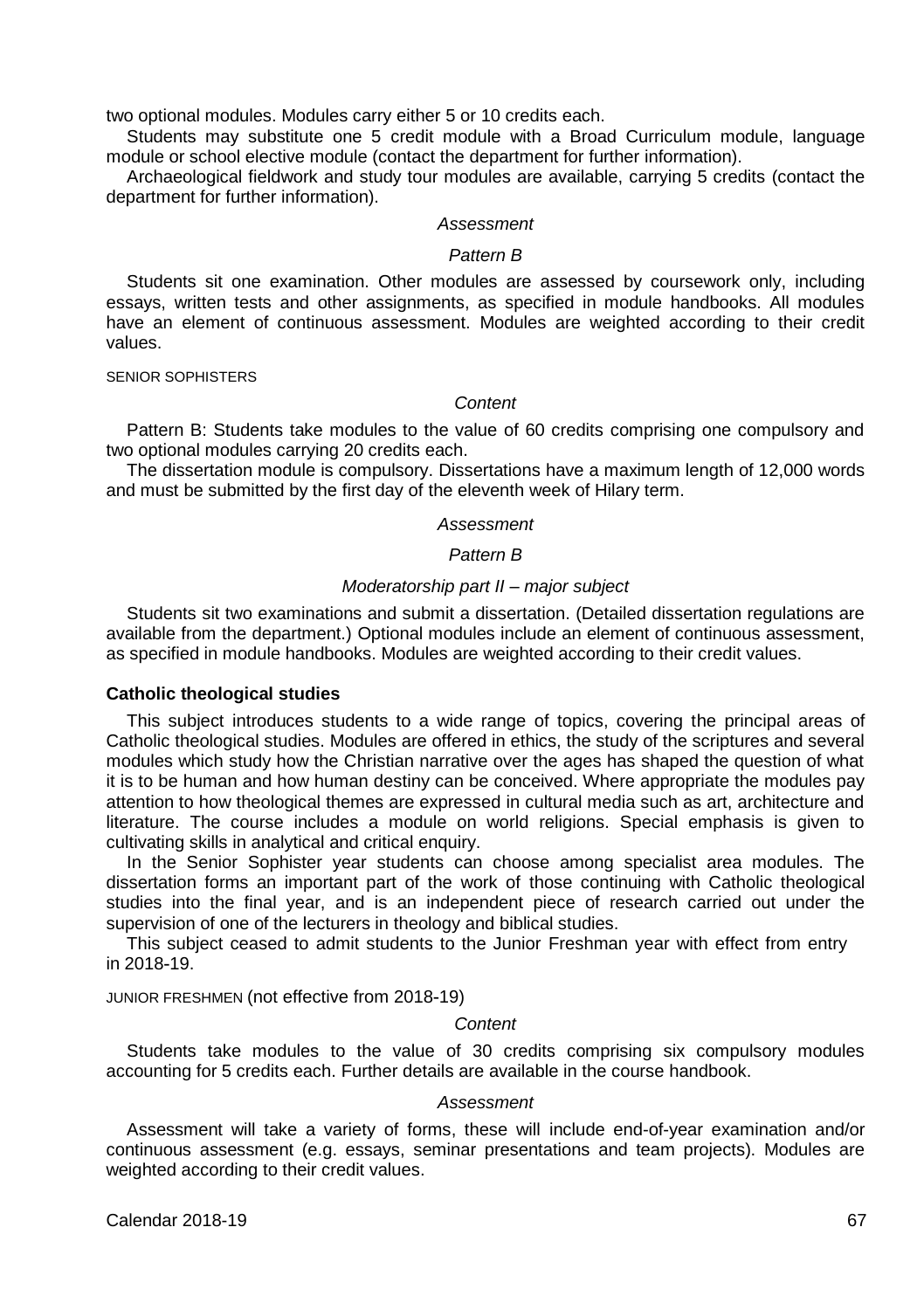SENIOR FRESHMEN

#### *Content*

Students take modules to the value of 30 credits comprising six compulsory modules accounting for 5 credits each. Further details are available in the course handbook.

#### *Assessment*

Assessment will take a variety of forms, these will include end-of-year examination and/or continuous assessment (e.g. essays, seminar presentations and team projects). Modules are weighted according to their credit values.

#### JUNIOR SOPHISTERS

#### *Content*

Students take modules to the value of 30 credits comprising three compulsory modules and three optional modules. The Broad Curriculum is optional. Students may replace a 5 credit module with a Broad Curriculum module. Further details are available in the course handbook.

### *Assessment*

### *Pattern B*

Assessment will take a variety of forms, these will include end-of-year examination and/or continuous assessment (e.g. essays, seminar presentations and team projects). Modules are weighted according to their credit values.

SENIOR SOPHISTERS

### *Content*

Pattern B: Students take modules to the value of 60 credits comprising one compulsory module (dissertation) and three optional modules carrying 15 credits each. Details regarding the length of the dissertation and date of submission can be found in the Catholic theological studies course handbook.

#### *Assessment*

### *Pattern B*

### *Moderatorship part II – major subject*

Students sit three examinations and submit a dissertation. Students submit a range of course work as required for each module, excluding the dissertation module. Detailed dissertation regulations are available from the Institute. Modules are weighted according to their credit values.

#### **Classical civilisation**

Classical civilisation is designed for students with a particular interest in the critical study of the literature and culture of the Greek and Roman worlds. A wide range of texts and topics is studied and students are introduced to a variety of critical methodologies. Detailed topics include Athenian drama, Roman comedy, Ciceronian Rome, Socrates and Plato. In the Senior Sophister year students are required to engage with special topics of considerable complexity and to write a dissertation. Exact content of the modules may vary from year to year according to the availability of teaching expertise. Detailed information about the modules offered each year and their credit values are available in the department.

#### JUNIOR FRESHMEN

*Content*

Students take modules to the value of 30 credits comprising three compulsory modules carrying 10 credits each.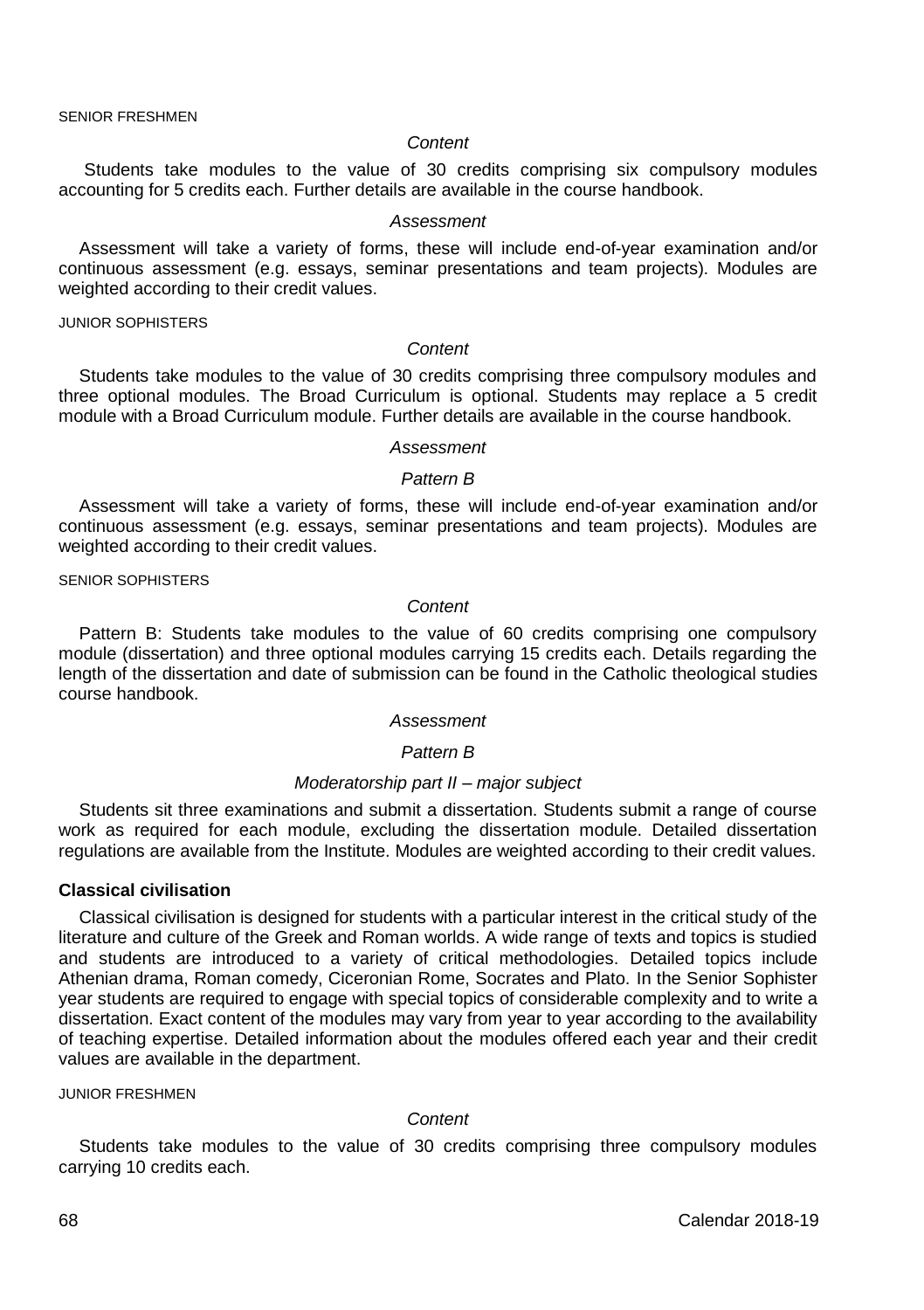Students sit one examination. Other modules are assessed by coursework only, including essays, written tests and other assignments, as specified in module handbooks. All modules have an element of continuous assessment. Modules are weighted according to their credit values.

### SENIOR FRESHMEN

### *Content*

Students take modules to the value of 30 credits comprising one compulsory and four optional modules. Modules carry either 5 or 10 credits each.

Students may substitute one 5 credit module with a Broad Curriculum module, language module or school elective module (contact the department for further information).

### *Assessment*

Students sit three examinations. Other modules are assessed by coursework only, including essays, class presentations and other assignments, as specified in module handbooks. All modules have an element of continuous assessment. Modules are weighted according to their credit values.

## JUNIOR SOPHISTERS

### *Content*

Students take modules to the value of 30 credits comprising one compulsory and four optional modules. Modules carry either 5 or 10 credits each.

Students may substitute one 5 credit module with a Broad Curriculum module, language module or school elective module (contact the department for further information).

#### *Assessment*

#### *Pattern B*

Students sit three examinations. Other modules are assessed by coursework only, including essays, class presentations and other assignments, as specified in module handbooks. All modules have an element of continuous assessment. Modules are weighted according to their credit values.

### SENIOR SOPHISTERS

### *Content*

Pattern B: Students take modules to the value of 60 credits comprising one compulsory and two optional modules carrying 20 credits each.

The dissertation module is compulsory. Dissertations have a maximum length of 12,000 words and must be submitted by the first day of the eleventh week of Hilary term.

#### *Assessment*

#### *Pattern B*

### *Moderatorship part II – major subject*

Students sit two examinations and submit a dissertation. (Detailed dissertation regulations are available from the department.) Optional modules include an element of continuous assessment, as specified in module handbooks. Modules are weighted according to their credit values.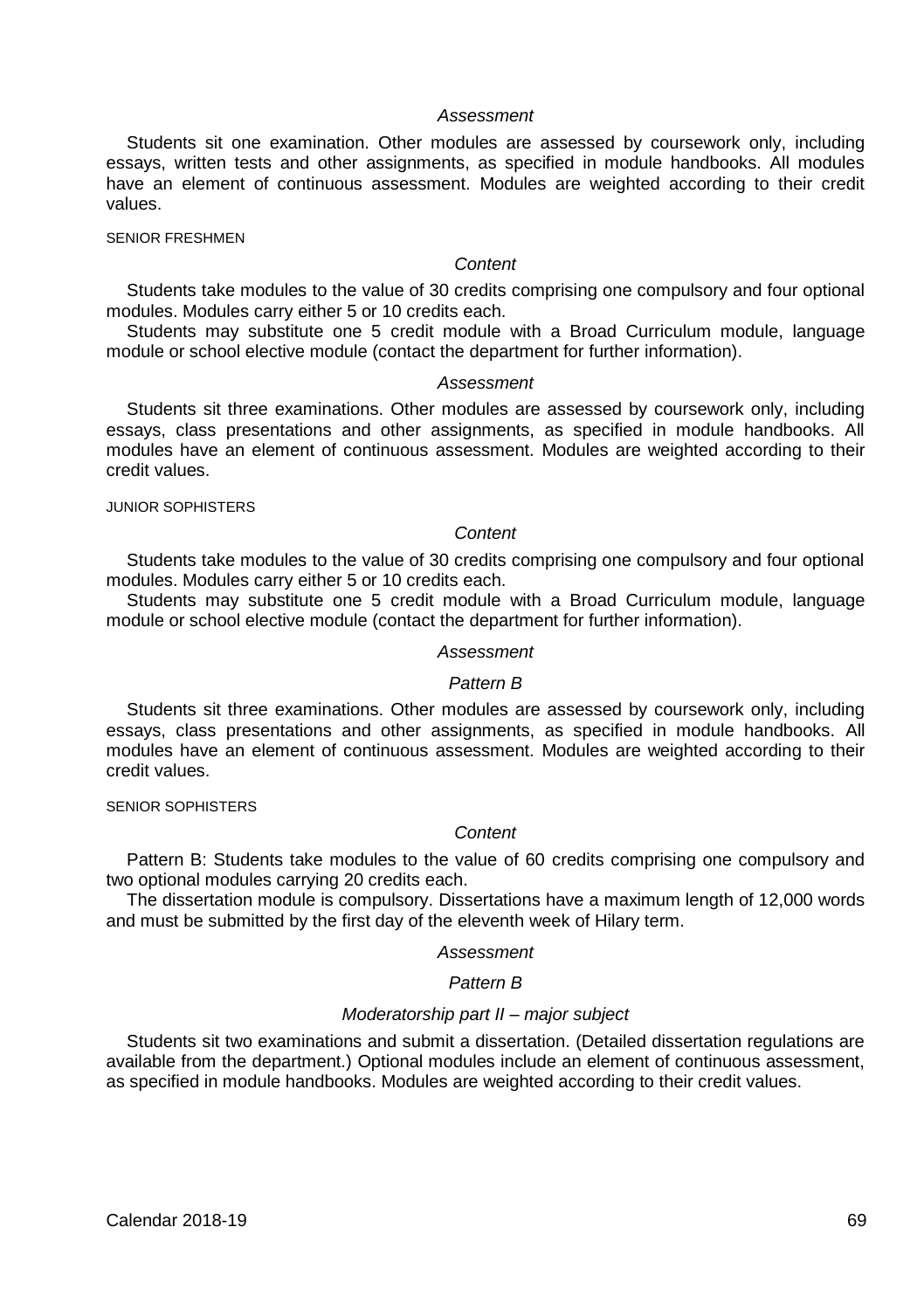### **Classical languages: Greek and Latin**

Greek and Latin may be combined with other two-subject moderatorship subjects as indicated in the combinations table. However, Greek and Latin cannot be combined together in the twosubject moderatorship.

### **Greek**

This subject focuses on the detailed study of the literary, linguistic and historical aspects of the Greek classical authors, and includes general lectures on the political, social and cultural history of the Greek and Roman worlds. Genres include epic, historiography, drama, oratory and philosophy. In the Senior Sophister year students are required to engage with special topics of considerable complexity and to write a dissertation. Exact content of the modules may vary from year to year according to the availability of teaching expertise. Detailed information about the modules offered each year and their credit values are available in the departmental handbook.

JUNIOR FRESHMEN

#### *Content*

Students take modules to the value of 30 credits comprising four compulsory modules. Modules carry either 5 or 10 credits each.

*Assessment*

Students sit two examinations. Students take written tests and submit essays or other assignments depending on the module concerned, as specified in module handbooks. Modules are weighted according to their credit values.

SENIOR FRESHMEN

### *Content*

Students take modules to the value of 30 credits comprising three compulsory modules and one optional module carrying either 5 or 10 credits each.

The Broad Curriculum and school elective modules are optional. Further details are given in the departmental handbook.

#### *Assessment*

Students sit two examinations. Students take written tests and submit essays or other assignments depending on the module concerned, as specified in module handbooks. Modules are weighted according to their credit values.

JUNIOR SOPHISTERS

### *Content*

Students take modules to the value of 30 credits comprising three compulsory modules and one optional module carrying either 5 or 10 credits each.

The Broad Curriculum and school elective modules are optional. Further details are given in the departmental handbook.

#### *Assessment*

### *Pattern B*

Students sit two examinations. Students take written tests and submit essays or other assignments depending on the module concerned, as specified in module handbooks. Modules are weighted according to their credit values.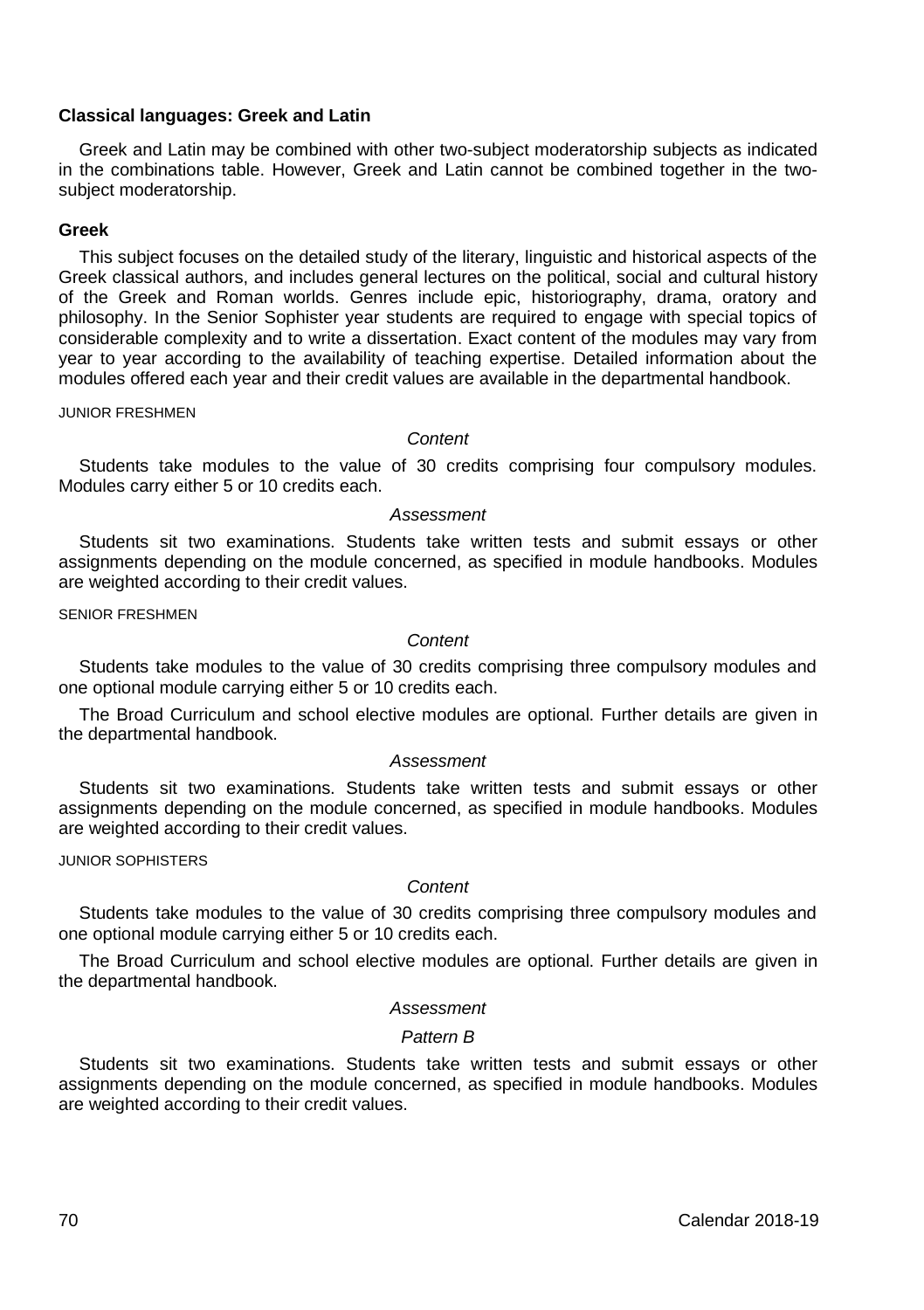#### *Content*

Pattern B: Students take modules to the value of 60 credits comprising three compulsory modules and one optional module carrying either 10 or 20 credits each. The dissertation module is compulsory. The dissertation has a maximum length of 12,000 words and must be submitted by the first day of the eleventh week of Hilary term.

#### *Assessment*

### *Pattern B*

#### *Moderatorship part II – major subject*

Students sit three examinations and submit a dissertation. Students take written tests and submit essays or other assignments depending on the module concerned, as specified in module handbooks. Detailed dissertation regulations and guidelines are available in the departmental handbook. Modules are weighted according to their credit values.

### **Latin**

This subject focuses on the detailed study of the literary, linguistic and historical aspects of the Latin classical authors, and includes general lectures on the political, social and cultural history of the Greek and Roman worlds. Genres include epic, historiography, drama, love poetry and satire. In the Senior Sophister year students are required to engage with special topics of considerable complexity and to write a dissertation. Exact content of the modules may vary from year to year according to the availability of teaching expertise. Detailed information about the modules offered each year and their credit values are available in the departmental handbook.

#### JUNIOR FRESHMEN

### *Content*

Students take modules to the value of 30 credits comprising four compulsory modules. Modules carry either 5 or 10 credits each.

#### *Assessment*

Students sit two examinations. Students take written tests and submit essays or other assignments depending on the module concerned, as specified in module handbooks. Modules are weighted according to their credit values.

### SENIOR FRESHMEN

#### *Content*

Students take modules to the value of 30 credits comprising three compulsory modules and one optional module carrying either 5 or 10 credits each.

The Broad Curriculum and school elective modules are optional. Further details are given in the departmental handbook.

### *Assessment*

Students sit two examinations. Students take written tests and submit essays or other assignments depending on the modules concerned, as specified in module handbooks. Modules are weighted according to their credit values.

#### JUNIOR SOPHISTERS

#### *Content*

Students take modules to the value of 30 credits comprising three compulsory modules and one optional module carrying either 5 or 10 credits each.

The Broad Curriculum and school elective modules are optional. Further details are given in the departmental handbook.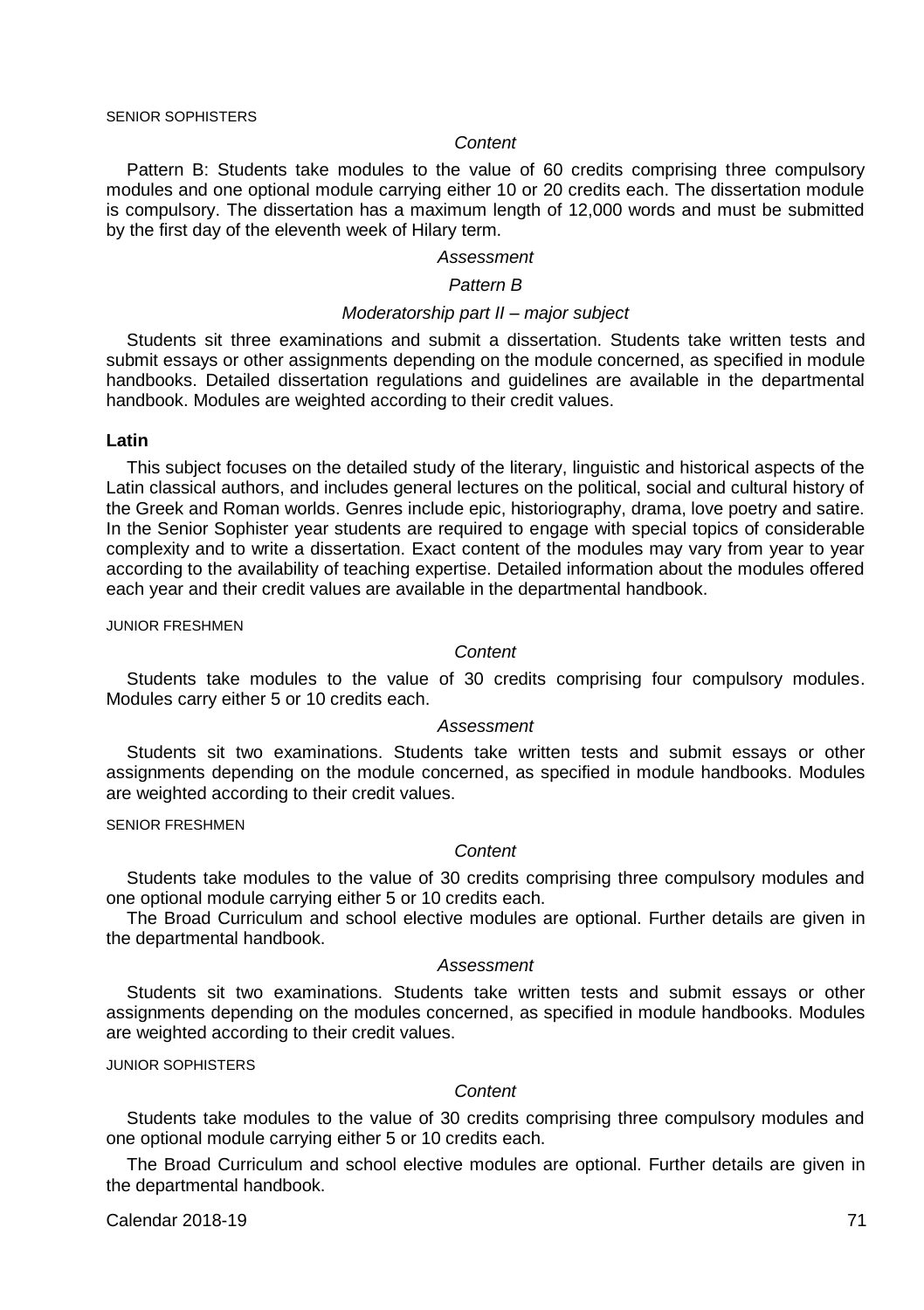#### *Pattern B*

Students sit two examinations. Students take written tests and submit essays or other assignments depending on the module concerned, as specified in module handbooks. Modules are weighted according to their credit values.

#### SENIOR SOPHISTERS

#### *Content*

Pattern B: Students take modules to the value of 60 credits comprising three compulsory modules and one optional module carrying either 10 or 20 credits each. The dissertation module is compulsory. The maximum length of the dissertation is 12,000 words and must be submitted on the first day of the eleventh week of Hilary term.

### *Assessment*

### *Pattern B*

### *Moderatorship part II – major subject*

Students sit three examinations and submit a dissertation. Students take written tests and submit essays or other assignments depending on the module concerned, as specified in module handbooks. Detailed dissertation regulations and guidelines are available in the departmental handbook. Modules are weighted according to their credit values.

#### **Drama studies**

Drama studies combines elements of literary, historical, cultural and theoretical studies with an awareness of and engagement with theatre practice to train students as scholars and artists. There are no written examinations and attendance regulations are strict, as continuous assessment, including collaborative projects, applies to most modules. Content of individual modules may change from year to year, depending on staff availability. All Freshman modules are compulsory and involve learning by lecture, seminar and practical workshop. In addition, all Senior Freshman students participate in an ensemble production. All Sophister students choose from a range of available modules alongside one compulsory module in both their Junior and Senior Sophister year. In addition, all Senior Sophister students submit a supervised 10,000 word dissertation.

JUNIOR FRESHMEN

### *Content*

Students take compulsory modules to the value of 30 credits.

#### *Assessment*

Students submit essays, practical projects and other course work. Full details of assessment requirements are available from the department. All modules have some element of continuous assessment, based on class presentations, ongoing engagement, collaborative projects and minor written submissions. Modules are weighted according to their credit values.

#### *Special requirements*

Attendance is compulsory in all modules. Penalty points will be applied for non-attendance and late submission of work as described in the departmental handbook.

SENIOR FRESHMEN

#### *Content*

Students take compulsory modules to the value of 30 credits.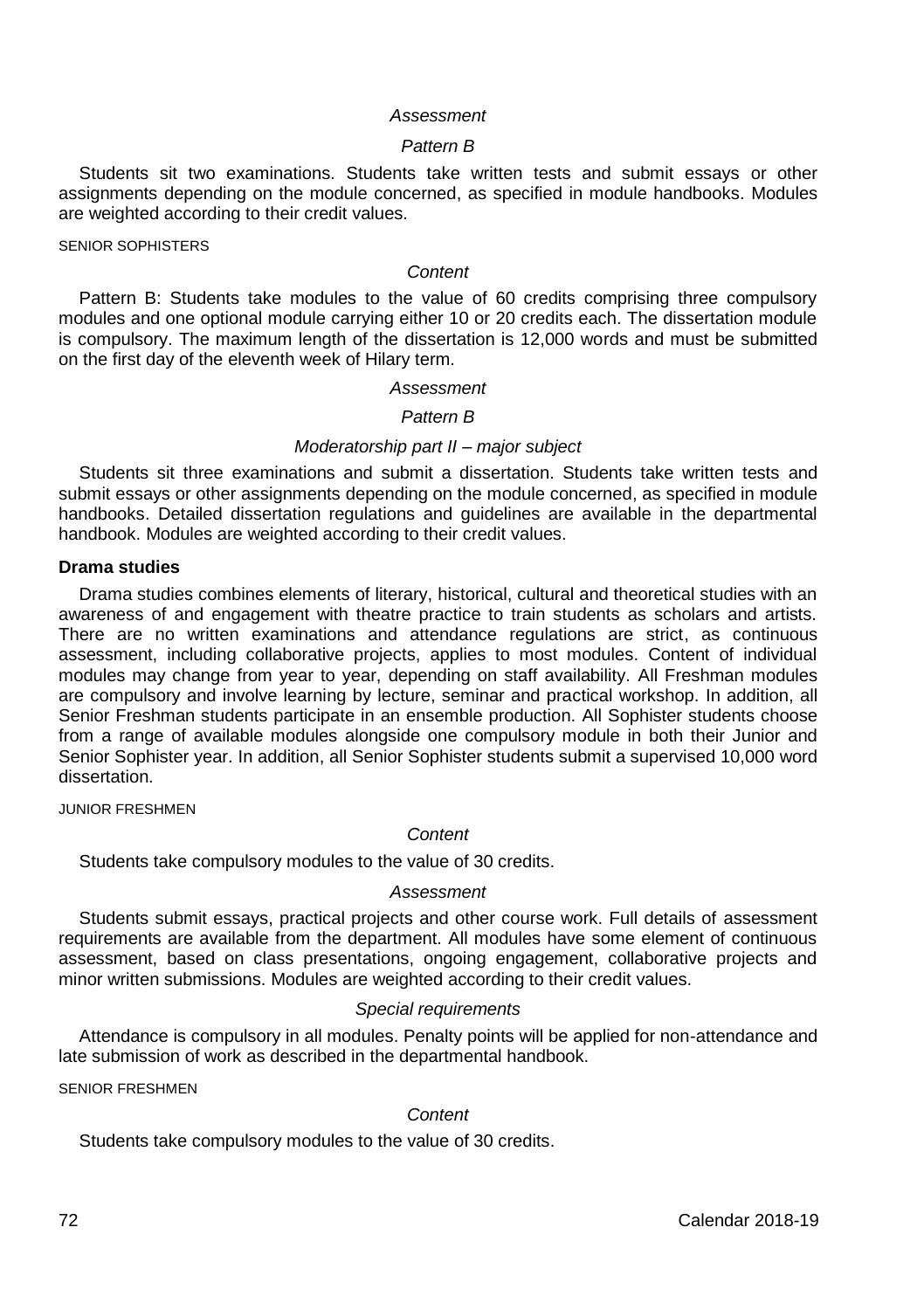Students submit essays, practical projects and other course work. Full details of assessment requirements are available from the department. All modules have some element of continuous assessment, based on class presentations, ongoing engagement, collaborative projects and minor written submissions. Modules are weighted according to their credit values.

#### *Special requirements*

Attendance is compulsory in all modules. Penalty points will be applied for non-attendance and late submission of work as described in the departmental handbook.

JUNIOR SOPHISTERS

### *Content*

Students take modules to the value of 30 credits comprising one compulsory 5 credit module and three to five optional modules of 5 or 10 credits. Sophister modules are divided into three groups. In each of the Sophister years students should choose at least one module from group C (academic). Some modules may be offered in alternate years. See department for details.

### *Prerequisites*

Prerequisite conditions may apply for some modules; see department for details. There are some compulsory theatre visits as assigned by the relevant lecturer.

### *Assessment*

### *Pattern B*

Students submit essays, practical projects and other course work. Full details of assessment requirements are available from the department. All modules have some element of continuous assessment, based on class presentations, ongoing engagement, collaborative projects and minor written submissions. Modules are weighted according to their credit values.

### *Special requirements*

Attendance is compulsory in all modules. Penalty points will be applied for non-attendance and late submission of work as described in the departmental handbook.

#### SENIOR SOPHISTERS

### *Content*

Students take modules to the value of 60 credits comprising one compulsory 5 credit module, one compulsory dissertation module (20 credits) and a number of optional modules to bring the total to 60 credits. 5, 10 and 15 credit optional modules are available. Please see the departmental handbook for details of the submission deadline. Sophister modules are divided into three groups. In each of the Sophister years students should choose at least one module from group C (academic). Some modules may be offered in alternate years. See department for details.

### *Prerequisites*

Prerequisite conditions may apply for some modules, see department for details.

#### *Assessment*

### *Pattern B*

### *Moderatorship part II – major subject*

Students submit essays and/or other course work depending on their choice of module. Full details of assessment requirements are available from the department. All modules have some element of continuous assessment which may include class presentations, collaborative projects, ongoing engagement and minor written submissions. Students submit a 10,000 word dissertation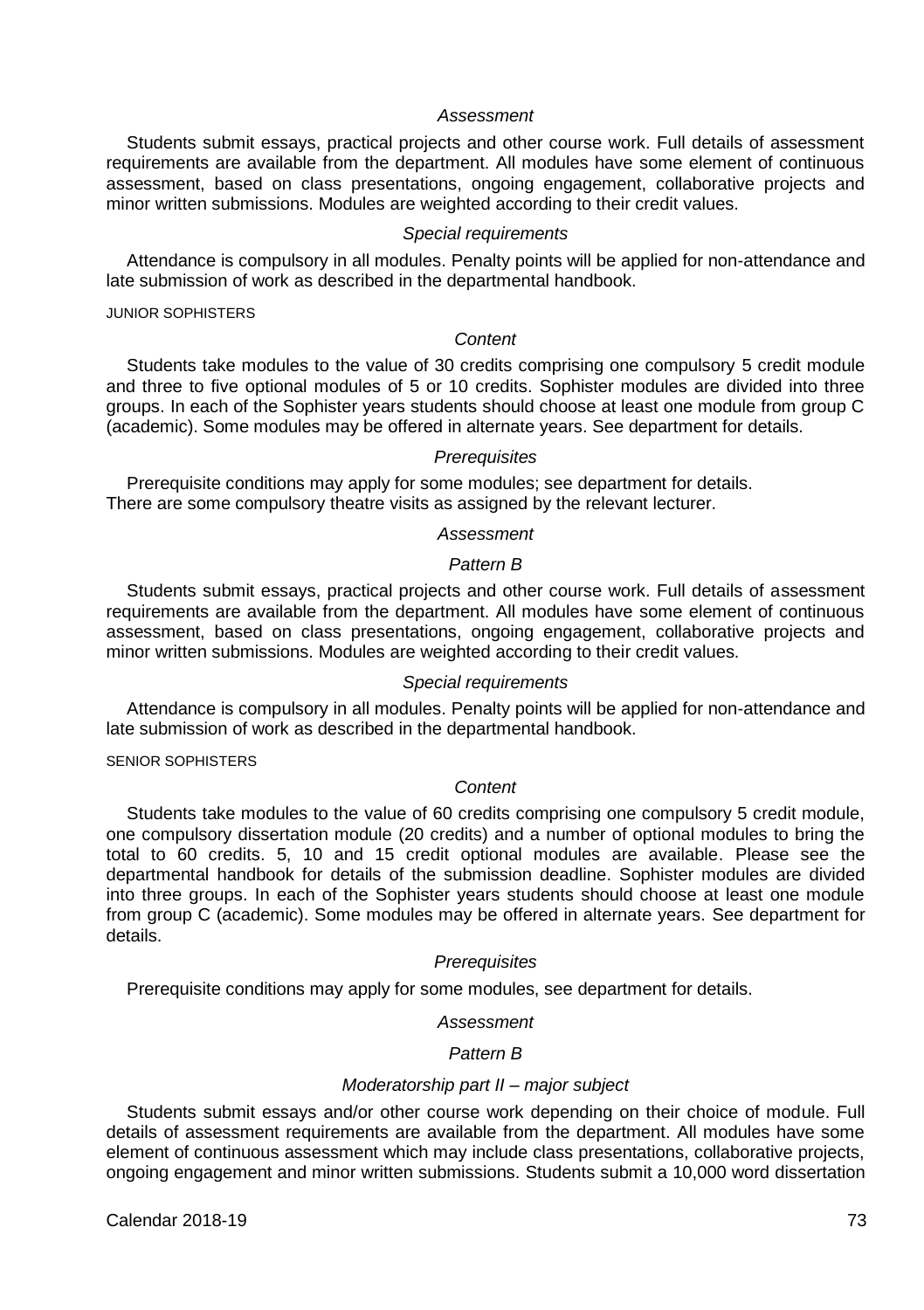(detailed dissertation regulations are available from the department). There is also a *viva voce* assessment for the compulsory module. Modules are weighted according to their credit values.

### *Special requirements*

Attendance is compulsory in all modules. Penalty points will be applied for non-attendance and late submission of work as described in the departmental handbook.

### **Early Irish**

Early Irish provides students with a training in the critical study of the language, literature and culture of the early Irish period (i.e. up to the end of the twelfth century). A wide range of texts is read in the original language and the history of the language from the earliest period is studied. Early Irish saga and law also feature prominently as do social history, palaeography and comparative philology. The course is the same as the early component of the single honors Moderatorship in Early and Modern Irish (see the relevant pages of the FACULTY OF ARTS, HUMANITIES AND SOCIAL SCIENCES section of this *Calendar* for full details).

JUNIOR FRESHMEN

#### *Content*

Students take modules to the value of 30 credits.

### *Assessment*

Students sit examinations, submit essays, practical projects and other course work. Full details of assessment requirements are available in module outlines. All modules have some element of continuous assessment, based on class presentations, in class tests, ongoing engagement, projects and written submissions. Language modules may include examinations (written, oral and/or aural). Modules are weighted according to their credit values.

SENIOR FRESHMEN

### *Content*

Students take modules to the value of 30 credits.

### *Assessment*

Students sit examinations, submit essays, practical projects and other course work. Full details of assessment requirements are available in module outlines. All modules have some element of continuous assessment, based on class presentations, in class tests, ongoing engagement, projects and written submissions. Language modules may include examinations (written, oral and/or aural). Modules are weighted according to their credit values.

JUNIOR SOPHISTERS

### *Content*

Students take modules to the value of 30 credits.

### *Assessment*

### *Pattern B*

Students sit examinations, submit essays, practical projects and other course work. Full details of assessment requirements are available in module outlines. All modules have some element of continuous assessment, based on class presentations, in class tests, ongoing engagement, projects and written submissions. Language modules may include examinations (written, oral and/or aural). Modules are weighted according to their credit values.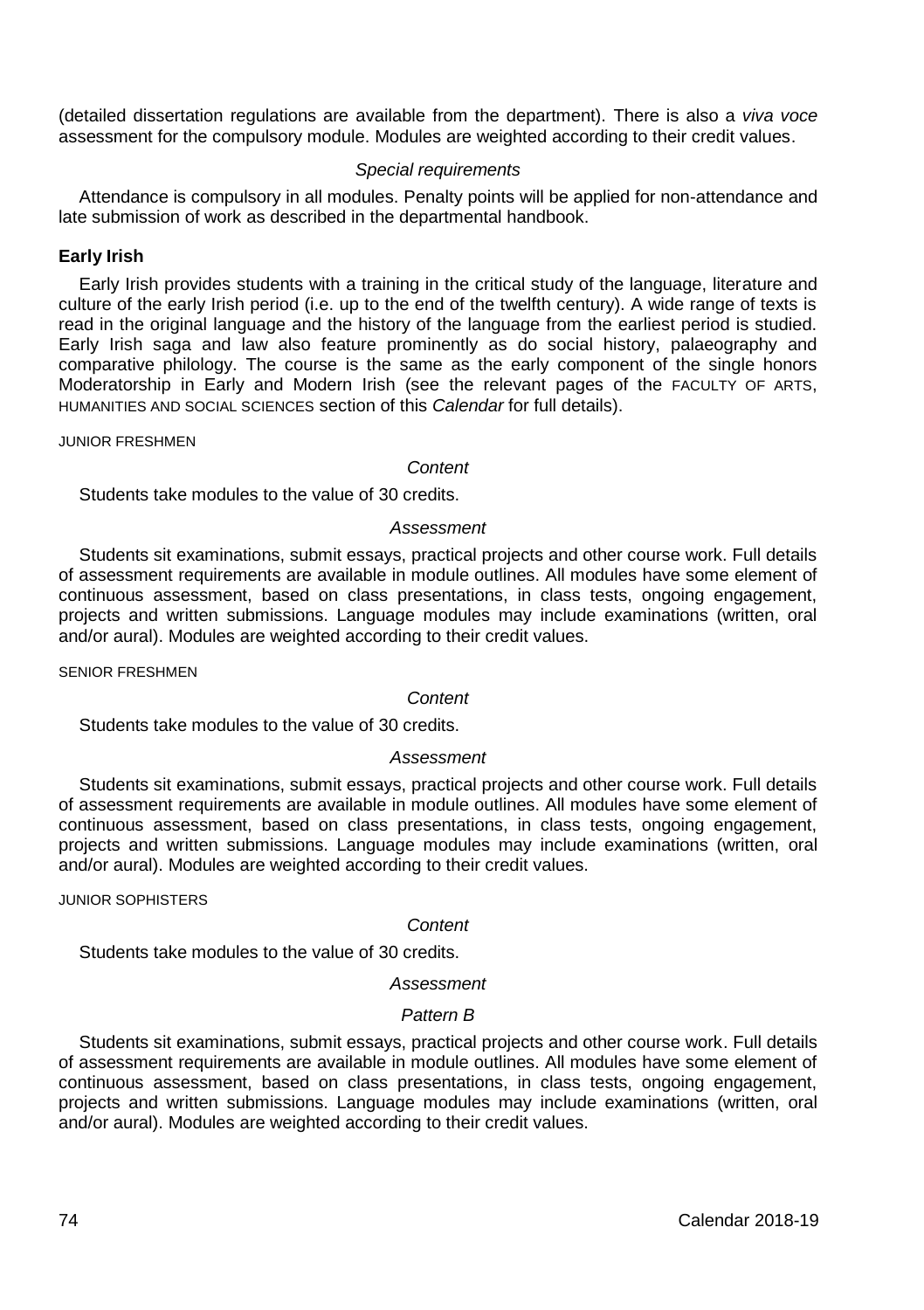#### *Content*

Pattern B: Students take modules to the value of 60 credits.

The dissertation module is compulsory. The dissertation has a maximum length of 10,000 words and must be submitted by the end of the ninth week of Hilary term.

#### *Assessment*

#### *Pattern B*

#### *Moderatorship part II – major subject*

Students sit examinations, submit essays, practical projects and other course work. Full details of assessment requirements are available in module outlines. All modules have some element of continuous assessment, based on class presentations, in class tests, ongoing engagement, projects and written submissions. Language modules may include examinations (written, oral and/or aural). All students also write a dissertation. Modules are weighted according to their credit values.

#### **Economics**

Economics is the study of the allocation of scarce resources between and within households, various organisations (such as business firms and voluntary organisations) and countries. As such, economics is a social science and within the two-subject moderatorship course in Trinity College, economics can be studied for three or four years with one other subject. The other subjects available include languages and social and natural sciences. For the Freshman years, students receive a thorough grounding in basic and intermediate level economics and in the appropriate mathematical and statistical tools required for further study. In the Junior and Senior Sophister years, students choose from a broad menu of modules. In addition, in the Junior Sophister year, there are various possibilities available with respect to studying economics abroad.

JUNIOR FRESHMEN

### *Content*

Students take modules to the value of 30 credits, see departmental handbook for details. Students taking the combination economics and mathematics should be aware when consulting the handbook that they have different requirements from other economics combinations.

### *Assessment*

Students will be assessed as outlined in the module descriptions. Modules are weighted according to their credit values.

### *Special requirements*

See examination regulations in departmental handbook.

SENIOR FRESHMEN

### *Content*

Students take modules to the value of 30 credits, see departmental handbook for details.

### *Assessment*

Students will be assessed as outlined in the module descriptions. Modules are weighted according to their credit values.

#### *Special requirements*

See examination regulations in departmental handbook.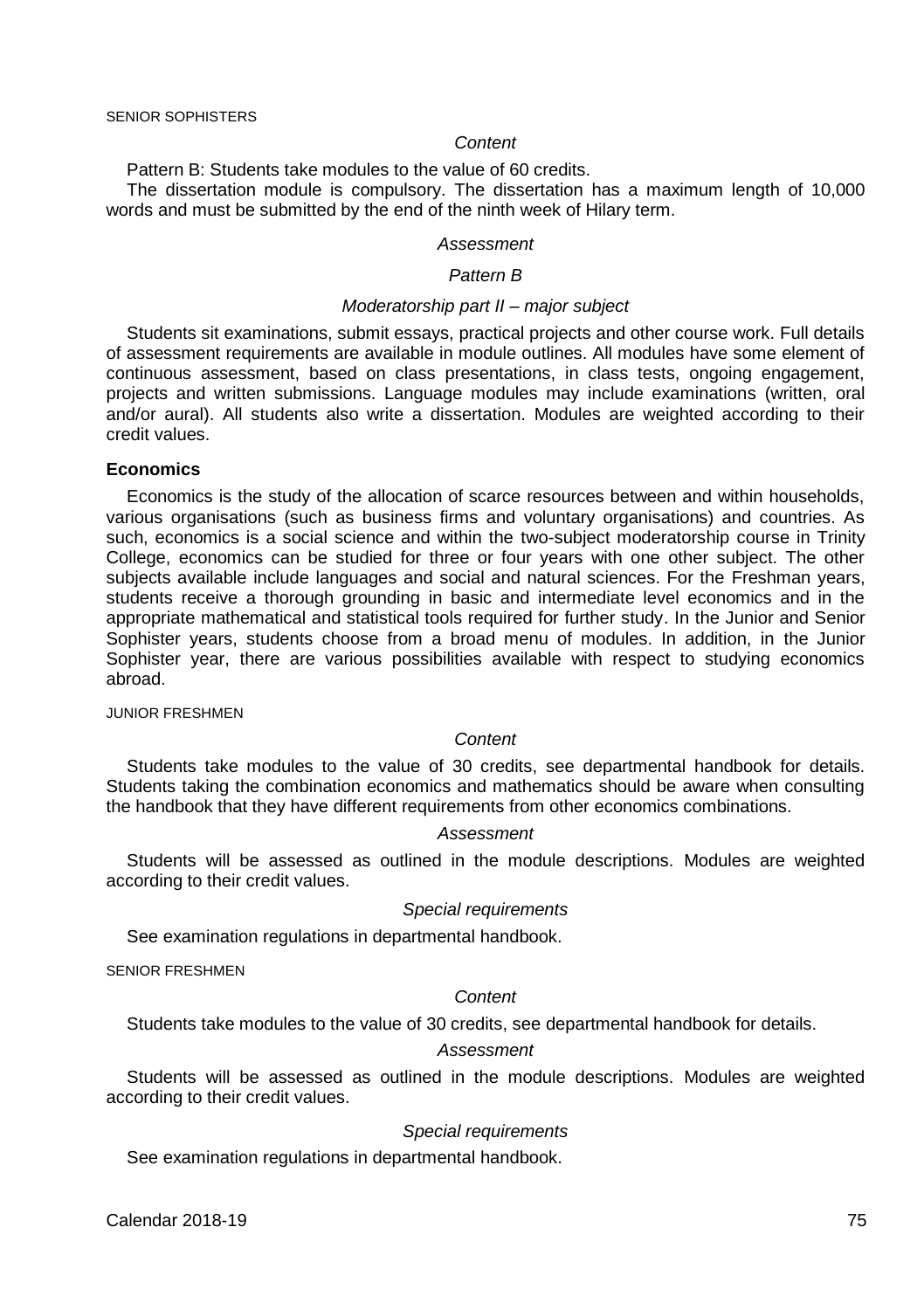#### *Content*

Students take modules to the value of 30 credits, see departmental handbook for details.

#### *Assessment*

### *Pattern A and B*

Students will be assessed as outlined in the module descriptions. Modules are weighted according to their credit values.

#### *Special requirements*

See examination regulations in departmental handbook.

SENIOR SOPHISTERS

### *Content*

Pattern A: Students take modules to the value of 30 credits, see departmental handbook for details. The dissertation module is not available to students taking economics under pattern A.

Pattern B: Students take modules to the value of 60 credits, see departmental handbook for details.

The dissertation is an optional module for students taking economics under pattern B. The length of the dissertation should fall between 8,000 to 10,000 words and should not exceed 12,000, and it must be submitted by the end of the eighth week of Hilary term, i.e. the week after the reading week.

### *Prerequisites*

Students in both pattern A and B must have taken particular modules in their Junior Sophister year, see departmental handbook for details. Students taking the combination economics and mathematics have different requirements, see departmental handbook for details.

### *Assessment*

#### *Pattern A*

Students will be assessed as outlined in the module descriptions. Modules are weighted according to their credit values.

### *Pattern B*

#### *Moderatorship part II – major subject*

Students will be assessed as outlined in the module descriptions. Modules are weighted according to their credit values.

#### **English literature**

English literature is concerned with the history, contexts and practices of writing in English. In the Freshman years students cover a broad range of literary topics from the medieval to the contemporary period, and are introduced to literary theory. In the Sophister years students follow a compulsory module on the Book. Sophister students also choose from an array of optional modules on a wide variety of topics. Students receive ongoing training in research methods, bibliography, critical practice and scholarly presentation. Sophister students must take a dissertation or research module in their final year.

#### JUNIOR FRESHMEN

#### *Content*

Students take modules to the value of 30 credits comprising six compulsory modules carrying 5 credits each.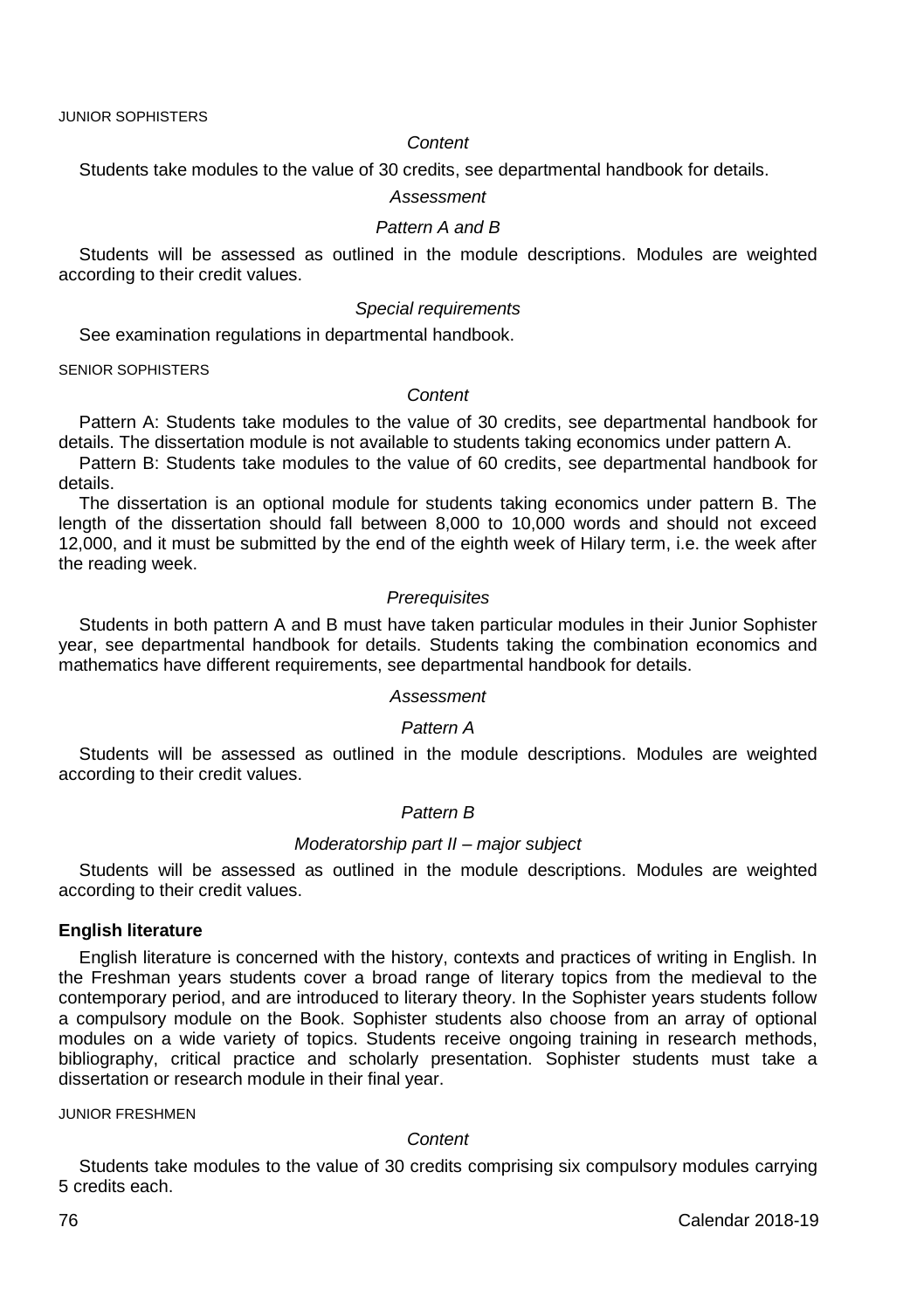Examination methods in both Junior and Senior Freshman years consist of formal examination papers and assessed essays. Modules are weighted according to their credit values.

SENIOR FRESHMEN

#### *Content*

Students take modules to the value of 30 credits comprising four compulsory and two optional modules carrying 5 credits each. Students may substitute their optional modules with Broad Curriculum modules carrying the same credits.

### *Assessment*

Examination methods in both Junior and Senior Freshman years consist of formal examination papers and assessed essays. Modules are weighted according to their credit values.

JUNIOR SOPHISTERS

#### *Content*

Students take modules to the value of 30 credits comprising one compulsory year-long module carrying 10 credits and two semester-long modules carrying 10 credits each.

#### *Assessment*

### *Pattern B*

Students will be assessed by a range of different methods. Full details of how each module is assessed can be obtained from the School. Students submit one essay. Modules are weighted according to their credit values.

### SENIOR SOPHISTERS

### *Content*

Pattern B: Students take modules to the value of 60 credits comprising one compulsory 20 credit dissertation/research module, and four optional semester-long modules carrying 10 credits each. Further details about the dissertation and Sophister modules may be obtained from the [School of English](http://www.tcd.ie/English/) Office.

### *Assessment*

### *Pattern B*

### *Moderatorship part II – major subject*

Students will be assessed by a range of different methods. Full details of how each module is assessed can be obtained from the School. Modules are weighted according to their credit values.

### **Film studies**

Film studies covers the history and critical framework of film production and consumption from the 1890s to the present day. In addition, students explore issues around digital media and engage critically with creative practice. In the Freshman years, core modules consider a wide range of American, European and world cinemas, along with film theory and criticism, and aspects of digital media. Senior Freshman students are introduced to screenwriting and digital video production. Sophister students choose from a wide range of optional modules on areas of specialist film and digital media interest, along with critically informed practice-based options.

JUNIOR FRESHMEN

#### *Content*

Students take modules to the value of 30 credits comprising six compulsory modules carrying 5 credits each.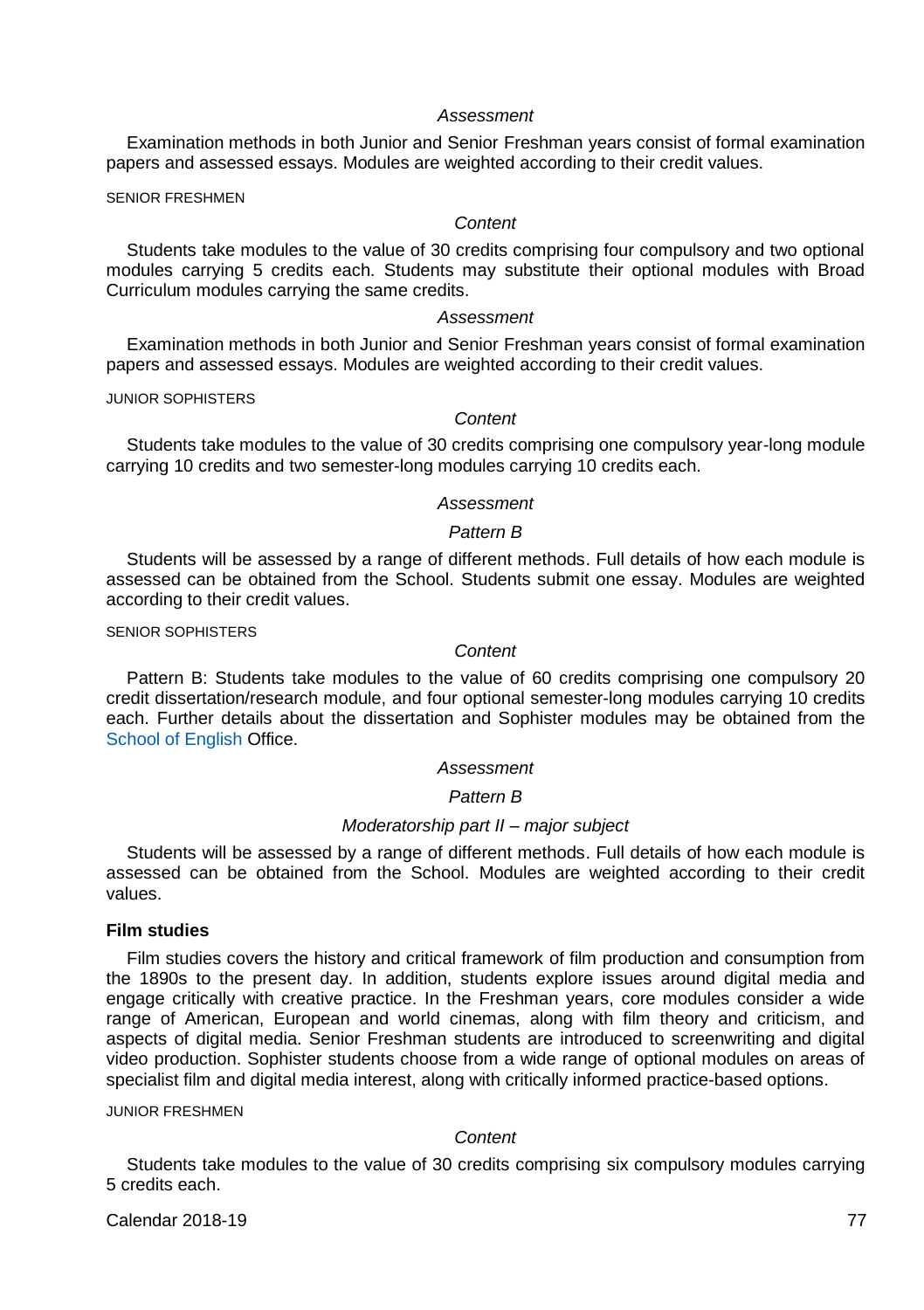Students submit coursework as required for each module. Modules are weighted according to their credit values.

SENIOR FRESHMEN

### *Content*

Students take modules to the value of 30 credits comprising six compulsory modules carrying 5 credits each.

#### *Assessment*

Students submit course work as required for each module. Modules are weighted according to their credit values.

JUNIOR SOPHISTERS

### *Content*

Students take modules to the value of 30 credits comprising six optional modules carrying 5 credits each. Students may substitute one 5 credit Broad Curriculum module for one 5 credit film studies module.

### *Assessment*

### *Pattern B*

The type and amount of course work required depends on the optional modules taken. Modules are weighted according to their credit values.

SENIOR SOPHISTERS

### *Content*

Pattern B: Students take modules to the value of 60 credits. This consists of a compulsory dissertation module (20 credits) and a compulsory research skills module (5 credits) and optional modules to the value of 35 credits.

### *Assessment*

### *Pattern B*

### *Moderatorship part II – major subject*

Detailed dissertation information is available in the Sophister handbook and from the Film Studies Office. The dissertation must be submitted by Monday of week 8 of Hilary term. The type and amount of course work required depends on the optional modules taken. Modules are weighted according to their credit values.

### **French**

This subject provides students with a thorough grounding in French, leading to a high standard of fluency in the language both written and spoken, and a wide knowledge of major aspects of French literature, culture and society. The development of skills in reading, critical analysis and argumentation forms an integral part of the course. Language instruction forms the backbone of the teaching programme leading to a high level of competence in the four basic linguistic skills of listening, speaking, reading and writing. In the final year, there is special emphasis on refining and developing methods of critical enquiry and research, including the preparation of a dissertation.

### JUNIOR FRESHMEN

*Content*

Students take modules to the value of 30 credits.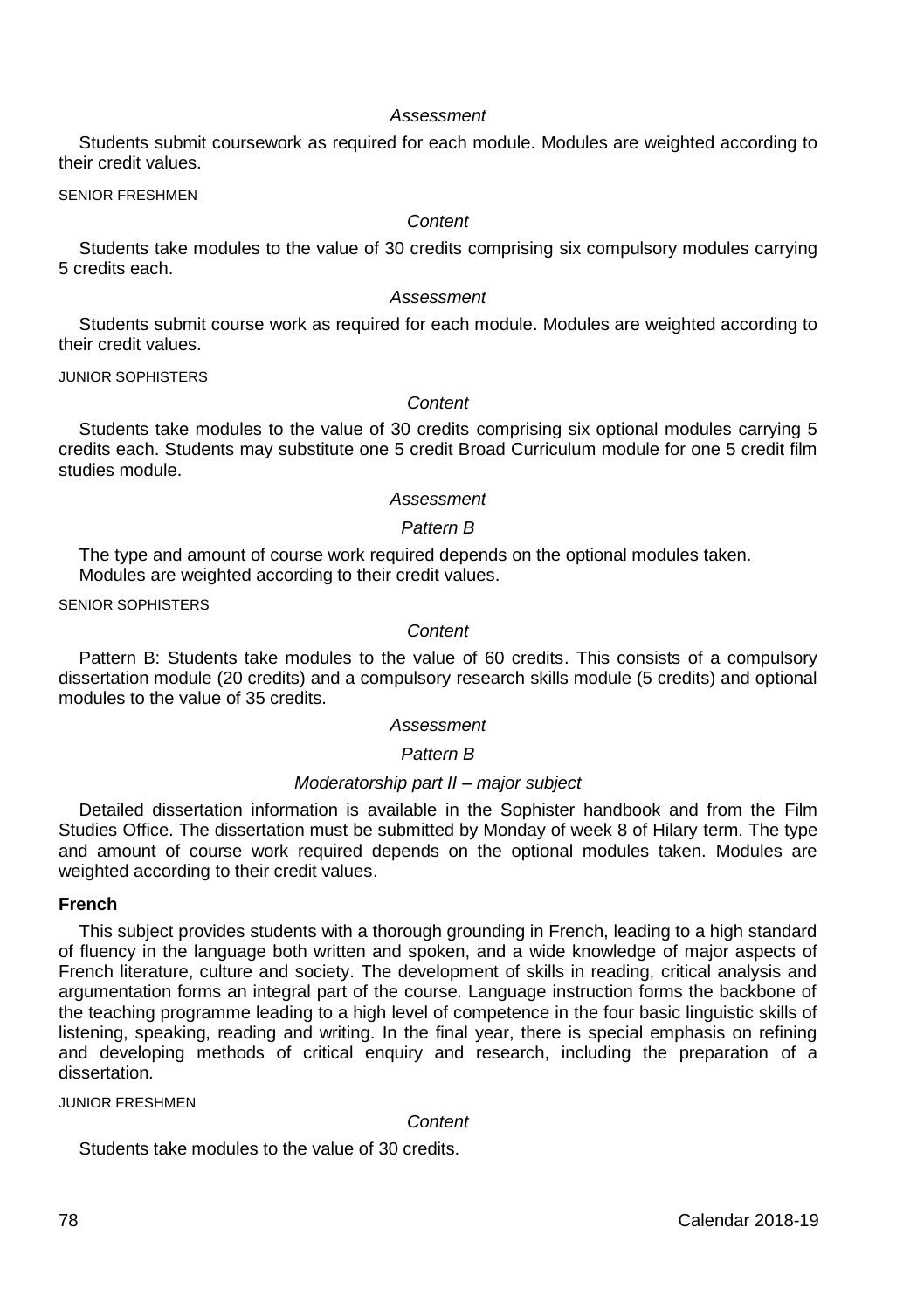Students are assessed by a combination of examinations, essays, practical projects and other course work. Full details of assessment requirements are available in module outlines. Language modules may include written, oral and/or aural examinations. Modules are weighted according to their credit values.

### *Special requirements*

See *Special requirements in modern languages*.

SENIOR FRESHMEN

*Content*

Students take modules to the value of 30 credits.

#### *Assessment*

Students are assessed by a combination of examinations, essays, practical projects and other course work. Full details of assessment requirements are available in module outlines. Language modules may include written, oral, and/or aural examinations. Modules are weighted according to their credit values.

#### *Special requirements*

See *Special requirements in modern languages*.

JUNIOR SOPHISTERS

#### *Content*

Students take modules to the value of 30 credits.

#### *Assessment*

#### *Pattern B*

Students are assessed by a combination of examinations, essays, practical projects and other course work. Full details of assessment requirements are available in module outlines. Language modules may include written, oral, and/or aural examinations. Modules are weighted according to their credit values.

#### *Special requirements*

See *Special requirements in modern languages*.

SENIOR SOPHISTERS

### *Content*

Pattern B: Students take modules to the value of 60 credits, including a 20-credit compulsory dissertation module. The submitted dissertation has a length of between 9,000 and 12,000 words and must be submitted by the Monday of the eighth week of Hilary term.

#### *Assessment*

### *Pattern B*

#### *Moderatorship part II – major subject*

Students are assessed by a combination of examinations, essays, practical projects and other course work and a dissertation. Full details of assessment requirements are available in module outlines. Language modules may include written, oral, and/or aural examinations. Modules are weighted according to their credit values.

#### *Special requirements*

See *Special requirements in modern languages*.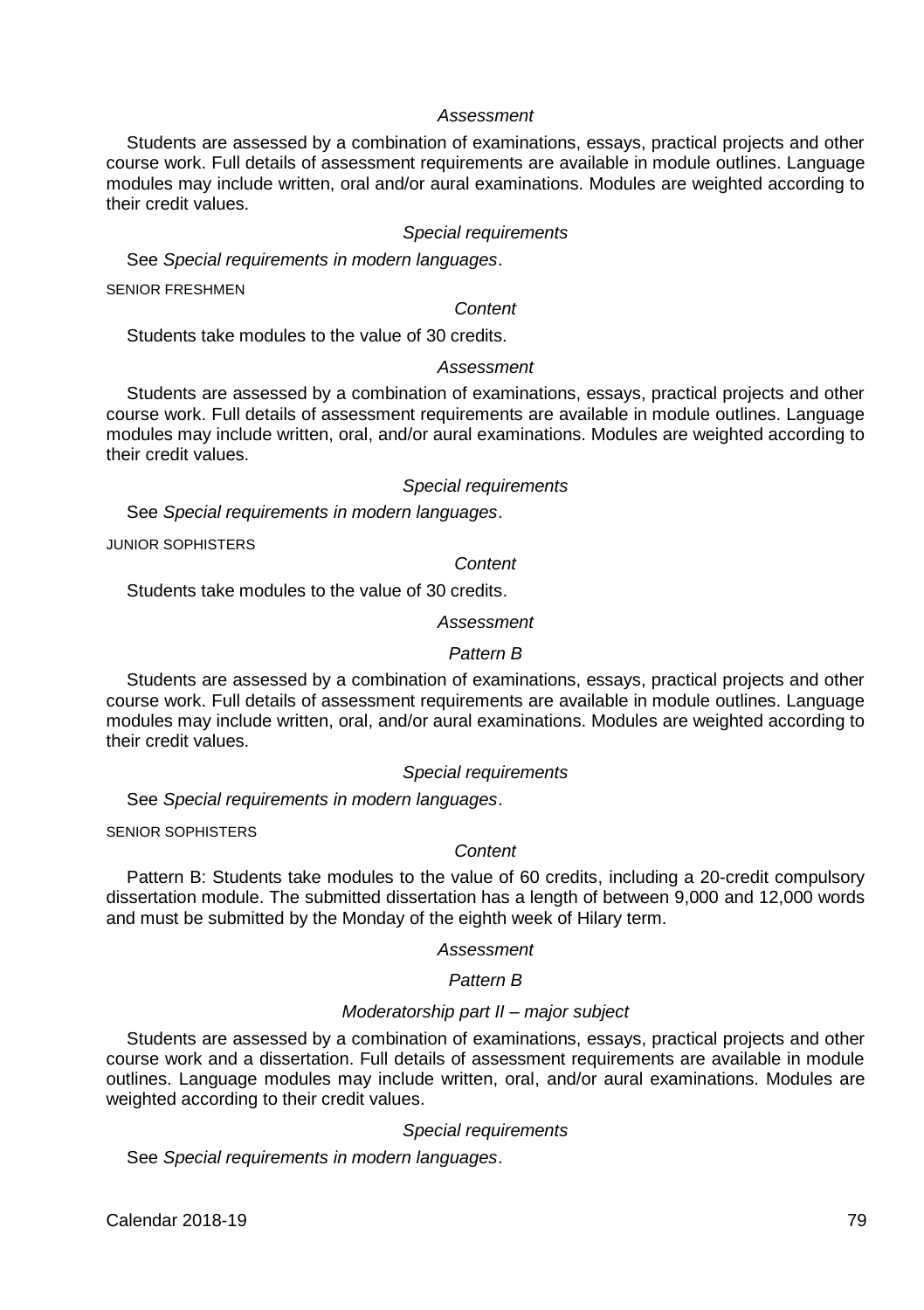### **Geography**

Geography covers physical, environmental and human geography. The teaching includes lectures, seminars, tutorials, laboratory work, practicals and field trips. Research methods training is provided and a dissertation is a compulsory component of two-subject moderatorship patterns B and C. Modules are compulsory in the Freshman years with a mix of optional and compulsory modules in the Sophister years.

JUNIOR FRESHMEN

#### *Content*

Students take modules to the value of 30 credits comprising three compulsory modules carrying 10 credits each.

### *Assessment*

Students sit two examinations. In addition each module has some course work element attached to it. Refer to the current Geography handbook for details on examinations and continuous assessment requirements. Modules are weighted according to their credit values.

SENIOR FRESHMEN

#### *Content*

Students take modules to the value of 30 credits comprising three compulsory modules carrying 10 credits each. Some modules may have field trip components which, if present, are compulsory.

#### *Assessment*

Students sit two examinations. In addition each module has some course work element attached to it. Refer to current Geography handbook for details on examinations and continuous assessment. Modules are weighted according to their credit values.

JUNIOR SOPHISTERS

### *Content*

Students take modules to the value of 30 credits comprising two compulsory and four optional modules carrying 5 credits each. A residential field trip is an optional component of the Junior Sophister year.

The Broad Curriculum is optional, see Geography handbook for details.

#### *Assessment*

### *Pattern A and B*

The number of examinations, amount of course work and other types of assessment depend on the modules taken. Details can be found in the current Geography handbook. Modules are weighted according to their credit values.

### SENIOR SOPHISTERS

### *Content*

Pattern A: Students take modules to the value of 30 credits comprising six optional modules carrying 5 credits each. Students taking geography under pattern A do not take the dissertation module. Field trips may be a compulsory element of some optional modules.

Pattern B and C: Students must take modules to the value of 60 credits comprising one compulsory dissertation module and eight optional modules. The compulsory dissertation carries 20 credits and optional modules carry 5 credits each. Field trips may be a compulsory element of some optional modules. The dissertation has a maximum length of 10,000 words and must be submitted by the first week of Hilary term.

The Broad Curriculum is optional, see Geography handbook for details.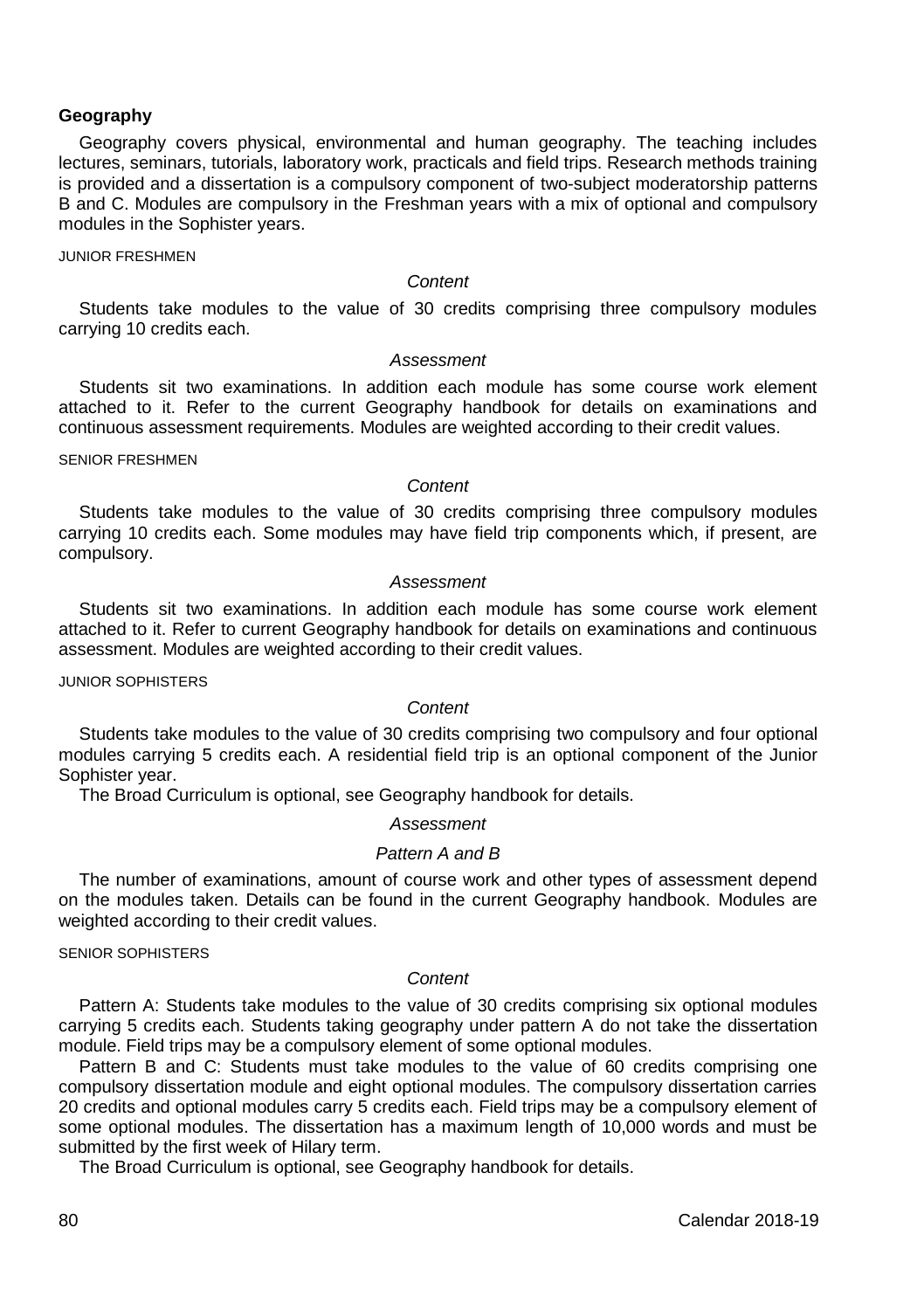#### *Pattern A*

The number of examinations, amount of course work and other types of assessment depend on the modules taken. Details can be found in the current Geography handbook. Modules are weighted according to their credit values.

#### *Pattern B*

### *Moderatorship part II – major subject*

Students submit a dissertation. Detailed dissertation regulations are available from the department. The number of examinations, amount of course work and other types of assessment depend on the modules taken. Details can be found in the current Geography handbook. Modules are weighted according to their credit values.

#### **German**

In two-subject moderatorship German, students are trained to acquire fluency in German language, and to develop reading skills and methods of research, description and analysis in such areas as the literature, history, culture and society of the German-speaking countries. In the later years of the course students have the opportunity to take a wide range of relevant optional modules. All two-subject moderatorship students are also encouraged to spend a year in a German-speaking country. Most two-subject moderatorship combinations with German are pattern B. Pattern A is only possible in certain combinations. See the two-subject moderatorship general regulations.

JUNIOR FRESHMEN

#### *Content*

Students take modules to the value of 30 credits.

### *Assessment*

Students sit examinations, submit essays, practical projects and other course work. Full details of assessment requirements are available in module outlines. All modules have some element of continuous assessment, based on class presentations, ongoing engagement, projects and written submissions. Language modules may include examinations (written, oral and/or aural). Modules are weighted according to their credit values.

#### *Special requirements*

See *Special requirements in modern languages*.

SENIOR FRESHMEN

#### *Content*

Students take modules to the value of 30 credits.

Students may take a Broad Curriculum module (see departmental handbook for further details).

### *Assessment*

Students sit examinations, submit essays, practical projects and other course work. Full details of assessment requirements are available in module outlines. All modules have some element of continuous assessment, based on class presentations, ongoing engagement, projects and written submissions. Language modules may include examinations (written, oral and/or aural). Modules are weighted according to their credit values.

#### *Special requirements*

See *Special requirements in modern languages*.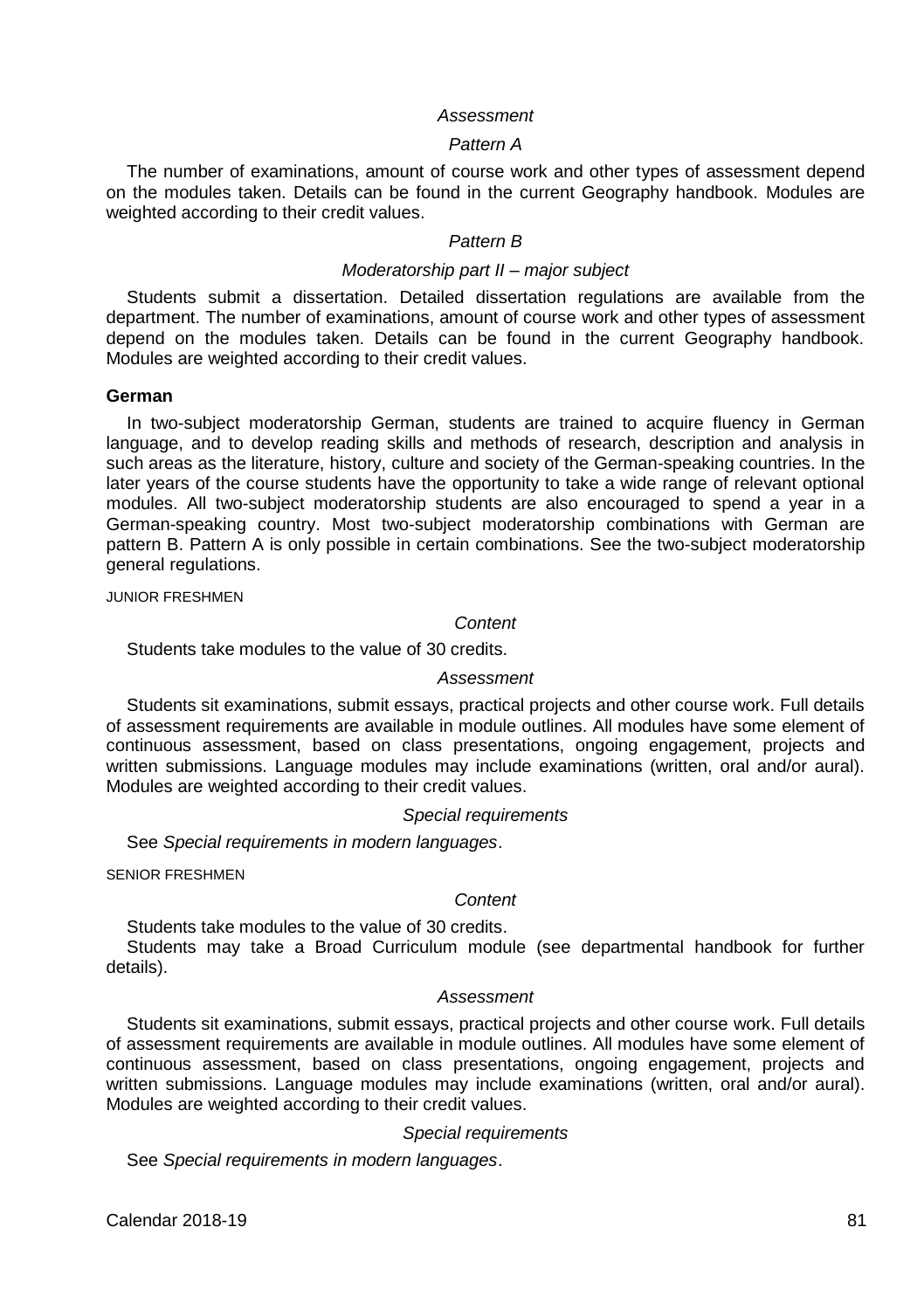#### *Content*

Students take modules to the value of 30 credits.

Students may take a Broad Curriculum module (see departmental handbook for further details).

#### *Assessment*

#### *Pattern A and B*

Students sit examinations, submit essays, practical projects and other course work. Full details of assessment requirements are available in module outlines. All modules have some element of continuous assessment, based on class presentations, ongoing engagement, projects and written submissions. Language modules may include examinations (written, oral and/or aural). Modules are weighted according to their credit values.

#### *Special requirements*

See *Special requirements in modern languages*.

SENIOR SOPHISTERS

#### *Content*

Pattern A: Students take modules to the value of 30 credits. Pattern A students do not write a dissertation.

Pattern B: Students take modules to the value of 60 credits. The dissertation module is compulsory. The dissertation has a maximum length of 10,000 words.

#### *Assessment*

### *Pattern A*

Students sit examinations, submit essays, practical projects and other course work. Full details of assessment requirements are available in module outlines. All modules have some element of continuous assessment, based on class presentations, ongoing engagement, projects and written submissions. Language modules may include examinations (written, oral and/or aural). Modules are weighted according to their credit values.

#### *Special requirements*

See *Special requirements in modern languages*.

#### *Pattern B*

#### *Moderatorship part II – major subject*

Students sit examinations, submit essays, practical projects and other course work. Full details of assessment requirements are available in module outlines. All modules have some element of continuous assessment, based on class presentations, ongoing engagement, projects and written submissions. Language modules may include examinations (written, oral and/or aural). Modules are weighted according to their credit values.

#### *Special requirements*

See *Special requirements in modern languages*.

### **History**

The history subject in the two-subject moderatorship course has been constructed on clear pedagogical and intellectual principles. In the Freshman years modules are designed to provide students with a systematic knowledge of European and Irish history, with options in American and other non-European topics, as well as to introduce students to particular aspects of history (political, social, cultural and economic) and to historiography. In the Sophister years a wide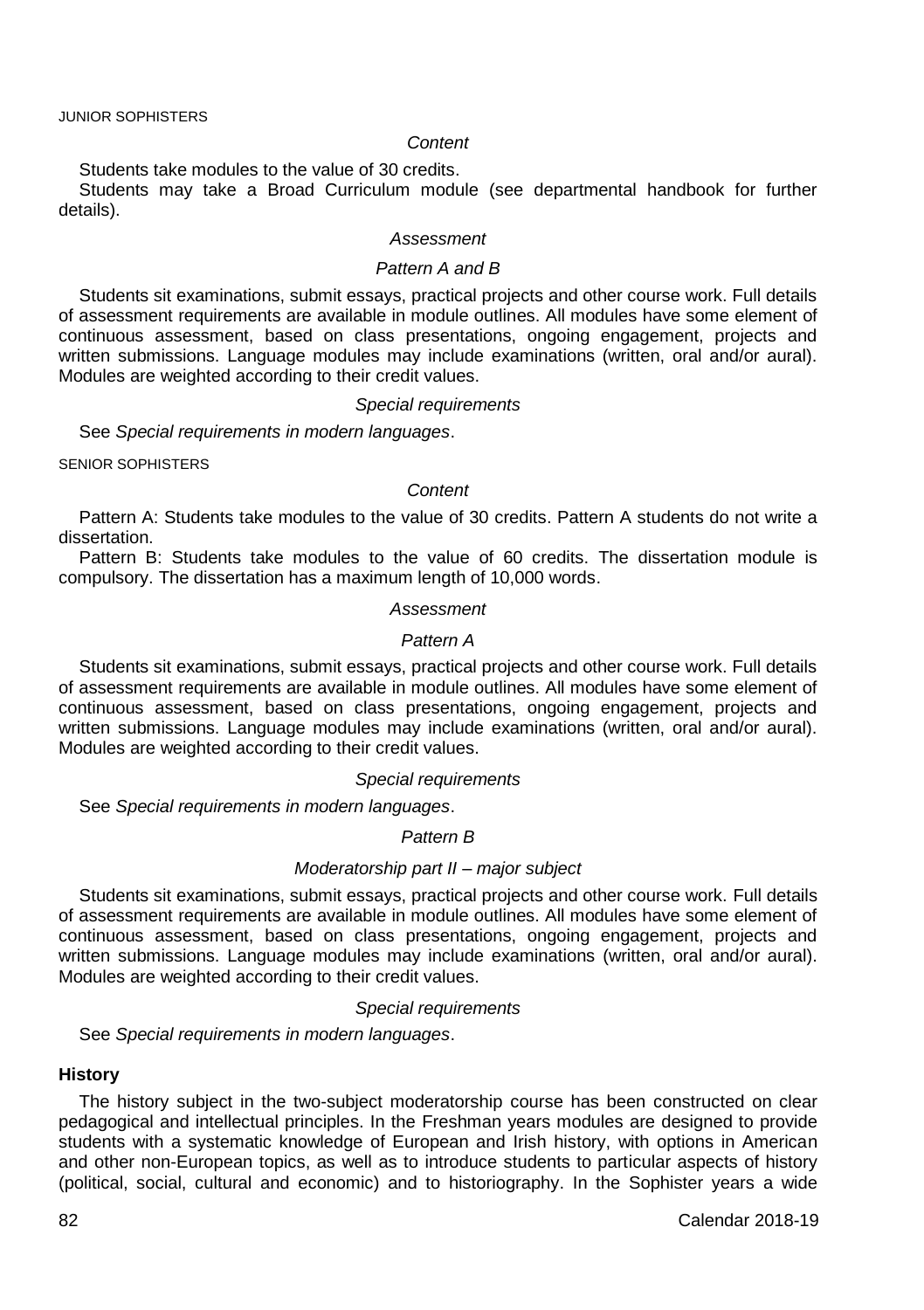choice is made available to students from a broad range of specialist modules offered by those actively engaged in research on these topics. An independently conceived, researched and presented dissertation is a key element of the final year. Students at all levels must attend all the lectures and tutorial classes. In order to pass any history module students at all levels must also complete all the prescribed exercises.

### JUNIOR FRESHMEN

#### *Content*

Students take modules to the value of 30 credits, 15 credits in each teaching term. Students may substitute optional modules up to the value of 5 credits with Broad Curriculum language modules of an identical credit value. (See departmental handbook for further information.) Students may participate in organised field trips.

#### *Assessment*

Students sit examinations or submit equivalent assessed work in each module as specified in the departmental handbook. Students also submit formative essays and tutorial assignments depending on the module concerned. Modules are weighted according to their credit values.

#### SENIOR FRESHMEN

### *Content*

Students take modules to the value of 30 credits, 15 credits in each teaching term. Students may substitute up to 5 credits of history modules with Broad Curriculum modules of an identical credit value. (See departmental handbook for further information.)

#### *Assessment*

Students sit examinations or submit equivalent assessed work in each module as specified in the departmental handbook. Students also submit formative essays and tutorial assignments depending on the module concerned. Modules are weighted according to their credit values.

JUNIOR SOPHISTERS

### *Content*

Students take modules to the value of 30 credits, 15 credits in each teaching term.

### *Assessment*

### *Pattern A and B*

Students sit examinations or submit equivalent assessed work in each module as specified in the departmental handbook. Students also submit formative essays and tutorial assignments depending on the module concerned. Modules are weighted according to their credit values.

### SENIOR SOPHISTERS

### *Content*

Pattern A: Students take modules to the value of 30 credits, 15 credits in each teaching term. The dissertation module is not available to students taking history under pattern A.

Pattern B: Students take modules to the value of 60 credits, 30 credits in each teaching term. The dissertation module is compulsory. The dissertation has a maximum word length of 10,000 words.

### *Assessment*

### *Pattern A*

Students sit examinations or submit equivalent assessed work in each module as specified in the departmental handbook. Students also submit formative essays and tutorial assignments depending on the module concerned. Modules are weighted according to their credit values.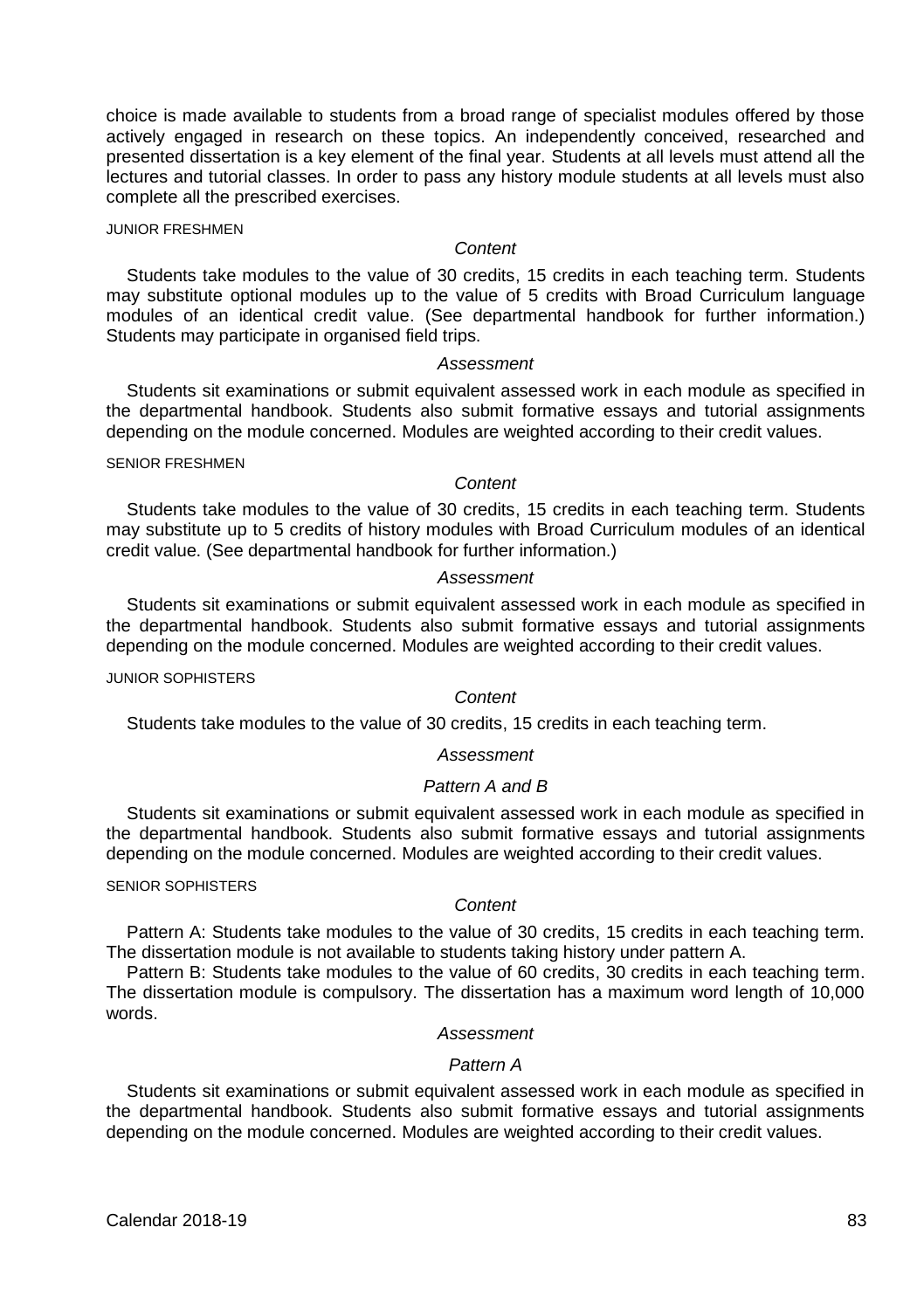### *Pattern B*

### *Moderatorship part II – major subject*

Students sit examinations or submit equivalent assessed work in each module as specified in the departmental handbook. Students also submit formative essays and tutorial assignments depending on the module concerned. Modules are weighted according to their credit values.

Students also submit a dissertation. Detailed dissertation regulations are available from the department.

#### **History of art and architecture**

History of art and architecture provides a basic training in art history, addressing painting, sculpture, architecture and other visual media from classical times to the present day. Emphasis is placed on the methods used in the discipline, with particular stress on the techniques of visual analysis. The study of this subject involves the capacity to formulate arguments, to make independent judgments, to think and observe critically and to express ideas with clarity both in writing and in speech. From an early stage students are required to make individual seminar presentations. Much of the teaching is done in small groups and frequently takes place in local museums and galleries. Some modules may involve compulsory study visits in Ireland.

All modules are offered subject to staff availability. Detailed information about the credit values, content and presentation cycle of the modules is given in the departmental handbook.

#### JUNIOR FRESHMEN

#### *Content*

Students take modules to the value of 30 credits. Some modules may involve compulsory study visits in Ireland. The Broad Curriculum cross-faculty modules are not available.

### *Assessment*

Students sit two examinations. Students submit essays and assignments and take slide tests depending on the module. Modules are weighted according to their credit values.

#### *Special requirements*

Students are required to obtain a pass in both of the written papers and to submit all elements of, and pass in aggregate, the course work.

SENIOR FRESHMEN

#### *Content*

Students take modules to the value of 30 credits comprising compulsory and optional modules carrying 5 or 10 credits each. Some modules may involve compulsory study visits in Ireland. Students may substitute one optional 5 credit module for a Broad Curriculum cross-faculty module.

### *Assessment*

Students are assessed by examinations and/or course work, details of which are provided in the student handbook. Modules are weighted according to their credit values.

JUNIOR SOPHISTERS

### *Content*

Students take modules to the value of 30 credits comprising a combination of compulsory and optional modules. Details of modules available and their credit weighting are provided in the student handbook. Some modules may involve compulsory study visits in Ireland.

#### *Assessment*

#### *Pattern B*

Students are assessed by examinations and/or course work, details of which are provided in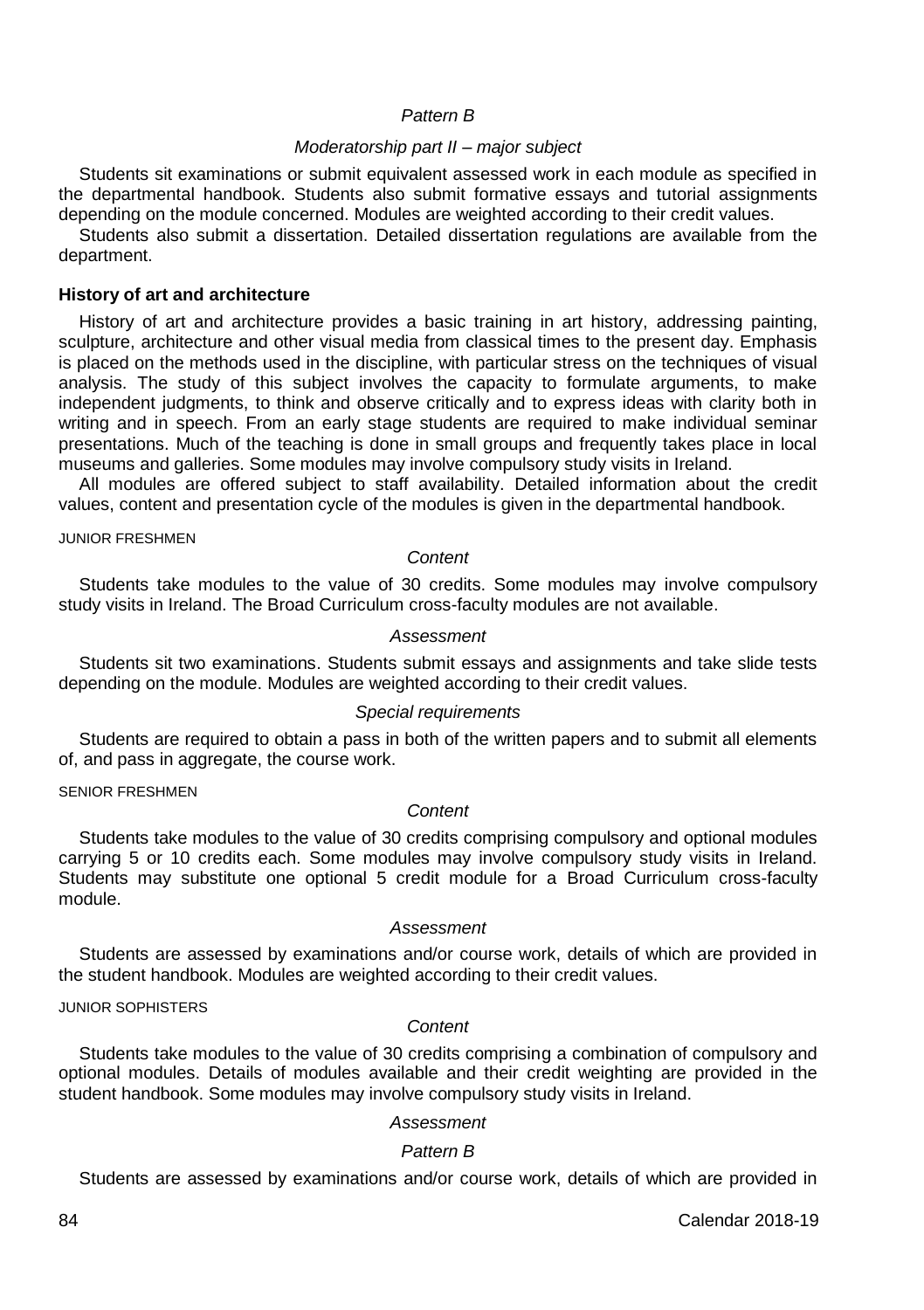the student handbook. Modules are weighted according to their credit values.

SENIOR SOPHISTERS

#### *Content*

Pattern B: Students take modules to the value of 60 credits. This consists of a compulsory 20 credit dissertation module and optional modules to the value of 40 credits. The optional modules carry 10 credits. Some modules may involve compulsory study visits in Ireland. The dissertation has a maximum length of 10,000 words and must be submitted by the first day of Trinity term.

#### *Assessment*

### *Pattern B*

#### *Moderatorship part II – major subject*

Students are assessed by examinations, a dissertation and/or course work, details of which are provided in the student handbook. Modules are weighted according to their credit values.

Students may be required to attend a *viva voce* examination, held approximately two weeks after the completion of written examinations. All modules are weighted according to their credit values.

### **Italian**

Two-subject moderatorship Italian is designed to provide students with proficiency in spoken and written Italian, a sound training in critical analysis and writing, knowledge of Italian literature, and an appreciation of Italy's contribution to European civilisation. Oral and written language elements must be passed every year. Complete beginners are admitted, and receive intensive tuition. Teaching methods are varied, with an emphasis on developing independent learning skills and research capability. Students write a substantial dissertation in the Senior Sophister year, on a topic that reflects their personal interests. A range of options is available alongside the core modules in the Junior and Senior Sophister years. See the departmental handbook for details.

JUNIOR FRESHMEN

### *Content*

Students take modules to the value of 30 credits.

#### *Assessment*

Students sit examinations, submit essays, practical projects and other course work. Full details of assessment requirements are available in module outlines. All modules have some element of continuous assessment, based on class presentations, ongoing engagement, projects and written submissions. Language modules may include examinations (written, oral and/or aural). Modules are weighted according to their credit values.

### *Special requirements*

See *Special requirements in modern languages*.

SENIOR FRESHMEN

### *Content*

Students take modules to the value of 30 credits.

### *Assessment*

Students sit examinations, submit essays, practical projects and other course work. Full details of assessment requirements are available in module outlines. All modules have some element of continuous assessment, based on class presentations, ongoing engagement, projects and written submissions. Language modules may include examinations (written, oral and/or aural). Modules are weighted according to their credit values.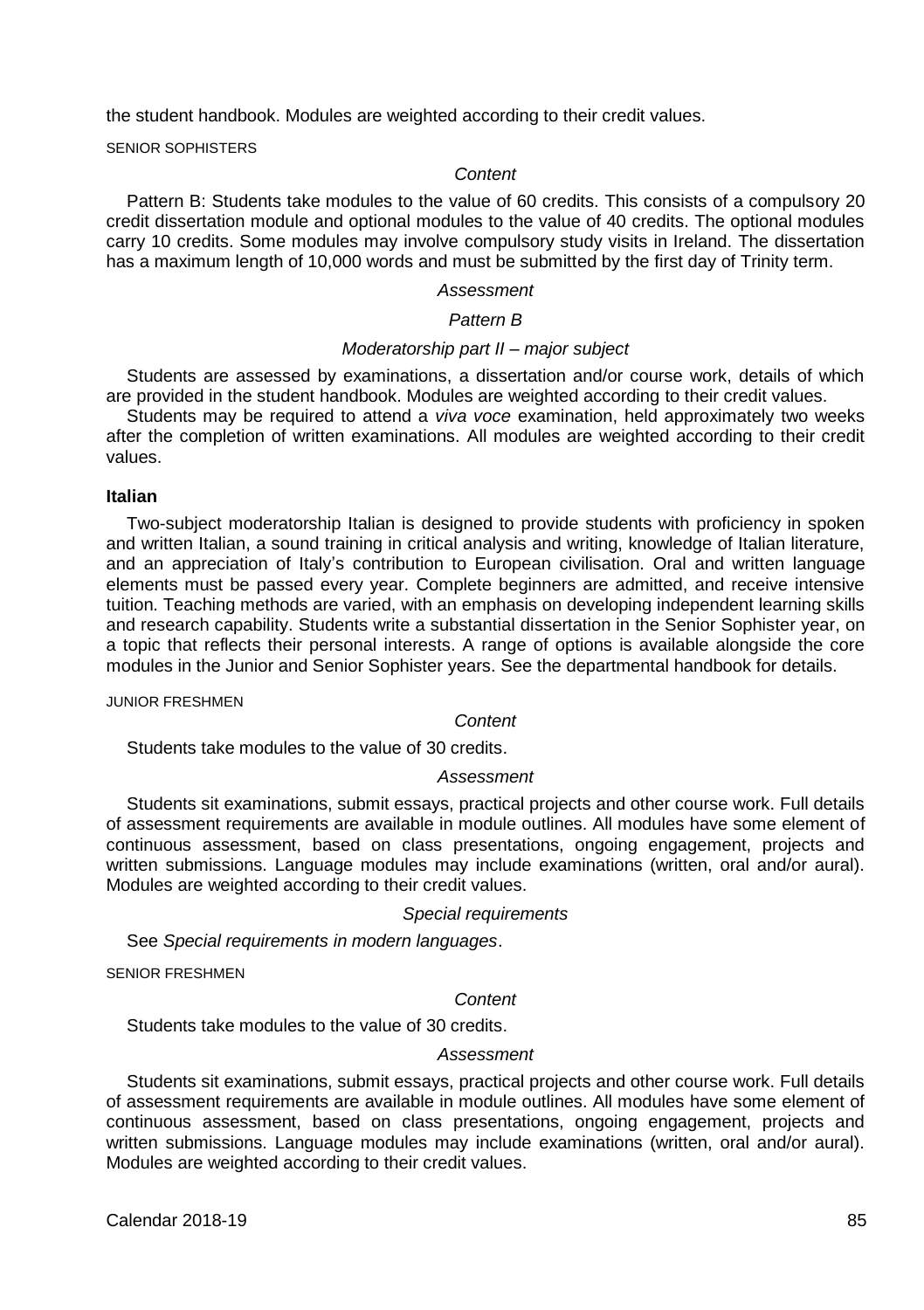#### *Special requirements*

See *Special requirements in modern languages*.

JUNIOR SOPHISTERS

### *Content*

Students take modules to the value of 30 credits.

### *Assessment*

### *Pattern B*

Students sit examinations, submit essays, practical projects and other course work. Full details of assessment requirements are available in module outlines. All modules have some element of continuous assessment, based on class presentations, ongoing engagement, projects and written submissions. Language modules may include examinations (written, oral and/or aural). Modules are weighted according to their credit values.

#### *Special requirements*

See *Special requirements in modern languages*.

SENIOR SOPHISTERS

### *Content*

Pattern B: Students take modules to the value of 60 credits including the compulsory dissertation module.

#### *Assessment*

### *Pattern B*

### *Moderatorship part II – major subject*

Students sit examinations, submit essays, practical projects and other course work. Full details of assessment requirements are available in module outlines. All modules have some element of continuous assessment, based on class presentations, ongoing engagement, projects and written submissions. Language modules may include examinations (written, oral and/or aural). Modules are weighted according to their credit values.

#### *Special requirements*

See *Special requirements in modern languages*.

### **Jewish and Islamic civilisations**

Jewish and Islamic civilisations is the only degree of its kind offered in Ireland. Over the four years students choose from a range of topics which include: the history and cultures of the ancient Near East, the historical origins of Judaism and Islam, Jews and Muslims in the Medieval world, the modern challenges to these cultures and traditions and special topics such as the Jews of Ancient Egypt, Islam and gender, Holocaust studies, and Middle Eastern politics and human rights.

Important: Students in the Senior Freshman and Junior Sophister years follow the same course on a two-year cycle.

JUNIOR FRESHMEN

#### *Content*

Students take modules to the value of 30 credits comprising three compulsory, year-long modules carrying 10 credits each. There are compulsory field trips to museums, libraries, synagogues and mosques.

### *Assessment*

Students are assessed by a combination of examinations, essays, and other course work. Full details are available in the module outlines. Modules are weighted according to their credit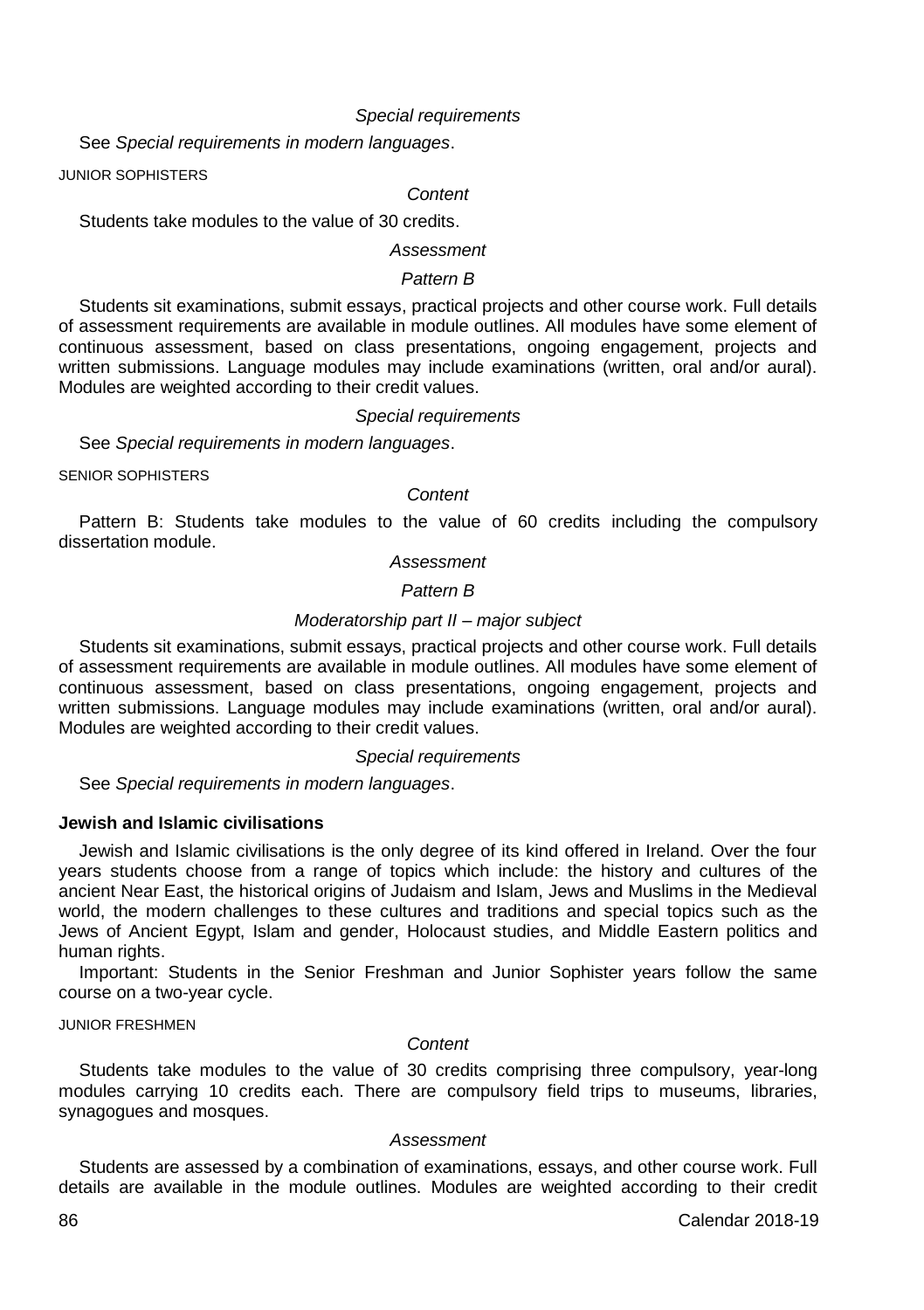values.

#### SENIOR FRESHMEN

Important: Students in the Senior Freshman and Junior Sophister years follow the same course on a two-year cycle.

### *Content*

Students take modules to the value of 30 credits comprising six optional semester-long modules carrying 5 credits each, or four optional modules carrying 5 credits each and one yearlong language option of 10 credits. Students may also choose to take beginners Hebrew, Arabic or Turkish.

The Broad Curriculum is optional. Students may substitute a 5 credit module with a Broad Curriculum module.

### *Assessment*

Students are assessed by a combination of examinations, essays, and other course work. Full details are provided in module outlines for each module. Modules are weighted according to their credit values.

JUNIOR SOPHISTERS

Important: Students in the Senior Freshman and Junior Sophister years follow the same course on a two-year cycle.

### *Content*

Students take modules to the value of 30 credits comprising six optional semester-long modules carrying 5 credits each, or four optional modules carrying 5 credits each and one yearlong intermediate language option of 10 credits.

### *Assessment*

### *Pattern A and B*

Students sit examinations, submit essays, projects and make presentations as required for each module. Please refer to the Departmental undergraduate handbook for assessment details. Modules are weighted according to their credit values.

SENIOR SOPHISTERS

#### *Content*

Pattern A: Students take modules to the value of 30 credits comprising three optional modules carrying 10 credits each. The dissertation module is optional in pattern A and students should refer to the department for details on maximum word length. The dissertation must be submitted by the Wednesday of the eighth week of Hilary term.

Pattern B: Students take modules to the value of 60 credits comprising one compulsory module (dissertation) carrying 20 credits and four optional modules, carrying 10 credits each. Students should refer to the department for details on maximum word length for the dissertation and it must be submitted by the Wednesday of the eighth week of Hilary term.

#### *Assessment*

#### *Pattern A*

Students sit two examinations and write essays. Students also submit a dissertation (if relevant). Detailed dissertation regulations and examination requirements are available from the department. Modules are weighted according to their credit values.

### *Pattern B*

#### *Moderatorship part II – major subject*

Students sit four examinations and submit a dissertation. Students are also required to make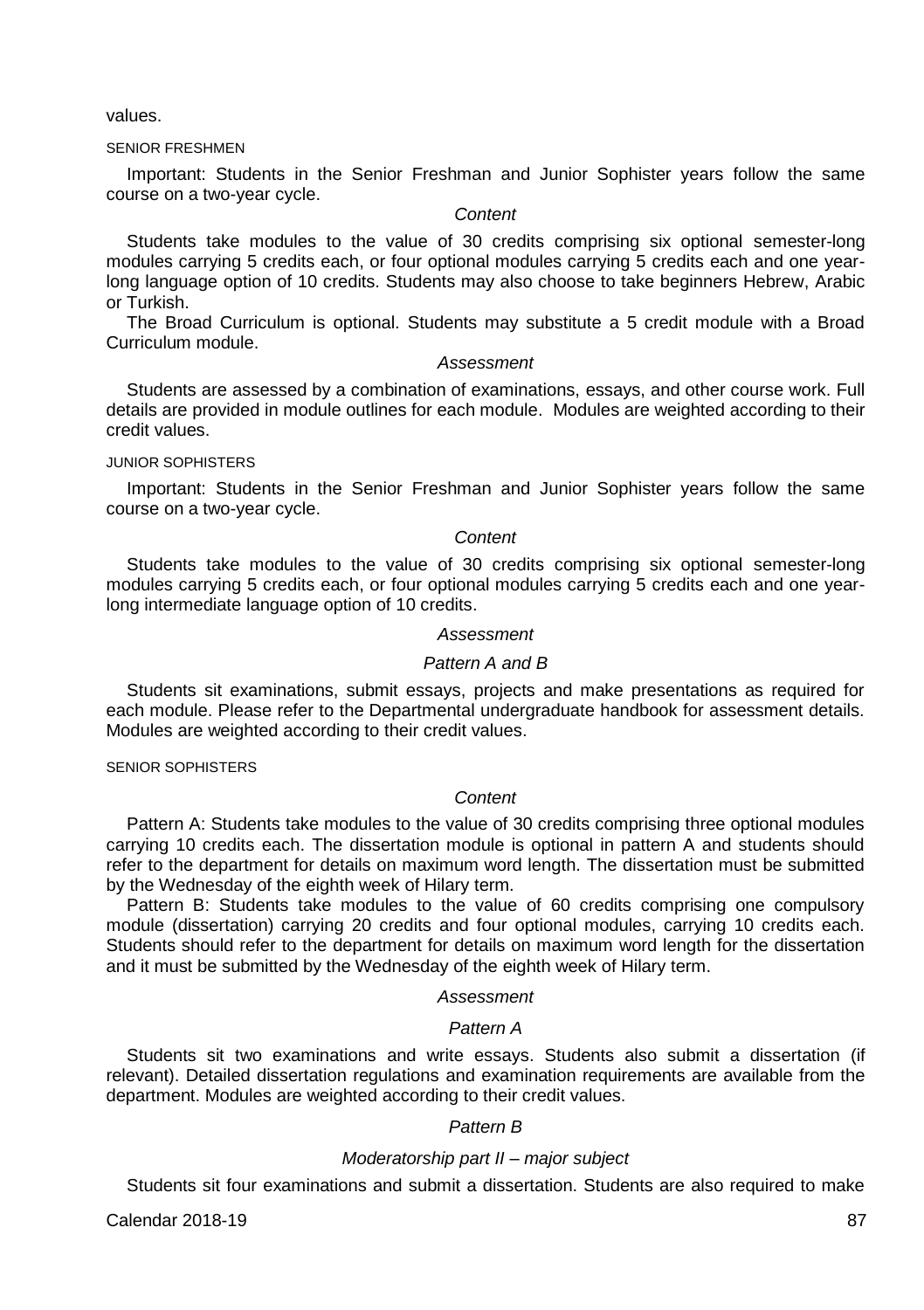oral presentations and write essays. Detailed dissertation regulations are available from the department. Modules are weighted according to their credit values.

### **Mathematics**

The subject of mathematics is designed to provide a grounding in a range of mathematical topics from the abstract to the applicable, and allows some specialisation in the Sophister years. All modules are offered subject to staff availability. The modules on offer are selected from those offered for the single honor course in mathematics. These modules are at three levels: introductory, intermediate and advanced. See FACULTY OF ENGINEERING, MATHEMATICS AND SCIENCE and the website of the [School of Mathematics](http://www.maths.tcd.ie/) for more information.

#### JUNIOR FRESHMEN

Important: Students studying mathematics with economics also take modules on statistics within the economics component of the moderatorship course.

### *Content*

Students take modules to the value of 30 credits comprising five compulsory modules carrying either 5 or 10 credits each.

#### *Assessment*

Each module is assessed by means of continuous assessment during the term in which it is delivered and/or an examination held at the end of the term in which it is delivered. Module results are combined using the credit weightings of the modules.

#### *Special requirements*

All students are required to attend and satisfactorily complete a practical introduction to the use of computer facilities in th[e School of Mathematics.](http://www.maths.tcd.ie/)

SENIOR FRESHMEN

### *Content*

Students take modules to the value of 30 credits comprising six modules, four of which are compulsory. For students taking mathematics with economics, all six are compulsory. Modules carry 5 credits each.

### *Assessment*

Each module is assessed by means of continuous assessment during the term in which it is delivered and/or an examination held at the end of the term in which it is delivered. Module results are combined using the credit weightings of the modules.

#### JUNIOR SOPHISTERS

#### *Content*

Students take modules to the value of 30 credits comprising six modules. All are optional and carry 5 credits each.

The Broad Curriculum is optional, see school for details.

#### *Prerequisites*

Individual modules usually have prerequisites (see school handbook for details).

#### *Assessment*

### *Pattern A and B*

Each module is assessed by means of continuous assessment during the term in which it is delivered and/or an examination held at the end of the term in which it is delivered. Module results are combined using the credit weightings of the modules.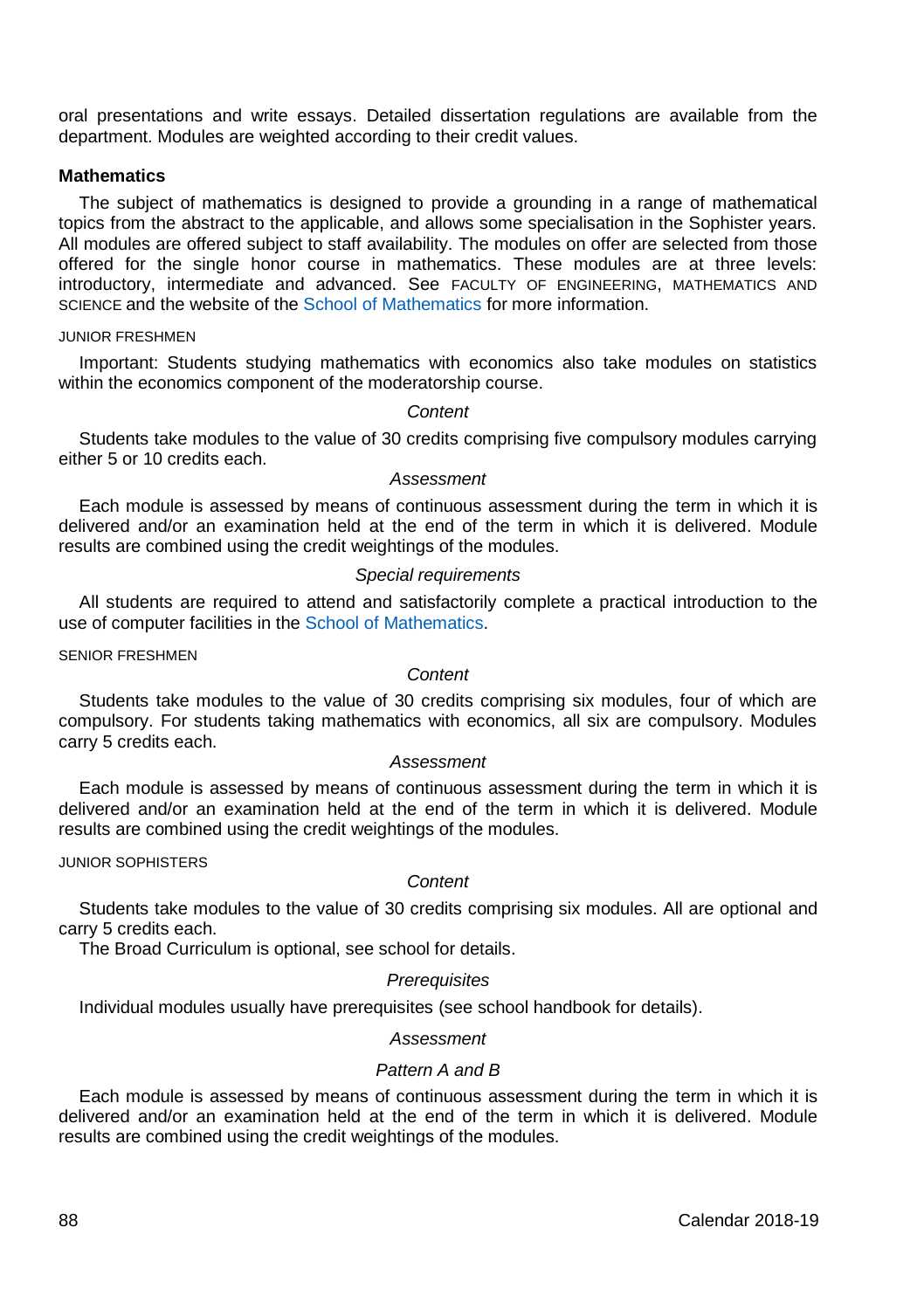#### SENIOR SOPHISTERS

Important: All students have a choice of modules at the intermediate and advanced level from those available for the single honor course in mathematics. Students must take modules amounting to at least half of the total credits at the advanced level.

#### *Content*

Pattern A: Students take modules to the value of 30 credits comprised of three to six optional modules carrying 5 or 10 credits each. The dissertation module is optional and must be submitted in the ninth week of Hilary term.

Pattern B: Students take modules to the value of 60 credits comprised of six to twelve modules carrying 5 or 10 credits each. The dissertation module is mandatory for pattern B students. The dissertation must be submitted in the ninth week of Hilary term.

#### *Prerequisites*

Individual modules usually have prerequisites (see school handbook for details).

#### *Assessment*

### *Pattern A and B*

Each module is assessed by means of continuous assessment during the term in which it is delivered and/or an examination held at the end of the term in which it is delivered. For those submitting a dissertation a poster presentation is required before the end of Hilary term. (Detailed dissertation regulations are available from the school.) Module results are combined using the credit weightings of the modules.

### **Modern Irish**

See *Special requirements in modern languages*.

Modern Irish provides students with a training in the critical study of the language, literature and culture of Ireland and Gaelic Scotland from the thirteenth century down to modern times. A wide range of texts and authors in both Irish and Scottish Gaelic is studied and students are introduced to the basic skills of linguistic and literary analysis. A period of residence in the Gaeltacht is a requirement for the modern Irish course and students may also spend some time in Gaelic-speaking Scotland. The course is the same as the modern component of the single honors Moderatorship in Early and Modern Irish (see the relevant pages of the FACULTY OF ARTS, HUMANITIES AND SOCIAL SCIENCES section of this *Calendar* for full details).

JUNIOR FRESHMEN

#### *Content*

Students take modules to the value of 30 credits.

### *Assessment*

Students sit examinations, submit essays, practical projects and other course work. Full details of assessment requirements are available in module outlines. All modules have some element of continuous assessment, based on class presentations, in class tests, ongoing engagement, projects and written submissions. Language modules may include examinations (written, oral and/or aural). Modules are weighted according to their credit values.

SENIOR FRESHMEN

#### *Content*

Students take modules to the value of 30 credits.

#### *Assessment*

Students sit examinations, submit essays, practical projects and other course work. Full details of assessment requirements are available in module outlines. All modules have some element of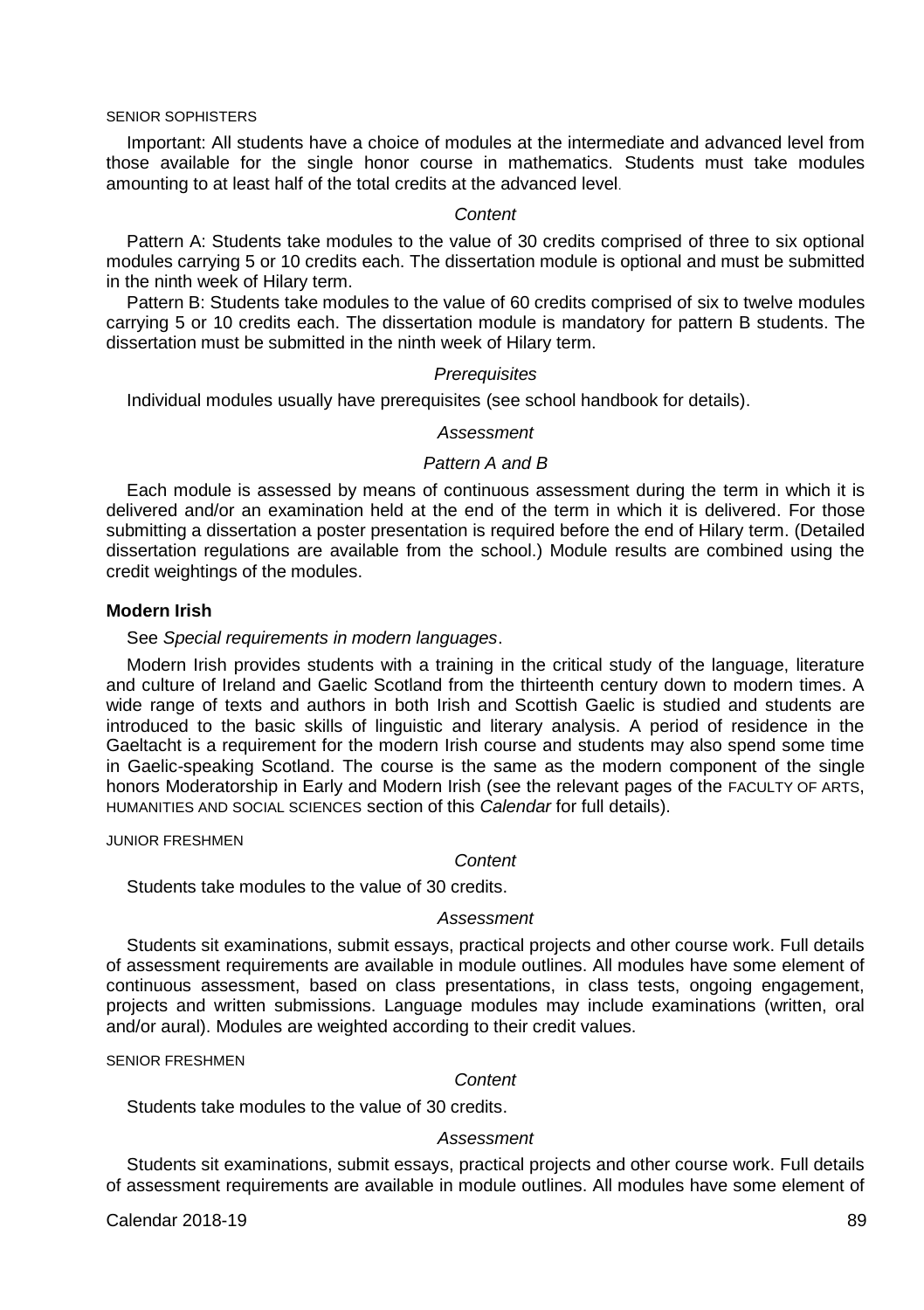continuous assessment, based on class presentations, in class tests, ongoing engagement, projects and written submissions. Language modules may include examinations (written, oral and/or aural). Modules are weighted according to their credit values.

JUNIOR SOPHISTERS

### *Content*

Students take modules to the value of 30 credits.

### *Assessment*

### *Pattern B*

Students sit examinations, submit essays, practical projects and other course work. Full details of assessment requirements are available in module outlines. All modules have some element of continuous assessment, based on class presentations, in class tests, ongoing engagement, projects and written submissions. Language modules may include examinations (written, oral and/or aural). Modules are weighted according to their credit values.

SENIOR SOPHISTERS

### *Content*

Pattern B: Students take modules to the value of 60 credits. The dissertation module is compulsory. The dissertation has a maximum length of 10,000 words and must be submitted by the end of the ninth week of Hilary term.

#### *Assessment*

### *Pattern B*

### *Moderatorship part II – major subject*

Students sit examinations, submit essays, practical projects and other course work. Full details of assessment requirements are available in module outlines. All modules have some element of continuous assessment, based on class presentations, in class tests, ongoing engagement, projects and written submissions. Language modules may include examinations (written, oral and/or aural). All students also write a dissertation. Modules are weighted according to their credit values.

#### **Music**

The honor curriculum of the Department of Music is primarily concerned with the study of western musical styles in three principal areas: composition, musicology, and music technology. A few modules are shared between Junior and Senior Sophisters. Details about the modules are available in the departmental handbook.

### JUNIOR FRESHMEN

### *Content*

Students take modules to the value of 30 credits comprising six compulsory modules carrying 5 credits each.

### *Assessment*

Students sit two examinations. Students submit exercises, essays and sit class tests depending on the module concerned. Students are also required to make weekly aural presentations. Modules are weighted according to their credit values.

### *Special requirements*

Attendance, as laid out in College regulations, is compulsory in all modules.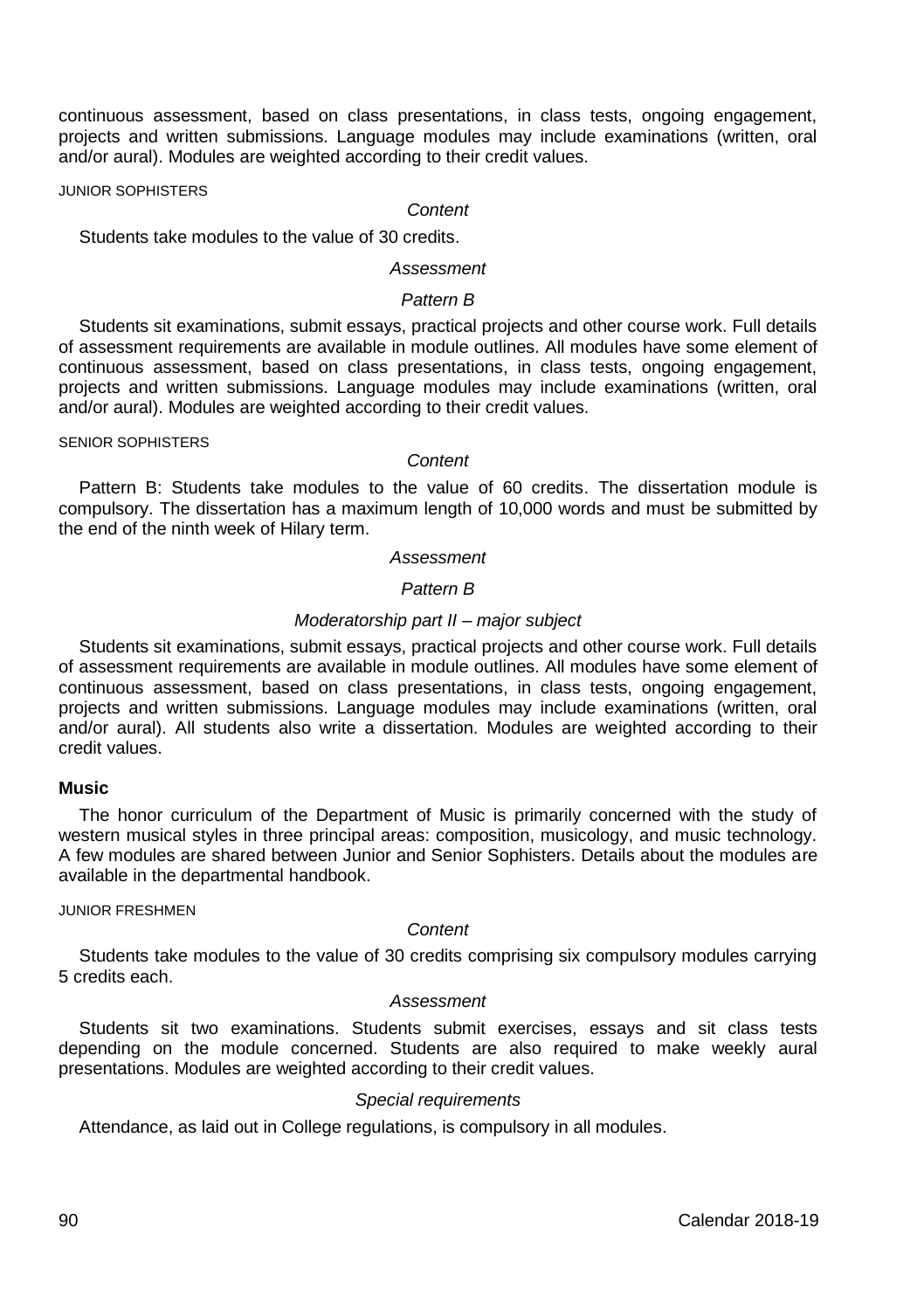#### *Content*

Students take modules to the value of 30 credits comprising four compulsory and two optional modules carrying 5 credits each.

The Broad Curriculum is optional, see department for further details.

#### *Prerequisites*

Students must have taken particular modules in their Junior Freshman year. For details of these and specific module prerequisites, see departmental handbook.

### *Assessment*

Students sit one examination. Students submit exercises, assignments, essays and sit class tests, as required, depending on the module concerned. Students also make weekly aural presentations. Modules are weighted according to their credit values.

### *Special requirements*

Attendance is compulsory in all modules.

JUNIOR SOPHISTERS

#### *Content*

Students take modules to the value of 30 credits comprising modules of 5 or 10 credits each. There is one compulsory module weighted at 5 credits.

#### *Prerequisites*

Students must have taken particular modules in their Senior Freshman year in order to follow their chosen stream. For details see departmental handbook.

#### *Assessment*

### *Pattern B*

The number of examinations depends upon modules chosen. In addition, students submit essays and other course work, which is dependent on the modules taken. Modules are weighted according to their credit values. See departmental handbook for further information.

#### *Special requirements*

Attendance is compulsory in all modules.

SENIOR SOPHISTERS

### *Content*

Pattern B: Students take modules to the value of 60 credits. Music has three streams, musicology, composition and music technology. Students take one compulsory module carrying 10 credits. Students may choose a stream module carrying 20 credits or alternatively a range of modules carrying 5 or 10 credits each. In addition, students take optional modules carrying 5 or 10 credits each. The deadline for submission of stream projects and the dissertation is the last day of the third week of Trinity term.

#### *Prerequisites*

Students must have taken particular modules in their Senior Freshman and Junior Sophister years in order to follow their chosen stream. For details see departmental handbook.

# *Assessment*

### *Pattern B*

#### *Moderatorship part II – major subject*

The number of examinations, essays and other course work is dependent on the modules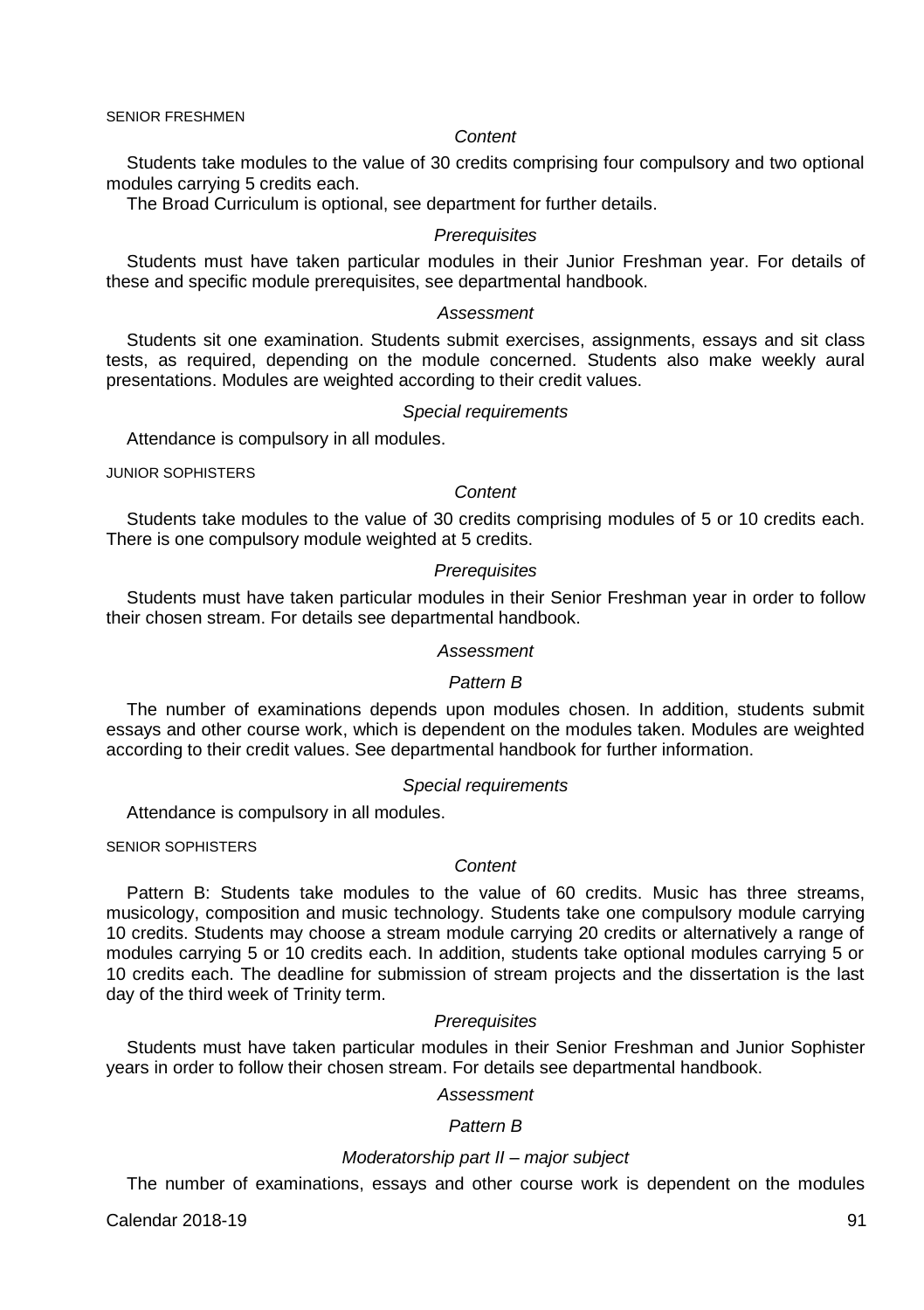chosen. Detailed dissertation/project/portfolio regulations are available from the department. Modules are weighted according to their credit values.

#### *Special requirements*

Attendance is compulsory in all modules.

### **Philosophy**

This subject introduces the central issues and figures in the western philosophical tradition. Among the issues addressed are metaphysics, epistemology, ethics, political philosophy, logic and philosophy of religion. In the Freshman years, the modules are compulsory, while a range of options is available in the Sophister years. In the Senior Sophister year, students are required to engage with specialised topics of considerable complexity and, within pattern B, to write a dissertation. Students within pattern A have the option to write a dissertation. Exact content of the modules may vary from year to year according to the availability of teaching expertise. Detailed information about the modules offered each year and their credit values are available in the student handbook.

#### JUNIOR FRESHMEN

#### *Content*

Students take modules to the value of 30 credits comprising four compulsory modules, two of 10 credits each and two of 5 credits each.

#### *Assessment*

Students sit four examinations. Assessment work differs for the different modules; see Departmental handbook for details. Modules are weighted according to their credit values.

SENIOR FRESHMEN

#### *Content*

Students take modules to the value of 30 credits comprising four compulsory modules, two of 10 credits each and two of 5 credits each.

The Broad Curriculum is optional. Students may substitute philosophy of science for a Broad Curriculum module or Broad Curriculum language module worth 5 credits but will have to do further assessment work in logic to increase its contribution to 10 credits. (See departmental handbook for further information.)

### *Assessment*

Students sit four examinations. Assessment work differs for the different modules; see departmental handbook for details. Modules are weighted according to their credit values.

### JUNIOR SOPHISTERS

#### *Content*

Students take modules to the value of 30 credits comprising three modules carrying 10 credits each.

### *Assessment*

### *Pattern A and B*

Students sit three examinations. Students submit two essays per module. Modules are weighted according to their credit values.

SENIOR SOPHISTERS

### *Content*

Pattern A: Students must take modules to the value of 30 credits. Students must either take the dissertation module (15 credits) plus 15 additional module credits or the general paper (5 credits) plus 25 additional module credits. Students should consult the programme/departmental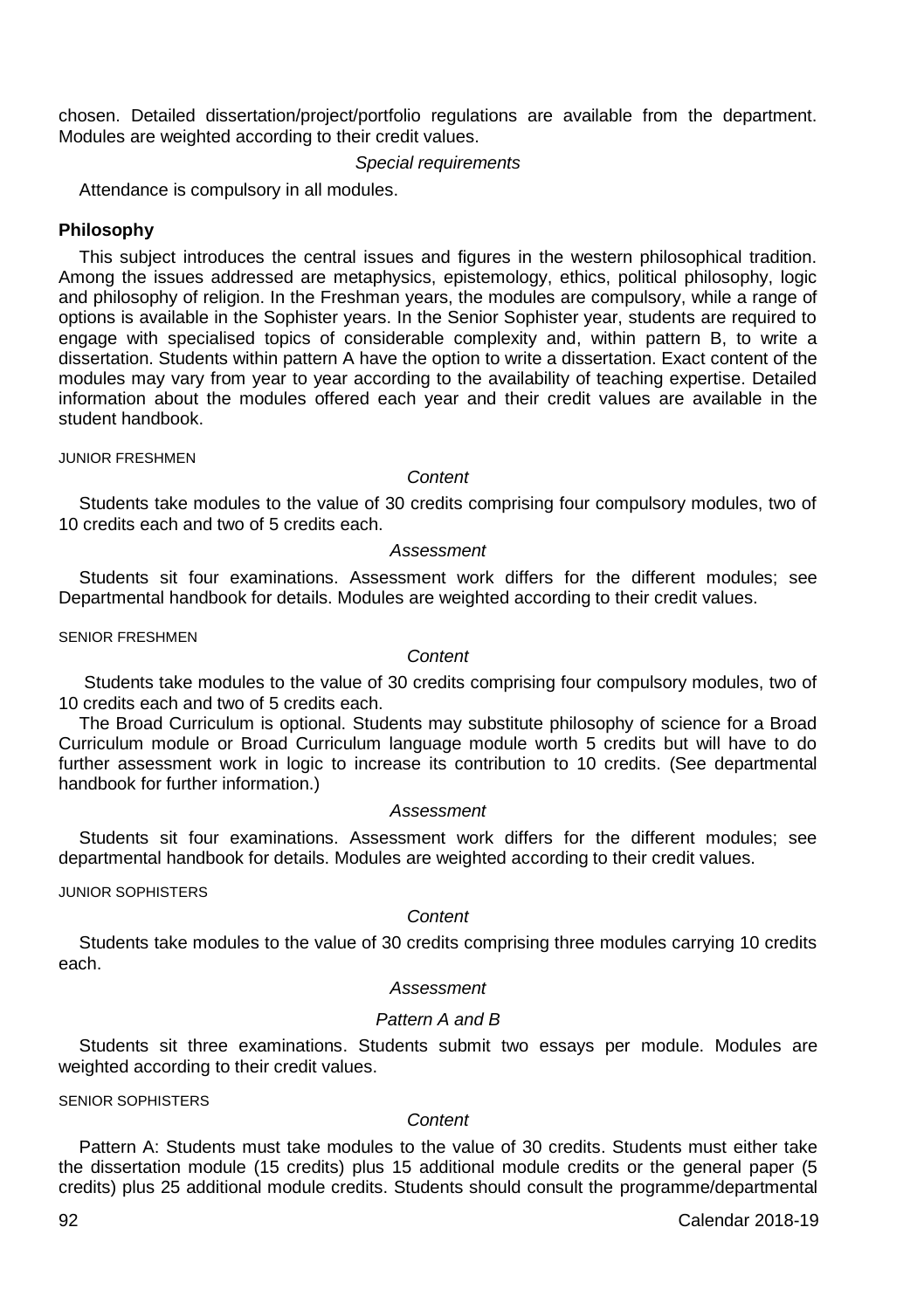handbook for details of available modules and for details regarding the length and date of submission of the dissertation.

Pattern B: Students must take modules to the value of 60 credits comprising two compulsory and six optional modules. The dissertation module (15 credits) and the general paper module (5 credits) are compulsory. Students should consult the programme/departmental handbook for details of available modules and for details regarding length and date of submission of the dissertation.

#### *Assessment*

Pattern A: Detailed regulations regarding the dissertation and assessment and examination requirements for research seminars are available from the department.

Modules are weighted according to their credit values.

Pattern B: Moderatorship part II – major subject

Detailed regulations regarding the dissertation and assessment and examination requirements for research seminars are available from the department.

Modules are weighted according to their credit values.

### **Psychology**

Psychology within the two-subject moderatorship course is identical with certain sections of the single honor course in psychology. In the Freshman years, two-subject moderatorship students follow specified modules covering all of the principal areas of psychology. In the Sophister years, more advanced course work is undertaken. It is necessary to complete satisfactorily the four years of the subject in order to qualify for graduate membership of the Psychological Society of Ireland. All modules are offered subject to staff availability and timetabling constraints.

JUNIOR FRESHMEN

#### *Content*

Students take modules to the value of 30 credits comprising five compulsory modules carrying either 5 or 10 credits each.

#### *Prerequisites*

Prerequisites are specified for each module. Please consult module outlines on [www.my.tcd.ie.](https://my.tcd.ie/)

### *Assessment*

Students sit examinations, some of which may be multiple choice. Continuous assessment, which may include reports, essays and tests, is required in some modules. Other modules are assessed by examination or by essays only. Modules are weighted according to their credit values.

### *Special requirements*

Students are required to attend tutorials, seminars and practical classes and to complete all course work/continuous assessment requirements for all modules.

Certain foundation modules not taken in the Junior Freshman year must be taken in the Senior Freshman year in order to satisfy professional course requirements.

For details on the requirements for progression, and compensation of failed modules, please refer to the [School of Psychology](http://psychology.tcd.ie/) undergraduate student handbook.

#### SENIOR FRESHMEN

#### *Content*

Students take modules to the value of 30 credits comprising five compulsory modules carrying either 5 or 10 credits each.

### *Prerequisites*

Prerequisites are specified for each module. Please consult module outlines on [www.my.tcd.ie.](https://my.tcd.ie/)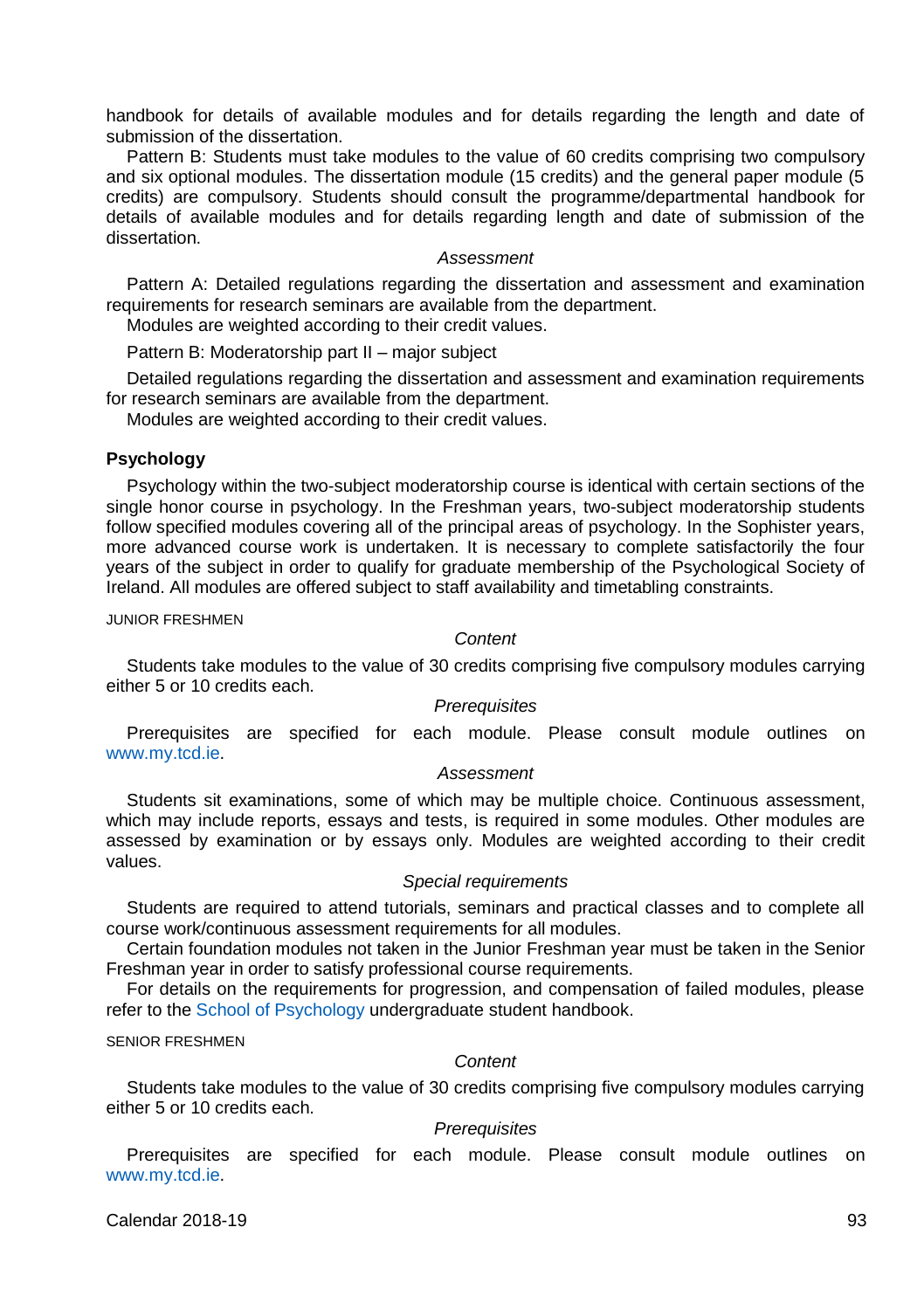Students sit examinations, some of which may be multiple choice. Continuous assessment, which may include reports, essays and tests, is required in some modules. Other modules are assessed by examination or by essays only. Modules are weighted according to their credit values.

#### *Special requirements*

Students are required to attend tutorials, seminars and practical classes and to complete all course work/continuous assessment requirements for all modules.

Certain foundation modules not taken in the Junior Freshman year must be taken in the Senior Freshman year in order to satisfy professional course requirements.

For details on the requirements for progression, and compensation of failed modules, please refer to the [School of Psychology](http://psychology.tcd.ie/) undergraduate student handbook.

#### JUNIOR SOPHISTERS

Students should note that module requirements in the Sophister years may differ depending on whether the student is majoring or minoring in psychology.

### *Content*

Students take modules to the value of 30 credits. Modules carry either 5 or 10 credits each.

#### *Assessment*

### *Pattern B*

Students sit examinations, submit assignments, essays and take tests dependent upon the modules taken. Modules are weighted according to their credit values.

### *Special requirements*

Over the two Sophister years, students take one module from each of five required areas. In addition, the module requirements for students minoring in psychology in the Junior Sophister year are different from the module requirements for students majoring in the Senior Sophister year. See [School of Psychology](http://psychology.tcd.ie/) undergraduate student handbook for details.

#### SENIOR SOPHISTERS

### *Content*

Students take modules to the value of 60 credits comprising eight modules in total; three compulsory (including the dissertation module) and five optional. Modules carry 5, 10 or 20 credits each. The maximum length of the dissertation is 6,000 words overall including a maximum of 2,000 words for the introduction. The dissertation must be submitted by the Monday of the eighth week of Hilary term.

### *Assessment*

#### *Pattern B*

### *Moderatorship part II – major subject*

Students sit examinations, submit assignments, essays and take tests dependent upon the modules taken. Students also complete a dissertation. For detailed dissertation information see [School of Psychology](http://psychology.tcd.ie/) undergraduate student handbook. Modules are weighted according to their credit values.

#### *Special requirements*

Over the two Sophister years, students must take one module from each of five required areas. Se[e School of Psychology](http://psychology.tcd.ie/) undergraduate student handbook for details.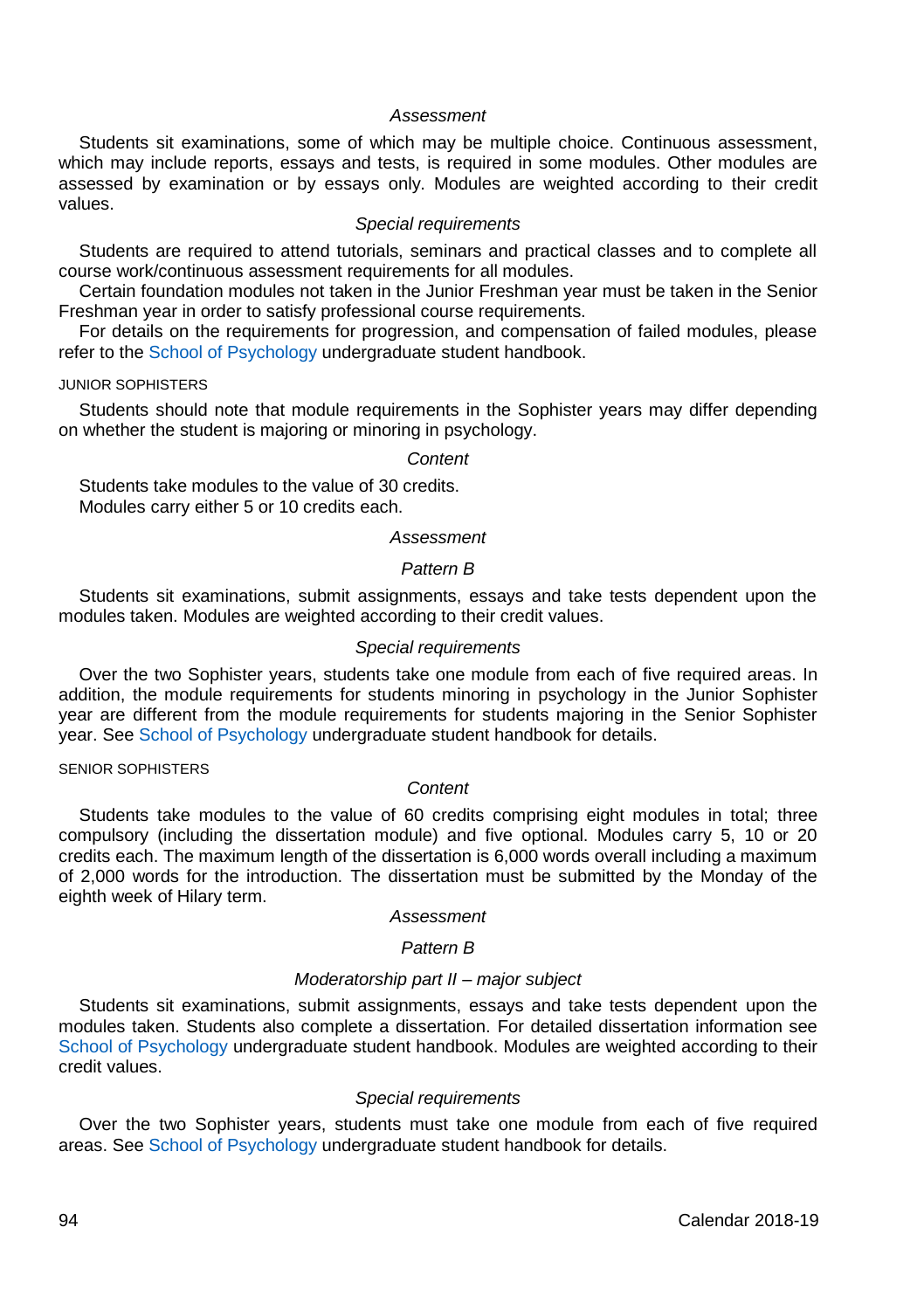### **Russian**

This subject provides students with a thorough grounding in Russian, leading to a high standard of fluency in the language both written and spoken, and a wide knowledge of major aspects of Russian literature, culture and society. The development of skills in reading, critical analysis and argumentation forms an integral part of the subject. Language instruction forms the backbone of the teaching programme leading to a high level of competence in the four basic linguistic skills of listening, speaking, reading and writing. In the final year, there is special emphasis on refining and developing methods of critical enquiry and research, including the preparation of a dissertation.

JUNIOR FRESHMEN

#### *Content*

Students take modules to the value of 30 credits.

### *Assessment*

Students sit examinations, submit essays, practical projects and other course work. Full details of assessment requirements are available in module outlines. All modules have some element of continuous assessment, based on class presentations, ongoing engagement, projects and written submissions. Language modules may include examinations (written, oral and/or aural). Modules are weighted according to their credit values.

### *Special requirements*

See *Special requirements in modern languages*.

SENIOR FRESHMEN

#### *Content*

Students take modules to the value of 30 credits.

### *Assessment*

Students sit examinations, submit essays, practical projects and other course work. Full details of assessment requirements are available in module outlines. All modules have some element of continuous assessment, based on class presentations, ongoing engagement, projects and written submissions. Language modules may include examinations (written, oral and/or aural). Modules are weighted according to their credit values.

#### *Special requirements*

See *Special requirements in modern languages*.

JUNIOR SOPHISTERS

### *Content*

Students take modules to the value of 30 credits. Students may take a Broad Curriculum module (see department for further details).

# *Assessment*

#### *Pattern B*

Students sit examinations, submit essays, practical projects and other course work. Full details of assessment requirements are available in module outlines. All modules have some element of continuous assessment, based on class presentations, ongoing engagement, projects and written submissions. Language modules may include examinations (written, oral and/or aural). Modules are weighted according to their credit values.

### *Special requirements*

See *Special requirements in modern languages*.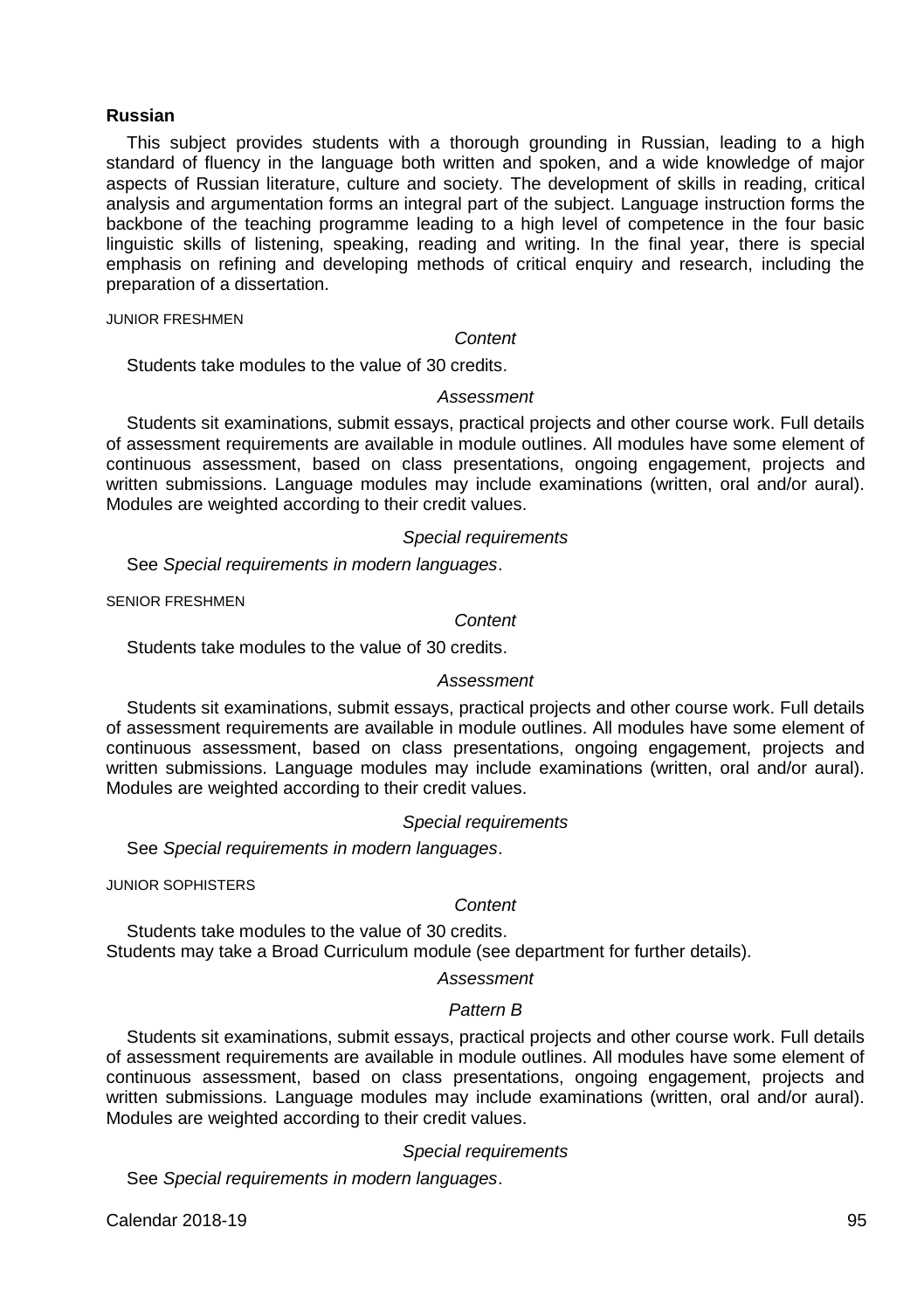#### *Content*

Pattern B: Students take modules to the value of 60 credits comprising compulsory modules, a dissertation, and optional modules. The dissertation has a maximum length of 10,000 words.

### *Assessment*

### *Pattern B*

### *Moderatorship part II – major subject*

Students sit examinations, submit essays, practical projects and other course work. Full details of assessment requirements are available in module outlines. All modules have some element of continuous assessment, based on class presentations, ongoing engagement, projects and written submissions. Language modules may include examinations (written, oral and/or aural). Modules are weighted according to their credit values. Detailed dissertation regulations are available from the department.

### *Special requirements*

See *Special requirements in modern language*.

#### **Sociology**

Sociology within the two-subject moderatorship course involves studying a variety of specialised areas alongside modules in social theory and research methods. In the Junior Freshman year, students take sociology as part of an introduction to social science that includes modules on economic policy and on politics. In the Senior Freshman year, there are three specified modules, including an introduction to research methods. In the Sophister years, students can choose among specialist area modules, as well as modules in theory and methods that are taken in the Junior Sophister year, and an individual dissertation that is completed in the Senior Sophister year. The dissertation forms an important part of the work of those continuing with sociology into final year through pattern B, and is an independent piece of research carried out under the supervision of one of the lecturers in sociology.

JUNIOR FRESHMEN

*Content*

Students take modules to the value of 30 credits, see departmental handbook for details.

#### *Assessment*

Students will be assessed as outlined in the module descriptions. Modules are weighted according to their credit values.

SENIOR FRESHMEN

#### *Content*

Students take modules to the value of 30 credits, see departmental handbook for details.

#### *Assessment*

Students will be assessed as outlined in the module descriptions. Modules are weighted according to their credit values.

JUNIOR SOPHISTERS

#### *Content*

Students take modules to the value of 30 credits, see departmental handbook for details.

# *Assessment*

### *Pattern A and B*

Students will be assessed as outlined in the module descriptions. Modules are weighted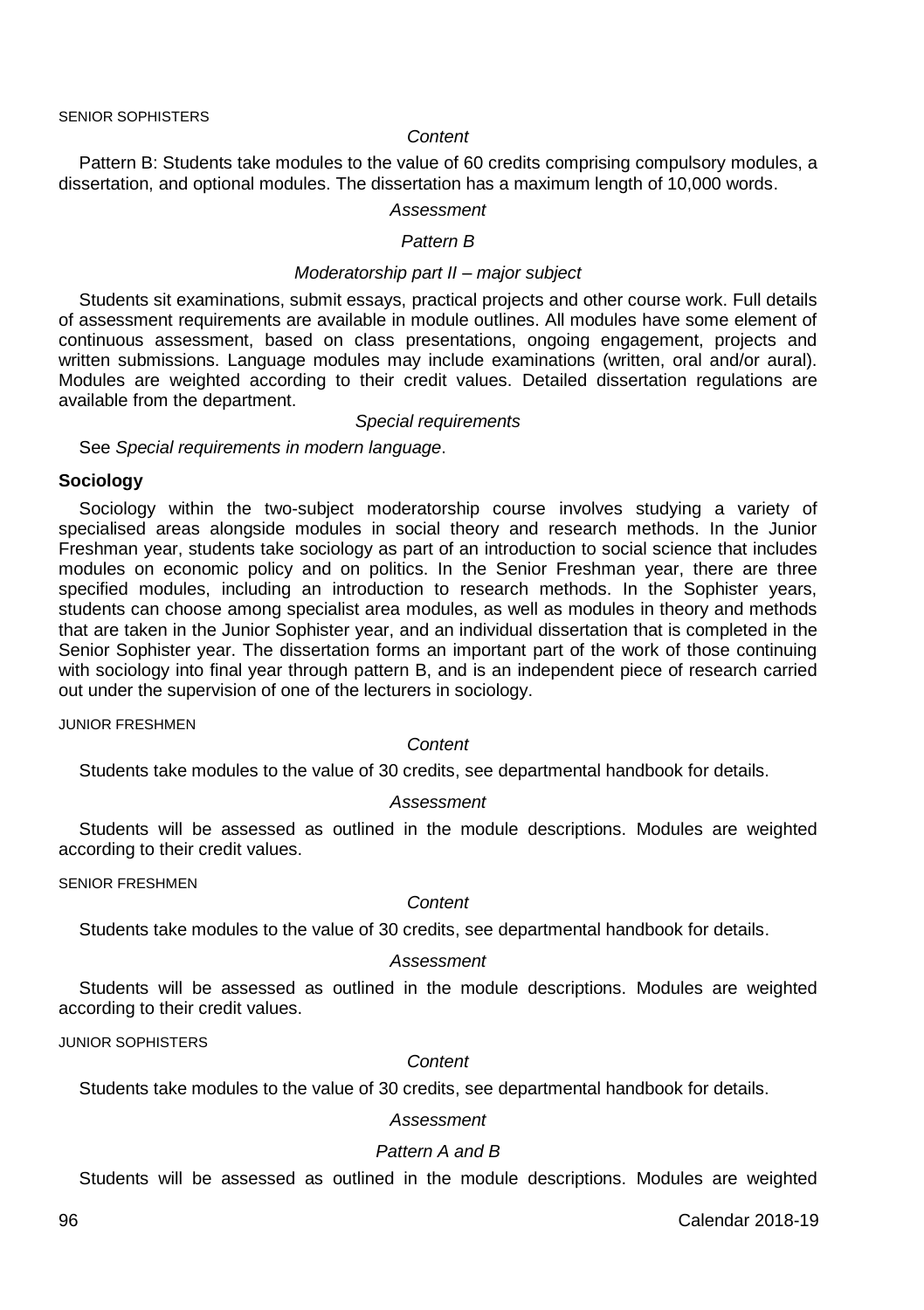according to their credit values.

SENIOR SOPHISTERS

### *Content*

Pattern A: Students take modules to the value of 30 credits comprising two optional modules carrying 15 credits each. The dissertation module is optional and details regarding the length of the dissertation and date of submission can be found in the Sociology undergraduate handbook.

Pattern B: Students take modules to the value of 60 credits comprising one compulsory module (dissertation) and three optional modules carrying 15 credits each. Details regarding the length of the dissertation and date of submission can be found in the Sociology undergraduate handbook.

#### *Assessment*

### *Pattern A*

Students will be assessed as outlined in the module descriptions. Modules are weighted according to their credit values.

#### *Pattern B*

### *Moderatorship part II – major subject*

Students will be assessed as outlined in the module descriptions. Modules are weighted according to their credit values.

#### **Spanish**

See *Special requirements in modern languages*.

This subject introduces students to a wide range of topics, covering the principal areas of Spanish and Spanish-American literature: medieval, Golden Age, modern and contemporary. Also offered are modules in history, culture and society. Literature modules are usually generically based, although a wide range of thematically based modules are available in the Senior Sophister year. Complete beginners are admitted and receive additional tuition. Language instruction focuses on developing a high level of proficiency in listening, speaking, reading, writing, and translation. Special emphasis is given to cultivating skills in analytical and critical enquiry. In the final year (Senior Sophister) students write a dissertation on a topic of their own choice.

### JUNIOR FRESHMEN

### *Content*

Students take modules to the value of 30 credits comprising three compulsory modules.

#### *Assessment*

Students are assessed by a combination of examinations, essays, projects, and other course work, full details are available in the departmental handbook and module outlines. Language modules may be examined by continuous assessment, as well as by written and oral examinations. All modules are weighted according to their credit values.

### *Special requirements*

See *Special requirements in modern languages*.

SENIOR FRESHMEN

### *Content*

Students take modules to the value of 30 credits comprising five modules.

#### *Assessment*

Students are assessed by a combination of examinations, essays, oral presentations, projects,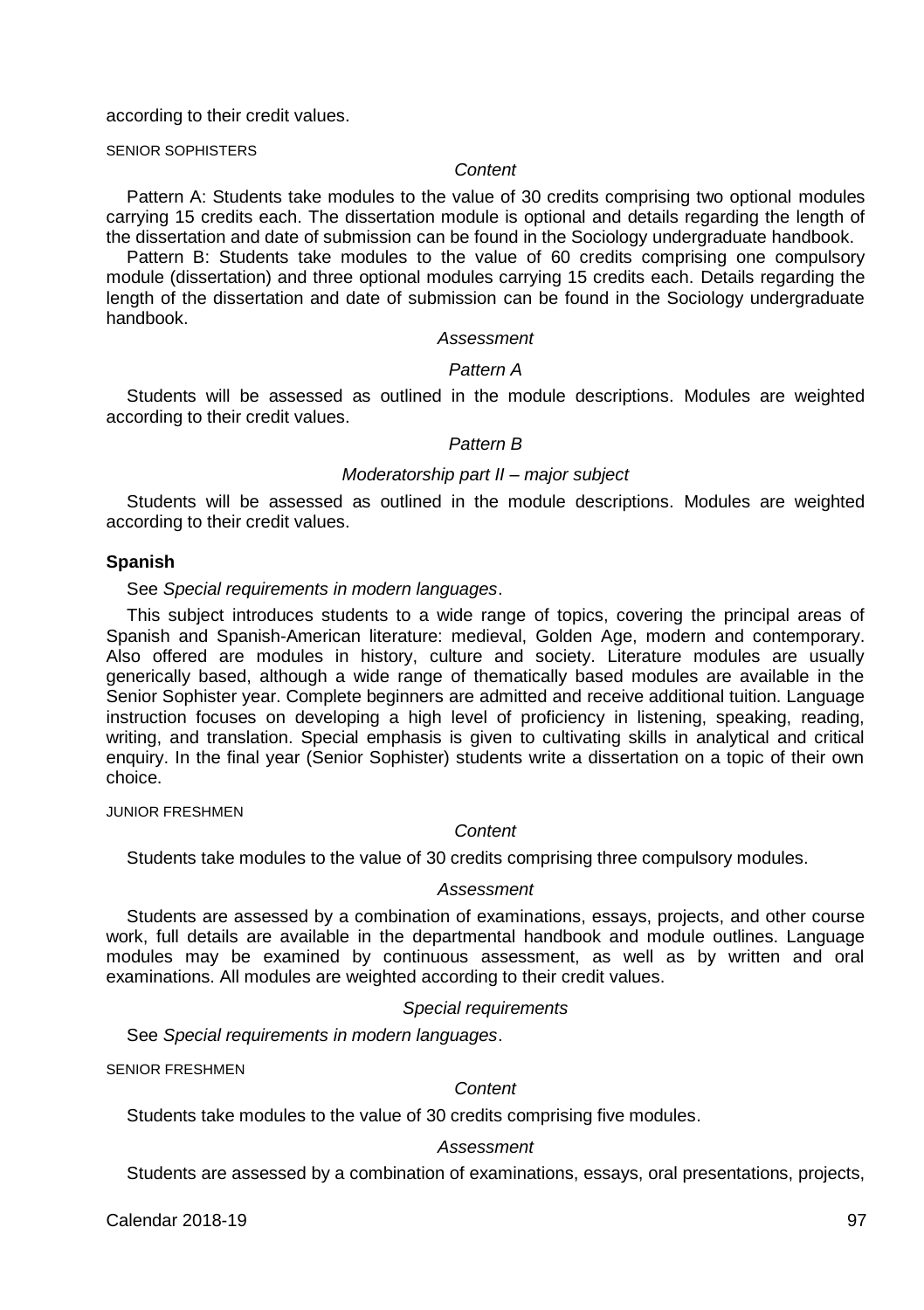and other course work, full details are available in the departmental handbook and module outlines. Language modules may be examined by continuous assessment, as well as by written and oral examinations. All modules are weighted according to their credit values.

### *Special requirements*

See *Special requirements in modern languages*.

JUNIOR SOPHISTERS

#### *Content*

Students take modules to the value of 30 credits comprising five modules.

#### *Assessment*

### *Pattern B*

Students are assessed by a combination of examinations, essays, oral presentations, projects, and other course work, full details are available in the departmental handbook and module outlines. Language modules may be examined by continuous assessment, as well as by written and oral examinations. All modules are weighted according to their credit values.

### *Special requirements*

See *Special requirements in modern languages*.

SENIOR SOPHISTERS

#### *Content*

Pattern B: Students take modules to the value of 60 credits. The dissertation module (20 credits) is compulsory. The dissertation has a length of 10,000 to 15,000 words and must be submitted by the Monday of the eighth week of Hilary term.

#### *Assessment*

### *Pattern B*

#### *Moderatorship part II – major subject*

Students are assessed by a combination of examinations, essays, oral presentations, projects, and other course work, a dissertation, and dissertation *viva voce*, full details are available in the departmental handbook and module outlines. Language modules may be examined by continuous assessment, as well as by written and oral examinations. All modules are weighted according to their credit values.

#### *Special requirements*

See *Special requirements in modern languages*.

### **World religions and theology**

This subject comprises the study of religion both as a cultural force that influences worldviews, practices, and institutions, and as distinct traditions; the monotheistic religions of Judaism, Christianity and Islam, and the religions of Asia and Africa. It studies in a non-denominational setting the contexts of origin of biblical texts and the histories of their theological and ethical interpretation which have shaped Western religious and cultural history since antiquity. Foundational texts, practices, and transformations in the self-understandings of the major world religions as well as current interactions are treated through a variety of methods and approaches.

Important: Students in the Senior Freshman and Junior Sophister years follow the same course on a two-year cycle.

JUNIOR FRESHMEN

#### *Content*

Students take modules to the value of 30 credits comprising six compulsory, one-semester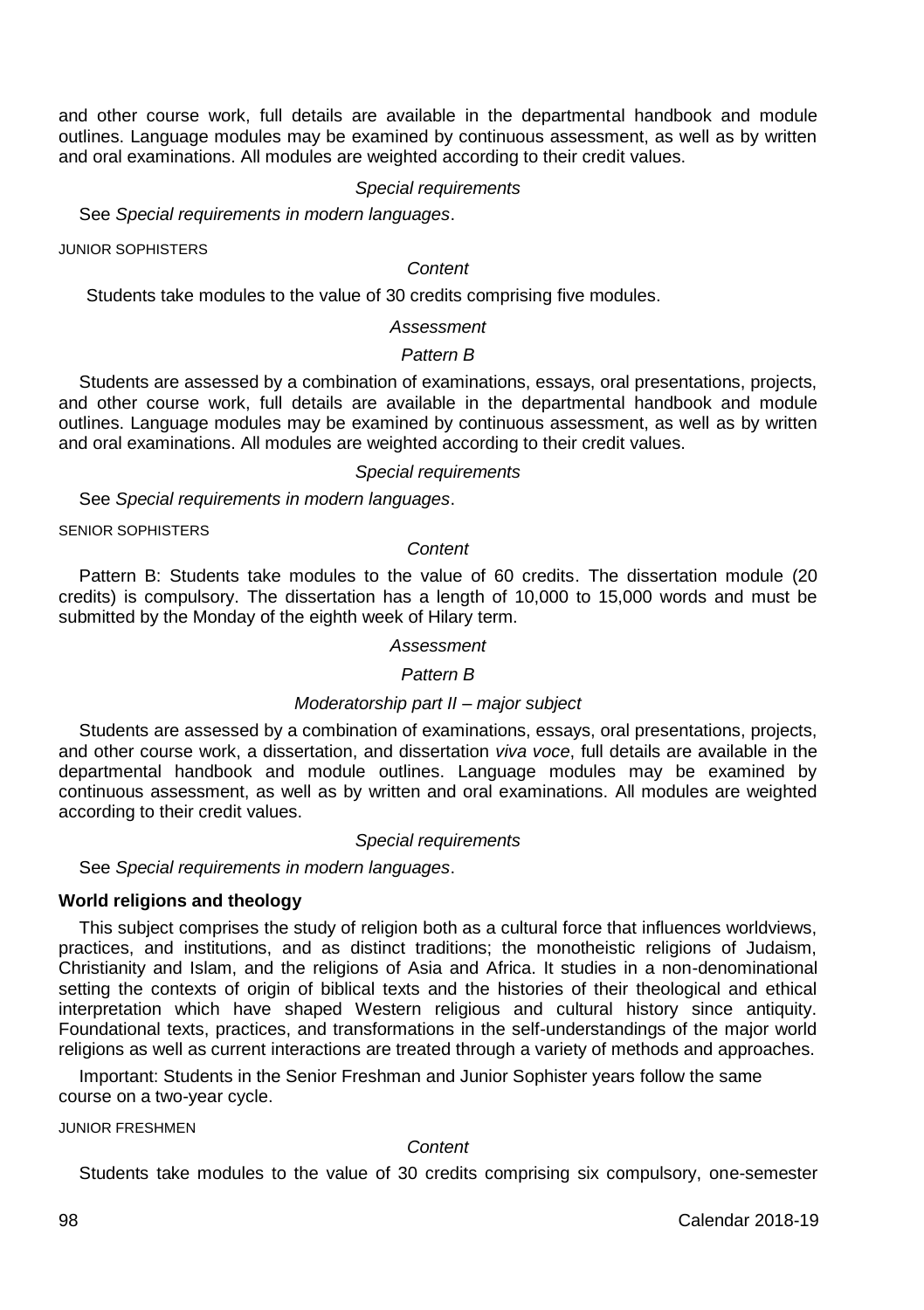modules carrying 5 credits each.

#### *Assessment*

Students take oral or written end-of-semester examinations and submit one essay or a combination of other forms of written assessment per module as specified in the departmental handbook. Modules are weighted according to their credit values.

#### SENIOR FRESHMEN

#### *Content*

Students take modules to the value of 30 credits which normally comprise six optional, onesemester modules carrying 5 credits each.

Optional language modules are also available and carry 10 credits over two semesters.

The Broad Curriculum is optional. Students may replace a 5 credit module with a Broad Curriculum module.

### *Assessment*

Students take oral or written end-of-semester examinations and submit one essay or a combination of other forms of written assessment per module as specified in the departmental handbook. Modules are weighted according to their credit values.

JUNIOR SOPHISTERS

#### *Content*

Students take modules to the value of 30 credits which normally comprise six optional, onesemester modules, carrying 5 credits each.

Optional language modules are also available and carry 10 credits over two semesters.

### *Assessment*

### *Pattern A and B*

Students take oral or written end-of-semester examinations and submit one essay or a combination of other forms of written assessment per module as specified in the departmental handbook. Modules are weighted according to their credit values.

#### SENIOR SOPHISTERS

### *Content*

Pattern A: Students take modules to the value of 30 credits comprising a compulsory module (dissertation) carrying 10 credits and two optional seminar modules carrying 10 credits each. The maximum length of the dissertation is 7,500 words and must be submitted by the Wednesday of the tenth week of Hilary term.

Pattern B: Students take modules to the value of 60 credits comprising one compulsory module (dissertation) carrying 20 credits and four optional seminar modules, carrying 10 credits each. The maximum length of the dissertation is 15,000 words and it must be submitted by the Wednesday of the tenth week of Hilary term.

### *Assessment*

### *Pattern A*

Students sit two examinations, submit essays, give oral presentations as required and submit a dissertation. Detailed dissertation regulations and requirements are available from the department. Modules are weighted according to their credit values.

### *Pattern B*

### *Moderatorship part II – major subject*

Students sit four examinations and submit a dissertation. Students are also required to give oral presentations in the four optional seminar modules. Detailed dissertation regulations are available from the department. Modules are weighted according to their credit values.